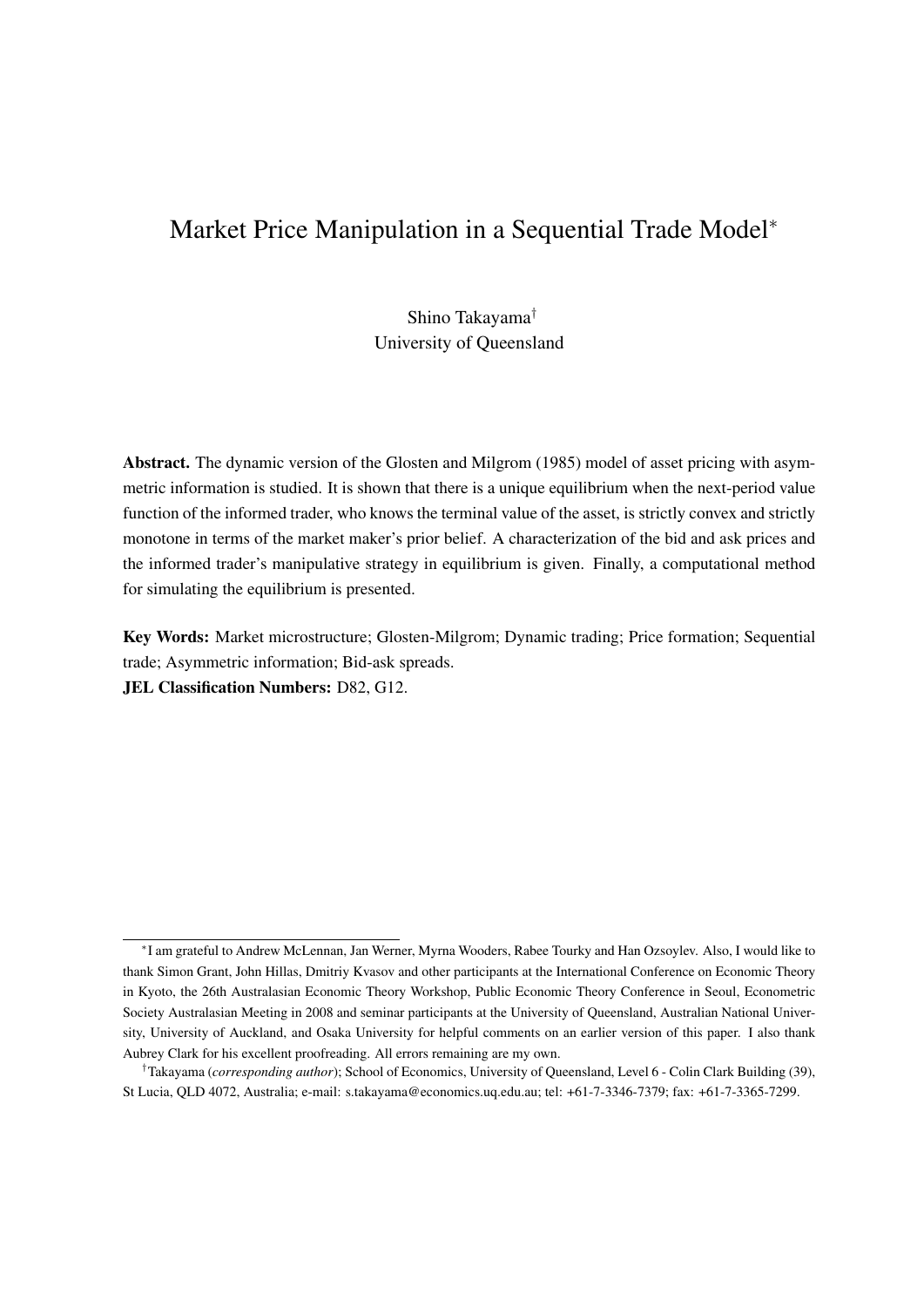## 1 Introduction

This paper develops a model of dynamic informed trading from a canonical framework in the market microstructure literature and characterizes an equilibrium. In asymmetric information models of financial markets, trading behavior imperfectly reveals the private information held by traders. Informed traders who trade dynamically thus have an incentive not only to trade less aggressively but also to manipulate the market by trading in the wrong direction, undertaking short-term losses to confuse the market and then recouping the losses in the future. Dynamic trading and price manipulation by an informed trader have been a challenging issue in the literature of market microstructure.

There are two standard reference frameworks in the literature. The first is called the "continuous auction framework" first developed by Kyle (1985). The second is the "sequential trade framework" proposed by Glosten and Milgrom (1985). A large amount of research has been done involving the application of these two frameworks. Both frameworks are sufficiently simple and well behaved that they easily lend themselves to analysis of policy issues and empirical testing (see Madhavan (2000) and Biais et al. (2005) for extensive surveys of the literature).

One of the simplifying assumptions in Glosten and Milgrom (1985) is that traders can trade only once. In the original Glosten-Milgrom model manipulation does not occur because there is no chance to re-trade and as a result traders maximize their one-period payoff. In the Kyle model the informed trader's strategy is monotonic in the sense that she buys the asset when it is undervalued given her information and vice versa; dynamic price manipulation is ruled out by assumption.

This paper follows the strand of the sequential trade framework developed by Glosten and Milgrom. This paper considers markets where a risky asset is traded for finitely many periods between competitive market makers, two types of strategic informed traders and liquidity traders. In the beginning of the game, nature chooses the liquidation value of a risky asset to be high or low and tells the informed trader who trades dynamically. In each period there is a random determination of whether the informed trader or a liquidity trader trades. The market maker posts bid and ask prices for the next period, after which the trader buys or sells one unit. The termination value is revealed at the end of the game and the payoff for the informed trader is the sum of the termination value times net-holding of the asset and revenue from buying and selling the asset. Within the model described above we consider an equilibrium such that (a) the informed trader's strategy is optimal beginning at any history; (b) market makers make zero profit in each period under their common Bayesian belief conditional on the history and chosen trade; (c) liquidity traders trade for their exogenous liquidity needs.

There exist a large number of papers that theoretically and empirically examine price manipulation in different settings. For example, Jordan and Jordan (1996) examine Solomon Brothers' market corner of a Treasury note auction in May 1991. Felixson and Pelli (1999) examine closing price manipulation in the Finnish stock market. Mahoney (1999) examines stock price manipulation leading up to the Securities Exchange Act of 1934. Vitale (2000) examines manipulation in the foreign exchange market. Merrick et al. (2005) examine a case of manipulation involving a delivery squeeze on a bond futures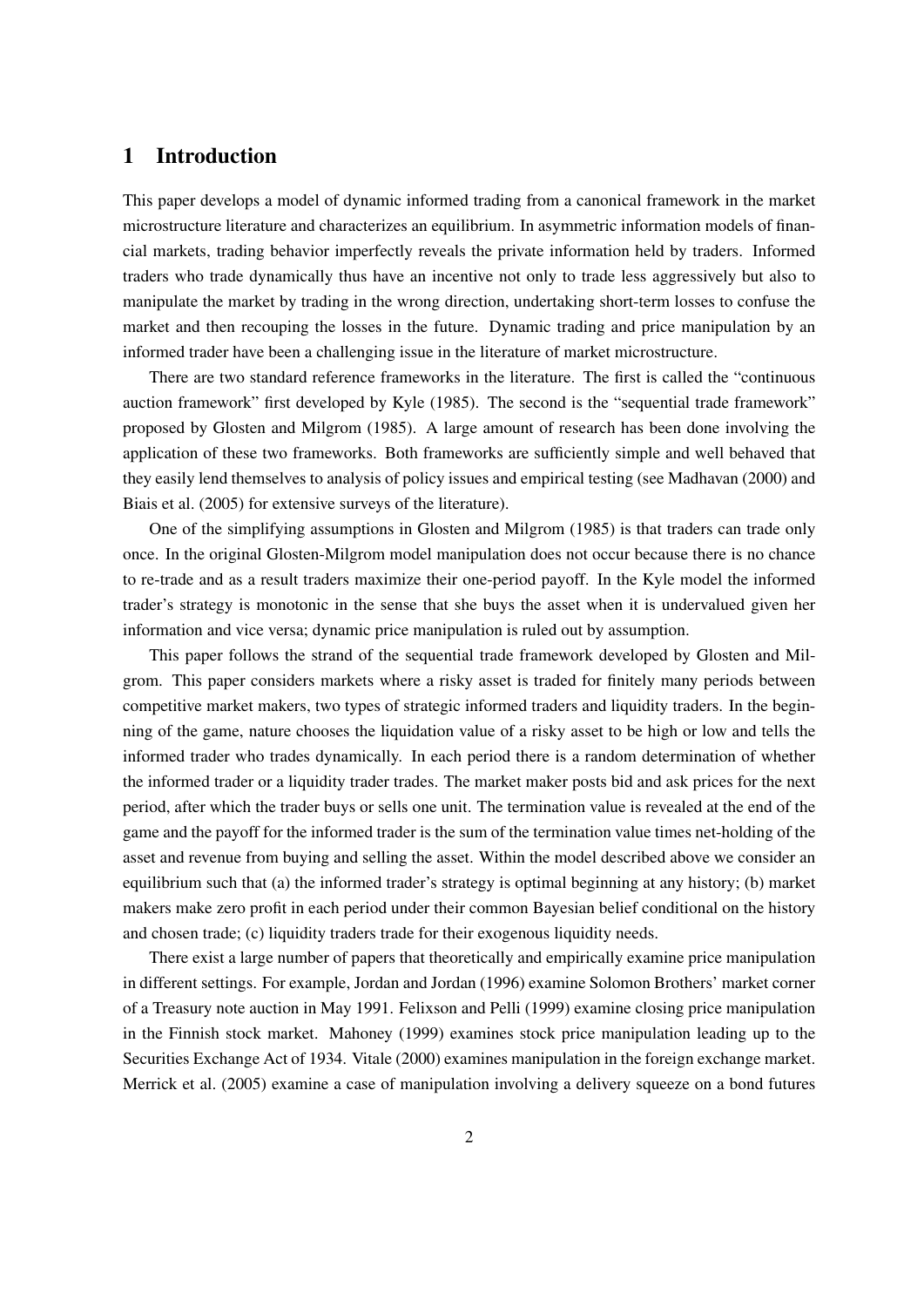contract traded in London. A recent paper by Aggarwal and Wu (2006) suggests that stock market manipulation may have important impacts on market efficiency. According to the empirical findings in Aggarwal and Wu (2006), while manipulative activities seem to have declined on the main exchanges, it is still a serious issue in both developed and emerging financial markets, especially in the over-thecounter markets.

The theoretical literature starts with manipulation by uninformed traders. Allen and Gale (1992) provide a model of strategic trading in which some equilibria involve manipulation. Furthermore, Allen and Gorton (1992) consider a model of pure trade-based uninformed manipulation in which an asymmetry in buys and sells by liquidity traders creates the possibility of manipulation. The first paper to consider manipulation by an informed trader within the discrete-time Glosten-Milgrom framework is Chakraborty and Yilmaz (2004). They show that when the market faces uncertainty about the existence of informed traders and there are a large number of trading periods long-lived informed traders will manipulate in every equilibrium. On the other hand, Back and Baruch (2004) study the equivalence of the Glosten-Milgrom model and the Kyle model in a continuous-time setting, and show that the equilibrium in the Glosten-Milgrom model is approximately the same as that in the Kyle model when the trade size is small and uninformed trades arrive frequently. They conclude that the continuous-time Kyle model is more tractable than the Glosten-Milgrom model, although most markets are organized as in the sequential trade models. More recently there has been an interest in the informed trader's dynamic strategy. Among others, Brunnermeier and Pedersen (2005) consider dynamic strategic behavior of large traders and show that "overshooting" occurs in equilibrium. Back and Baruch (2007) analyze different market systems by allowing the informed traders to trade continuously within the Glosten-Milgrom framework.

Despite the importance of dynamic trading strategies by informed traders in the literature, characteristics of price dynamics and information transmission have not yet been adequately studied because there is no closed-form solution for equilibrium in the dynamic Glosten-Milgrom framework and it is not yet known if equilibrium is unique either in the Kyle model (see Boulatov et al. (2005) for a further development) or the dynamic Glosten-Milgrom model in which strategic informed traders can trade repeatedly. In this paper we present a model of dynamic informed trading and show that there exists a unique equilibrium when the value functions of the informed traders are monotonic and strictly convex in terms of the market maker's prior belief. In addition, we characterize the equilibrium bid and ask prices and specify the necessary condition for manipulation to occur in equilibrium. Finally, we present a computational method to solve for the equilibrium and comparative statics from the simulations.

The paper uses the Markov property of equilibrium to prove the uniqueness of equilibrium assuming that the next-period value function is strictly convex and monotone in terms of market makers' prior belief. In each period time and the market maker's prior belief are the state variables. We truncate  $T$ -period serial problem into the problem of two-period decision making. Consider the last period. In order for manipulation to arise in equilibrium, there must be at least one more period to re-trade.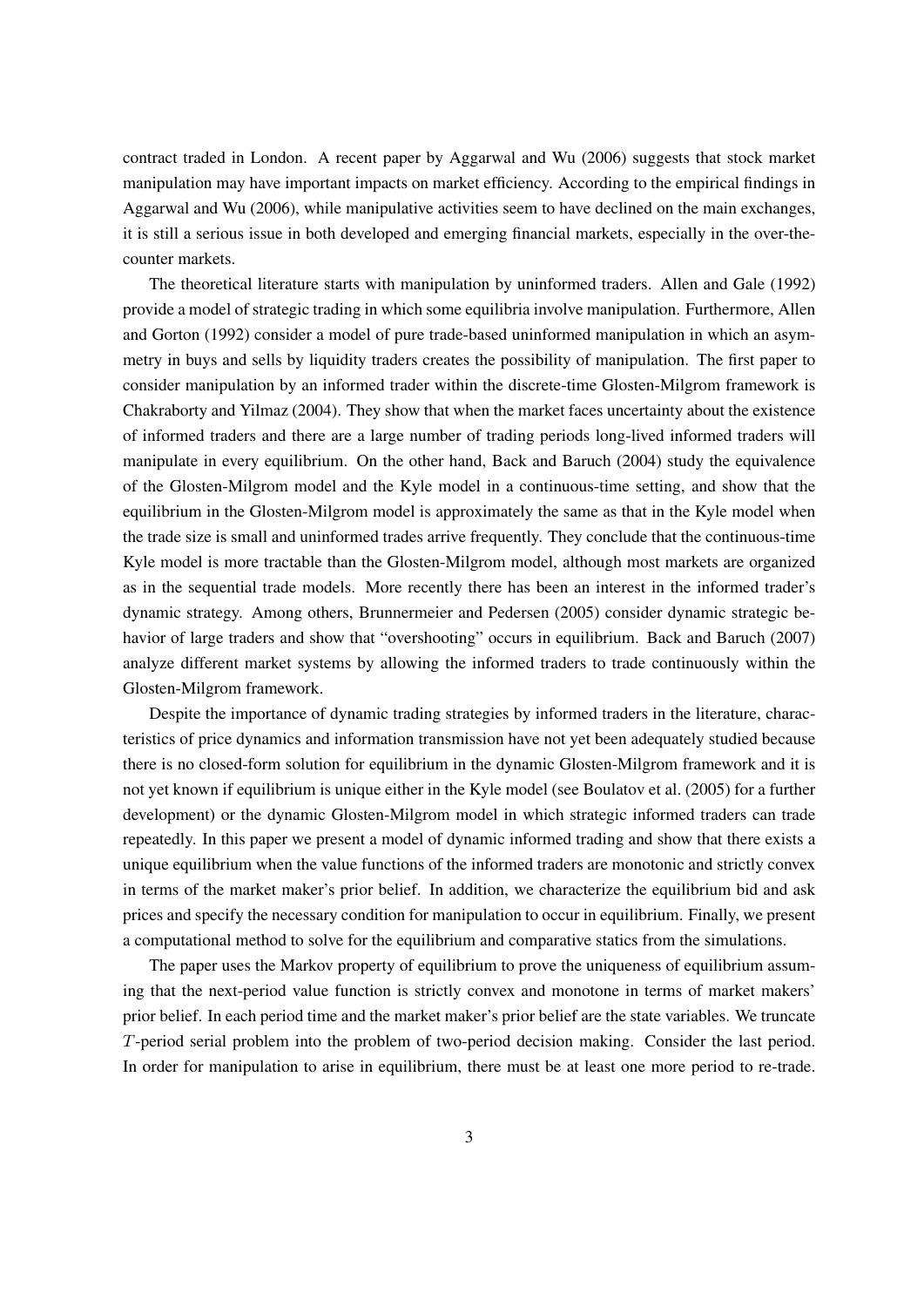Therefore in the last period manipulation would not arise in equilibrium. So we know what is the relationship between the informed trader's payoff and the market maker's belief due to Bayes' rule. Given this relationship, the informed trader chooses the probability of each trade, buy or sell, in the second last period. Then we will obtain the relationship between the second last period payoff, which is the sum of second last and last period payoffs, and the market maker's prior belief in the second last period. This is repeated recursively to the first period. Since there is no closed-form solution to the informed trader's optimization problem, we are unable to obtain the closed-form value functions. However, we will show that if the value functions satisfy: strict concavity and monotonicity, then there is a unique solution to the informed trader's optimization problem. In other words, trade today will affect the prior belief tomorrow and we will prove the uniqueness of equilibrium by using backward induction.

It is worth mentioning that in Back and Baruch (2004) the equilibrium strategy of the informed trader is not accurately simulated. This is because their model is a continuous-time stationary case and their program tries to find the value functions as a fixed point. To do this they use an extrapolation method which requires calculating the slopes of the value functions. In the region of beliefs at which manipulation arises the slopes of the value functions are very small. In fact, Back and Baruch (2004) wrote that even though all the equilibrium conditions hold with a high order of accuracy, it appears from their plots that the strategies are not estimated very accurately when manipulation arises and this is probably an inevitable result of their estimation method, because the derivative of the value function is small where manipulation arises (see Back and Baruch (2004) p.464, last paragraph).

This difficulty prevents accurate analysis of the informed trader's manipulative strategy even if the value functions are known exactly. The method developed in this paper takes advantage of the deterministic construction of our model and allows us to accurately analyze the informed trader's manipulative strategy. Instead of using the extrapolation method we find bid and ask prices to make the informed trader indifferent between the two orders: buy and sell. In this way we can solve for the equilibrium directly. This method is one of the significant contributions that we make to the literature.

The paper is organized as follows. The second section presents the model. The third section proves the uniqueness of equilibrium under specific assumptions for the value functions of the informed traders. The fourth section characterizes an equilibrium and provides a numerical simulation of the model. The fifth section concludes.

## 2 The model

Trade occurs for finitely many periods, denoted by  $t = 1, 2, \cdots, T$ . Each interval of time accommodates one trade. There is a risky asset and a numeraire in terms of which the asset price is quoted. The terminal value of the risky asset, denoted by  $\tilde{v}$ , is a random variable which can take the value 0 or 1. The risk-free interest rate is assumed to be zero.

There are three classes of risk-neutral market participants: competitive market makers, an informed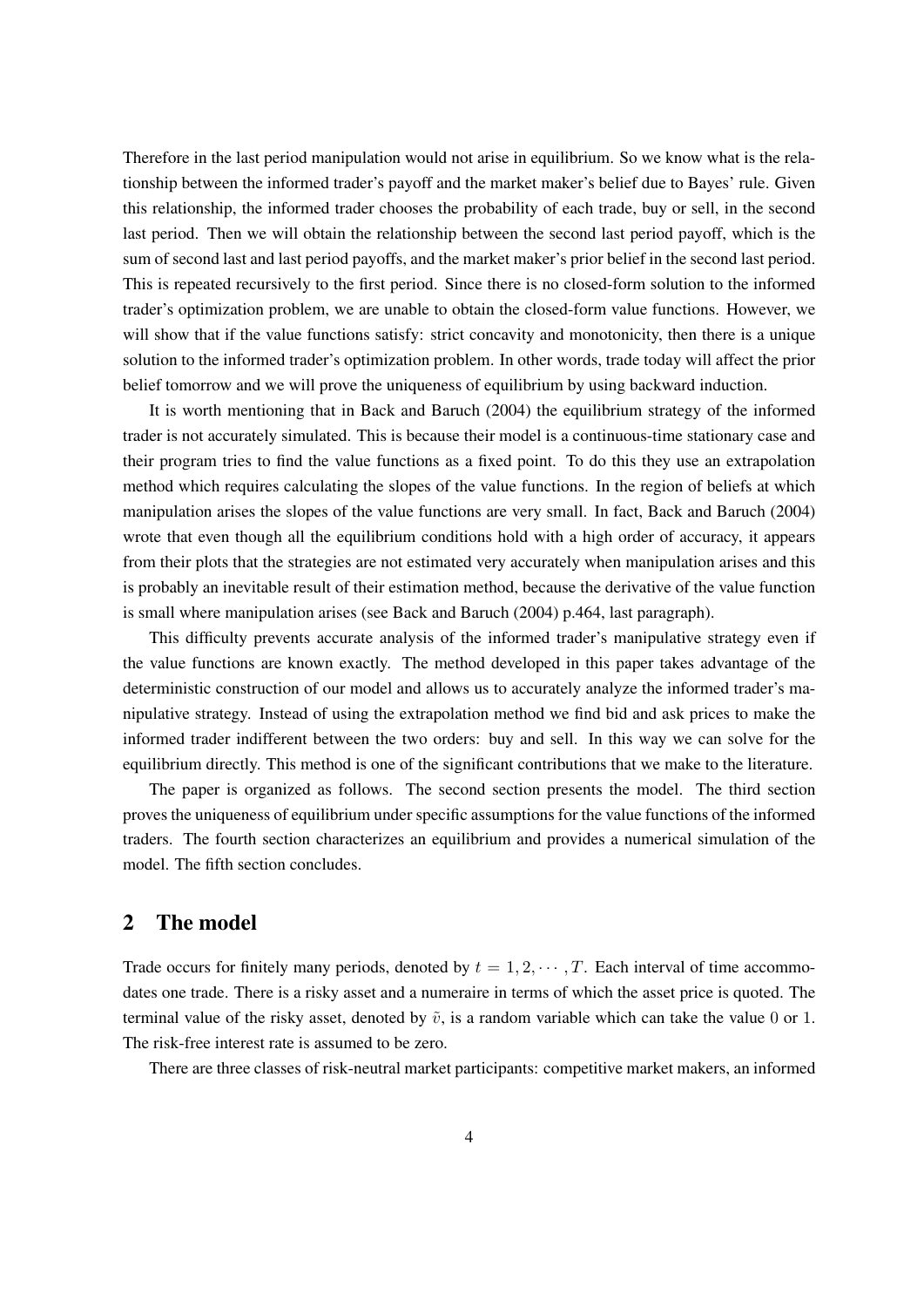trader and a liquidity trader. Trade arises from both the informed trader, who knows the terminal value of the asset, and uninformed traders. The type of the trader arriving in period  $t$  is determined by a random variable  $\tilde{\tau}_t$ , which takes values from the set  $\{i, l\}$ . The letters i and l respectively denote the informed type and the liquidity type. The random variables  $\{\tilde{\tau}_t : t = 1, ...T\}$  satisfy  $\Pr(\tilde{\tau}_t = i) = \mu$ .

There are two kinds of orders available to traders: sell or buy. Let  $A = \{S, B\}$  where S denotes a sell order and  $B$  denotes a buy order. Let  $h_t$  denote the order that the market maker receives in period t, i.e.  $h_t$  is the realized order in period t. If the trader's type in period t is l, then the demand in that period is determined by the random variable  $\tilde{Q}_t$  which takes values from A. The random variables  $\{\tilde{Q}_t : t = 1, ..., T\}$  are i.i.d. and satisfy  $\Pr(\tilde{Q}_t = B) = \gamma > 0$ . For any given period t, the random variables  $\tilde{\tau}_t$ ,  $\tilde{Q}_t$ ,  $\tilde{v}$  are mutually independent and  $\tilde{\tau}_t$ ,  $\tilde{Q}_t$  are i.i.d. across the periods  $1, ..., T$ .

The private information of the informed trader is determined by a random variable  $\hat{\theta} \in \Theta =$  ${H, L}$ . When  $\theta = L$ , the informed knows that the value of the asset is 0. We call this type of trader "low-type" and denote him by L. When  $\theta = H$ , the informed trader knows that the value of the asset is 1. We call this type of trader "high-type" and denote him by  $H$ . Only one type of trader is actually chosen by nature to trade for any given play of the game.

Knowledge of the game structure and of the parameters of the joint distribution of the state variables is common to all market participants. In each period market makers post bid and ask prices equal to the expected value of the asset conditional on the observed history of trades. The trader trades at those prices. Trading happens for finitely many periods after which all private information is revealed. The timing structure of the trading game is as follows:

- 1. In period 0 nature chooses the realization of the risky asset payoff. The informed trader observes  $\theta$ .
- 2. In successive periods, indexed by  $t = 1, ..., T$ , having observed the realized trades in periods  $1, ..., t - 1$ , the competitive market maker posts bid and ask prices. Nature chooses an informed trader of type  $\theta$  with probability  $\mu$  and a liquidity trader with probability  $1 - \mu$ . The trader learns market makers' price quotes.
- 3. If the trader is informed he takes the profit-maximizing quote. If the trader is a liquidity trader he trades according to his liquidity needs.
- 4. In the end of period  $T$ , payoffs realized.

Next we describe the details with regard to market makers' pricing strategy and the informed trader's trading strategy. When the trader chooses his order and the market maker posts the bid and ask prices in period t, each knows the entire trading history until and including period  $t - 1$ . A period t history  $h^t := (h_1, \dots, h_t)$  is a sequence of realized orders for periods until and including t. Let  $\mathcal{H}^t := A \times \cdots \times A$  ${t}$   ${times}$ . We assume that:  $h^0 = \emptyset$ .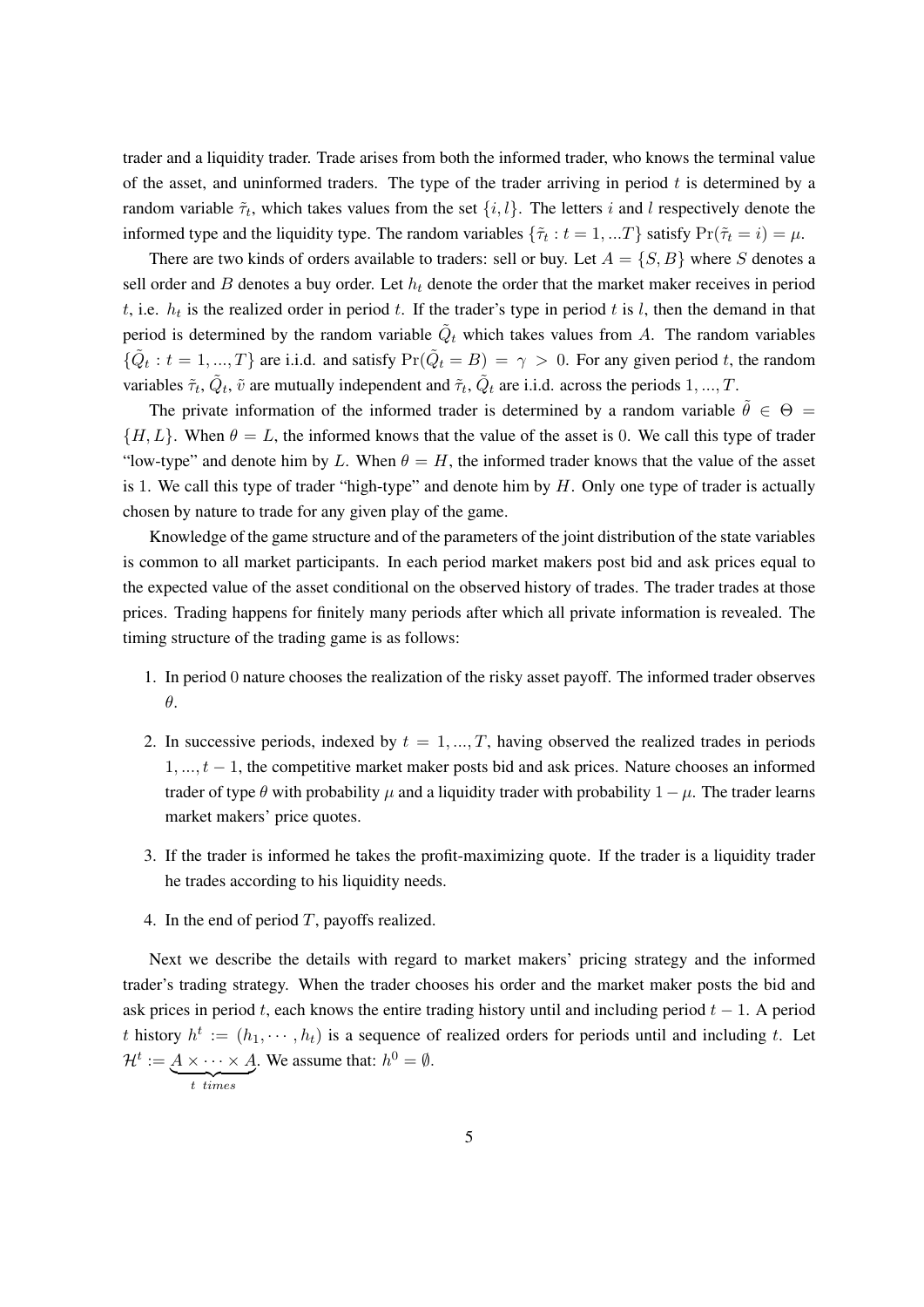In the model first we consider a Markov "subgame-perfect" equilibrium and then we will show that there is not other equilibrium which does not have the Markov property. In other words we focus on the equilibrium in which market makers' prior belief is the state variable in each period  $t$ . In this kind of equilibrium, we can present the next-period value of the game as a function of the prior belief in the next-period. Given that the informed trader's optimal strategy maximizes the current-value with respect to the zero-profit prices that market makers quote. In the current period  $t$ , there are three possible events; the informed trader is chosen to trade, a liquidity trader is chosen to trade and buy, and a liquidity trader is chosen to trade and sell.

For each type of informed trader a trading strategy specifies a probability distribution over trades in period t with respect to the bid and ask prices  $p_t = (\alpha_t, \beta_t)$  posted in period t. The high-type informed trader buys the security with probability  $\sigma_H^t$  and sells with probability  $1 - \sigma_H^t$ , and the lowtype buys and sells with probabilities  $\sigma_L^t$  and  $1 - \sigma_L^t$  respectively. Since there are only trades, buy or sell, available to traders, choosing a probability of buy automatically determines a probability of sell. We call  $\sigma^t = (\sigma_H^t, \sigma_L^t)$  a *t*-period strategy profile.

To determine bid and ask prices to be posted in period  $t$  the market maker updates his prior conditional on the arrival of an order of the relevant type. Suppose that the market makers' prior belief at period t is given by  $b \in (0, 1)$ . This belief, b, is resulted from some history  $h^{t-1}$ . Since we focus on the equilibrium with Markov property, we will not explicitly state  $h<sup>t</sup>$ . The market maker's prior belief after history  $h^t$  on the event:  $\tilde{\theta} = H$ , which we denote by  $\delta(h^t)$ , is updated through Bayes' rule and thus formalized as:

$$
\delta(h^{t-1}, B) \equiv \Pr(\tilde{\theta} = H | h^{t-1}, B)
$$
\n
$$
= \frac{b \times \left[ \mu \sigma_H^t + (1 - \mu) \Pr(\tilde{Q}_t = B) \right]}{\mu \left[ b \times \sigma_H^t + (1 - b) \times \sigma_L^t \right] + (1 - \mu) \Pr(\tilde{Q}_t = B)},
$$
\n(1)

and

$$
\delta(h^{t-1}, S) \equiv \frac{b \times \left[ \mu \left( 1 - \sigma_H^t \right) + (1 - \mu) \Pr(\tilde{Q}_t = S) \right]}{\mu \left[ b \times \left( 1 - \sigma_H^t \right) + (1 - b) \times \left( 1 - \sigma_L^t \right) \right] + (1 - \mu) \Pr(\tilde{Q}_t = S)}.
$$
\n(2)

We assume that:  $\delta(h^0) = \delta_0 = \Pr(\tilde{\theta} = H)$  for some  $\delta_0 \in (0, 1)$ . The market makers post bid and ask prices according to the zero-profit condition. Since the value of the asset is either 0 or 1, ask price in period t is equal to  $\delta(h^{t-1}, B)$  and bid price in period t is equal to  $\delta(h^{t-1}, S)$ .

Now, we will define the informed trader's optimal strategy recursively in the sense that given the continuation value of the game in the next-period the informed trader's optimal strategy maximizes the current value of the game and this is true in all the periods. Suppose that the next-period  $t + 1$  value functions  $V_L^{t+1}$  $L^{t+1}$  and  $V_H^{t+1}$  are given as a function of the market makers' prior belief  $\delta(h^t)$ . Remember that as stated before we focus on an equilibrium with the Markov property in the sense that the market makers' prior belief  $b = \delta(h^{t-1})$  is the state variable at period t. Thus time and the market makers'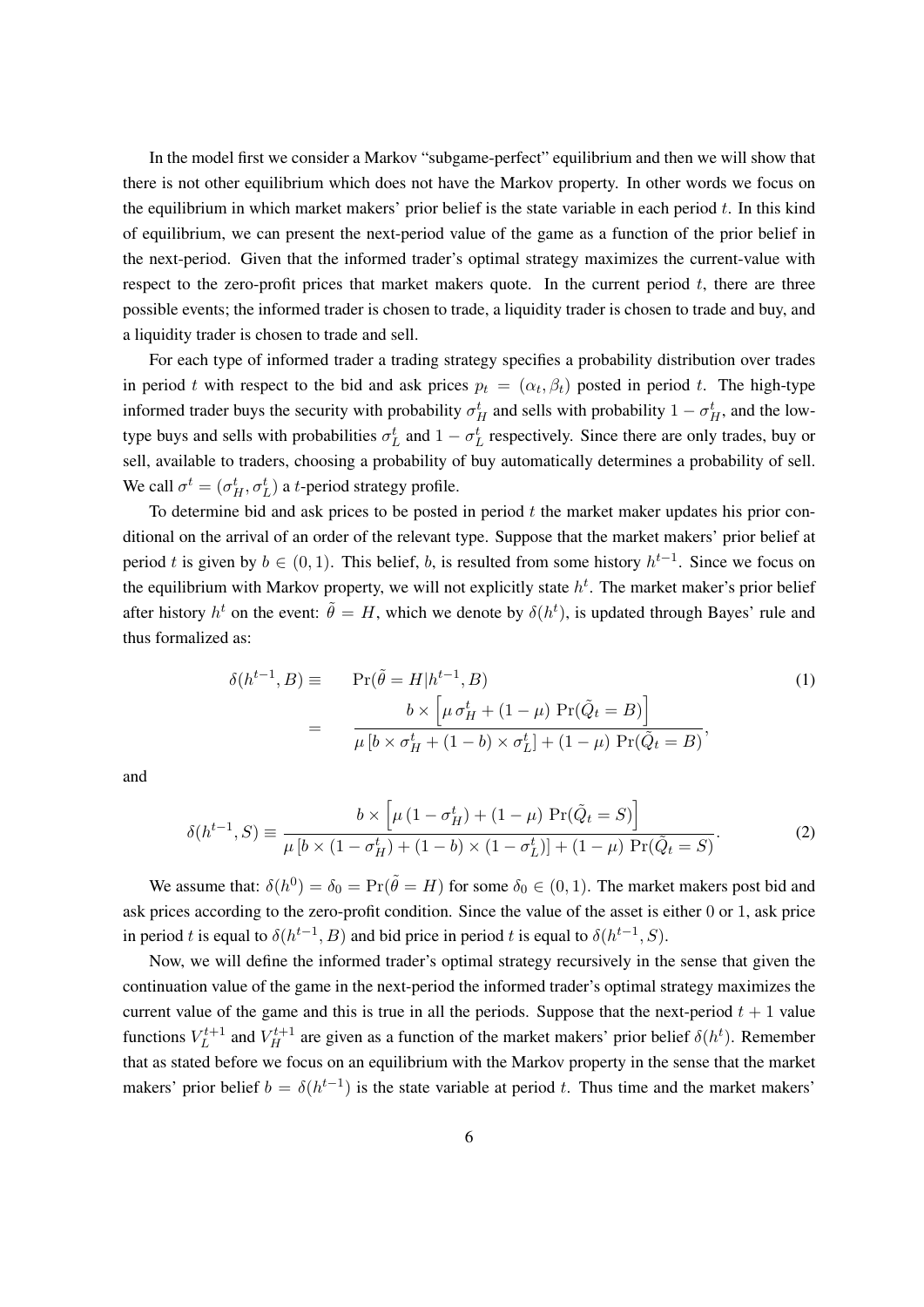prior belief are the only state variables. Therefore the period- $t$  value of the game for each type is expressed as: for  $b = \delta(h^{t-1})$ , and in response to prices  $p_t = (\alpha_t, \beta_t)$ 

$$
V_H^t(b) = \max_{\sigma_H \in [0,1]} \left( \mu \sigma_H (1 - \alpha_t + V_H^{t+1}(\alpha_t)) + \mu (1 - \sigma_H)(\beta_t - 1 + V_H^{t+1}(\beta_t)) + (1 - \mu) \times \left[ \gamma V_H^{t+1}(\alpha_t) + (1 - \gamma) V_H^{t+1}(\beta_t) \right] \right),
$$
\n(3)

and

$$
V_L^t(b) = \max_{\sigma_L \in [0,1]} \left( \mu \sigma_L(-\alpha_t + V_L^{t+1}(\alpha_t)) + \mu (1 - \sigma_L)(\beta_t + V_L^{t+1}(\beta_t)) \right) + (1 - \mu) \times \left( \gamma V_L^{t+1}(\alpha_t) + (1 - \gamma) V_L^{t+1}(\beta_t) \right).
$$
 (4)

Notice that after buy or sell order at period t, the market makers' posterior belief becomes  $\alpha_t$  or  $\beta_t$ and thus the next-period value of the game for each type becomes a function of those variables.

**Definition 1.** The high-type informed trader's strategy  $\{\sigma_H^{t*}: t = 1, \dots, T\}$  is optimal in response to  $p$ rices  $\{p_t:t=1,\cdots,T\}$  if it prescribes a probability  $\{\sigma_H^{t*}:t=1,\cdots,T\}$  such that for every  $t$ ,  $\sigma_H^{t*}$ *solves* (3) in response to  $p_t$ . The low-type informed trader's strategy  $\{\sigma_L^{t*}: t = 1, \cdots, T\}$  is optimal in response to prices  $\{p_t : t = 1, \cdots, T\}$  if it prescribes a probability  $\{\sigma_L^{t*} : t = 1, \cdots, T\}$  such that for every  $t$ ,  $\sigma_L^{t*}$  solves (4) in response to  $p_t$ .

Next we define an equilibrium for our economy:

**Definition 2.** An equilibrium consists of a pair of bid and ask prices  $\{p_t^* = (\alpha_t^*,\beta_t^*)\}_{t\in\{1,\cdots,T\}}$ , and an informed trader's strategies  $\{\sigma^{t*}\}_{t=1,...,T}$  such that for all  $t\in\{1,\cdots,T\}$  and for every  $b=\delta(h^{t-1})$ *with*  $h^{t-1} \in \mathcal{H}^{t-1}$ ,

- **(P1)** the pair of bid and ask prices  $p_t^*$  satisfies the zero-profit condition with respect to the market *maker's posterior belief;*
- (P2) the informed trader's strategy profile  $\{\sigma^{t*}\}_{t=1,\dots,T}$  is optimal given the pair of bid and ask prices  $p_t^*$ ;
- **(B)** the pair of bid and ask prices  $p_t^* = (\alpha_t^*, \beta_t^*)$  satisfies Bayes' rule.

Now, we define a manipulative strategy. We say that a strategy is manipulative if it involves the informed trader undertaking a trade in any period that yields a strictly negative short-term profit. If this occurs in equilibrium it means that manipulation enables the informed trader to recoup the short-term losses.

**Definition 3.** In response to a pair of bid and ask prices  $p_t$  for some  $t \in \{1, \cdots, T\}$ , a strategy profile  $\{\sigma\}_{t=1,\cdots,T}$  is called manipulative for the high type in period t if  $\sigma_H^t < 1$ ; or for the low type if  $\sigma_L^t > 0$ . *Moreover we say that*  $\{\sigma\}_{t=1,\dots,T}$  *is manipulative for both types in period t if both conditions hold; or for only one type if only one of the two conditions holds.*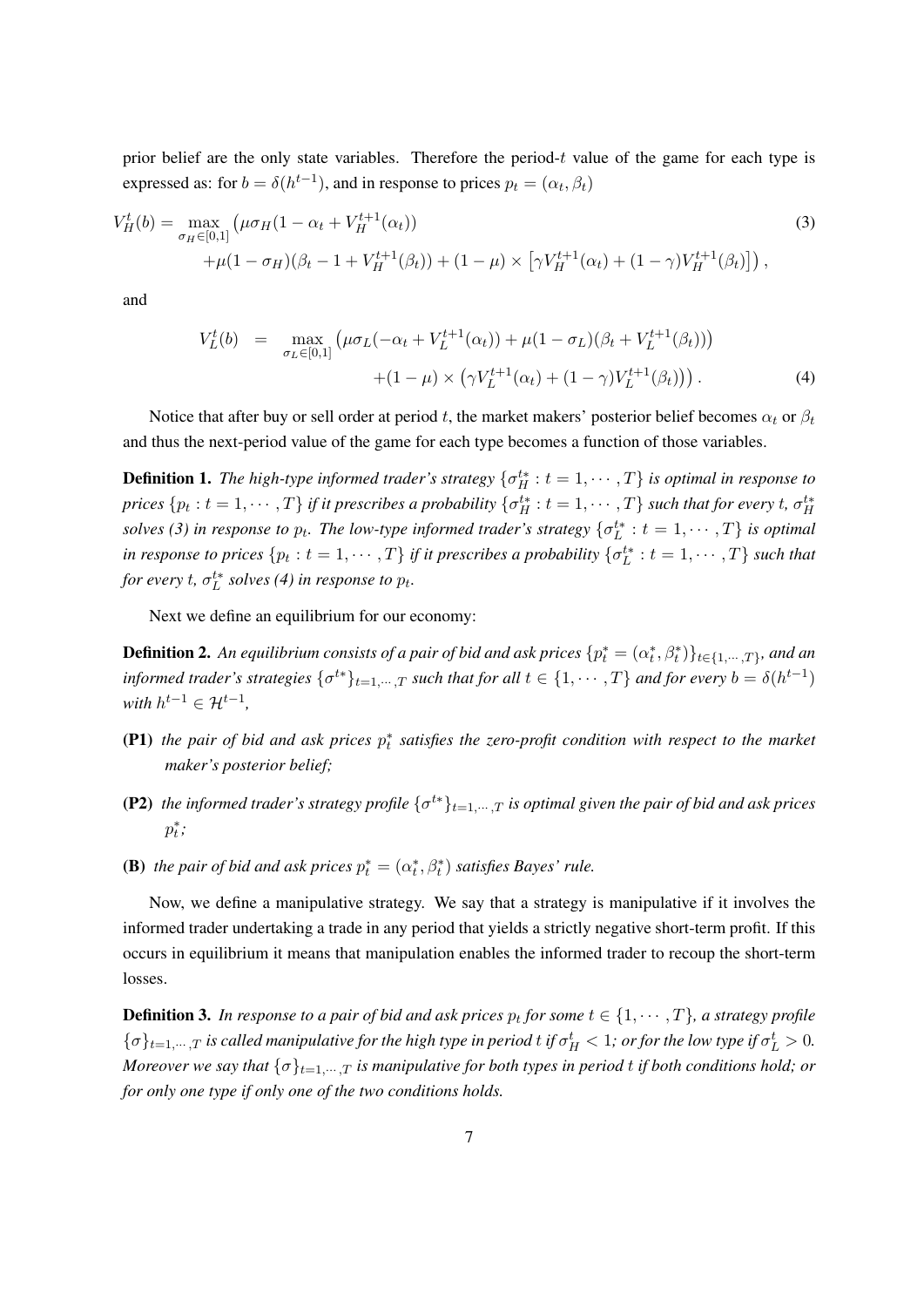This is the same definition used by Chakraborty and Yilmaz (2004). Back and Baruch (2004) used the term "bluffing" instead. We call the situation where the informed trader chooses a totally mixed strategy "price manipulation." It's worth mentioning that in Huberman and Stanzl (2004) a price manipulation is defined as a round-trip trade. In this paper price manipulation occurs as a round-trip trade in equilibrium but not by definition. This is because if the informed trader trades against his short term profit incentive he incurs a loss which must be recouped, consequently price manipulation takes the form of a round-trip trade in equilibrium.

## 3 Preliminary Results

In this section we will prove the uniqueness of equilibrium if the next-period value function is strictly monotonic and convex in market makers' prior belief  $b$ . Take an arbitrary time period  $t$ . Since our plan is to use the Markov property of equilibrium, we will focus on the time period  $t$  given the property of the next-period value function in terms of market makers' prior in the next-period  $t + 1$ . So in this section for the simplicity of notation we will eliminate t or  $t + 1$  from superscript or subscript in each variable unless specified. Fix a history  $h^t$  arbitrarily and let  $b = \delta(h^t) \in (0, 1)$  be market makers' prior belief after history  $h_t$ . Let  $W_H = V_H^t$  and  $W_L = V_L^t$  represent the current value of the game for both traders. Let  $V_H = V_H^{t+1}$  and  $V_L = V_L^{t+1}$  $L^{t+1}$  represent the continuation value of the remainder of the game for both traders. In other words,  $W_H$  and  $W_L$  are the value functions in the current period and  $V_H$  and  $V_L$  are the value functions in the next period. Suppose that the next-period value function  $V_H$ , and  $V_L$ satisfy the following two conditions:

(M)  $V_H$  is strictly decreasing in [0, 1] and  $V_L$  is strictly increasing in [0, 1];

(C)  $V_H$  and  $V_L$  are strictly convex in [0, 1].

Theorem 1. *The equilibrium exists if conditions* (M)*, and* (C) *hold.*

**Proof:** For arbitrary belief b, define the best-response correspondence  $BR^b = (BR^b_M, BR^b_H, BR^b_L)$  as follows:

$$
BR_M^b(\sigma_L, \sigma_H) = p = \{(\alpha, \beta) : (\alpha, \beta) \text{ satisfies Bayes' rule } (1 \& (2)\};
$$
\n
$$
BR_H^b(p) = \{\sigma_H : \sigma_H \text{ solves } (3)\};
$$
\n
$$
BR_L^b(p) = \{\sigma_L : \sigma_L \text{ solves } (4)\}.
$$

Then, the equilibrium  $(p^*, \sigma_H^*, \sigma_L^*)$  is defined as a fixed-point of  $BR^b$ . When  $t = T$ , we must have:  $\sigma_H^T = 1$  and  $\sigma_L^T = 0$ . Then fix  $t \in \{1, \dots, T-1\}$  arbitrarily. Notice that  $[0, 1]$  is a non-empty compact convex set. To apply Kakutani's fixed point theorem, we have to prove that  $BR<sup>b</sup>$  is upper semi-continuous, convex and non-empty mapping.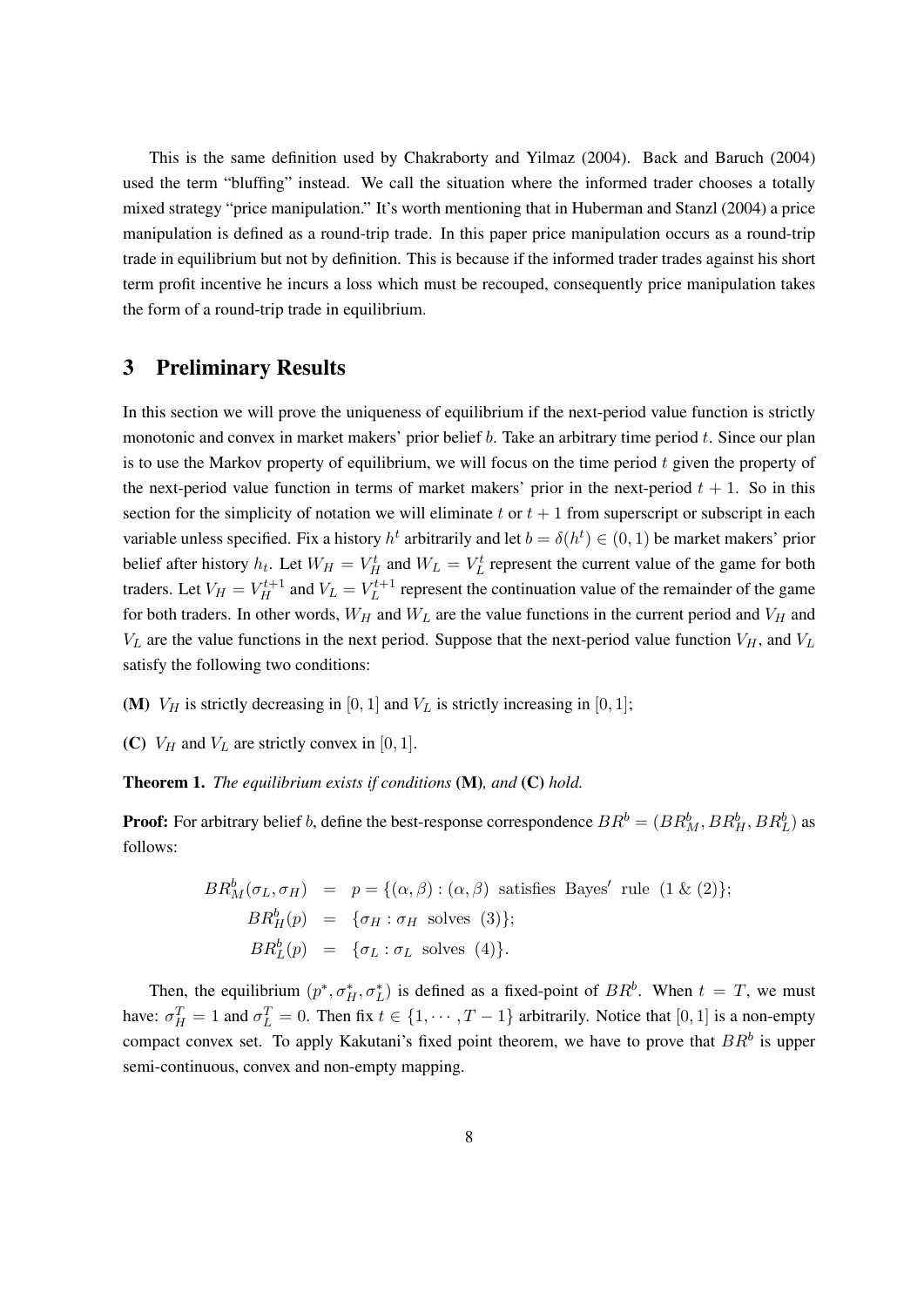**Non-Emptiness:** Fix p arbitrarily and then  $V_H(b)$  becomes a continuous function of  $\sigma_H$ . For all  $t < \infty$ ,  $V_H^{t+1}$  is well-defined and  $\sigma_H$  is defined in a compact set [0, 1]. Therefore there is  $\sigma_H$  which solves (3). Thus  $BR_H^b(p)$  is non-empty. Similarly we can say that  $BR_L^b(p)$  is non-empty. Fix  $\sigma$  arbitrarily and then  $BR_M^b$  is non-empty and thus  $BR^b$  is non-empty.  $\Box$ 

Upper Semi-continuity: It is clear that  $BR_M^b$  is continuous in  $\sigma$ . It remains to show that  $BR_H^b$  and  $BR<sub>L</sub><sup>b</sup>$  are upper semi-continuous. On the contrary, suppose that  $BR<sub>H</sub><sup>b</sup>$  is not upper semi-continuous. Then there are two sequences  $\{p^k\}_k$  converging to  $p$  and  $\{\sigma_H^k\}_k$  converging to  $\sigma_H$  such that for every  $k \sigma_H^k \in BR_H^b(p^k)$  but  $\sigma_H \notin BR_H^b(p)$ . Then there must be a different  $\hat{\sigma}_H \in BR_H^b(p)$  such that: for some  $\epsilon > 0$ ,

$$
\mu(\hat{\sigma}_H(1-\alpha+V_H(\alpha))+(1-\hat{\sigma}_H)(\beta-1+V_H(\beta)))+(1-\mu)\times[\gamma V_H(\alpha)+(1-\gamma)V_H(\beta)]
$$
  
> 
$$
\mu(\sigma_H(1-\alpha+V_H(\alpha))+(1-\sigma_H)(\beta-1+V_H(\beta)))+(1-\mu)\times[\gamma V_H(\alpha)+(1-\gamma)V_H(\beta)]+5\epsilon.
$$

Since  $V_H$  is continuous and  $p^k \to p$  and  $\sigma_H^k \to \sigma_H$ , for each k there exists a collection of strictly positive numbers  $(\epsilon_1^k, \dots, \epsilon_4^k)$  such that: for all  $k' \geq k$ ,

$$
|\alpha - \alpha^{k'}| < \epsilon_1^k; |\beta - \beta^{k'}| < \epsilon_2^k; |V_H(\alpha) - V_H(\alpha^{k'})| < \epsilon_3^k; \ |V_H(\beta) - V_H(\beta^{k'})| < \epsilon_4^k. \tag{5}
$$

Take  $k_1$  sufficiently large so that we have:  $\epsilon > \max(\epsilon_1^{k_1}, \cdots, \epsilon_4^{k_1})$ . Notice that: for all  $k \geq k_1$ ,

$$
\mu(\hat{\sigma}_H(1-\alpha+V_H(\alpha)) + (1-\hat{\sigma}_H)(\beta-1+V_H(\beta))) + (1-\mu) \times [\gamma V_H(\alpha) + (1-\gamma)V_H(\beta)] \n- \mu(\hat{\sigma}_H(1-\alpha^k+V_H(\alpha^k)) + (1-\hat{\sigma}_H)(\beta^k-1+V_H(\beta^k))) - (1-\mu) \times [\gamma V_H(\alpha^k) + (1-\gamma)V_H(\beta^k)] \n
$$
\mu(\hat{\sigma}_H(\epsilon_1^{k_1} + \epsilon_3^{k_1}) + (1-\hat{\sigma}_H)(\epsilon_2^{k_1} + \epsilon_4^{k_1})) + (1-\mu) \times (\gamma \epsilon_3^{k_1} + (1-\gamma)\epsilon_4^{k_1}) \n
$$
2\mu\epsilon + (1-\mu)\epsilon < 2\epsilon.
$$
\n(6)
$$
$$

Therefore, for all  $k \geq k_1$ , we obtain:

$$
\mu(\hat{\sigma}_H(1-\alpha^k + V_H(\alpha^k)) + (1-\hat{\sigma}_H)(\beta^k - 1 + V_H(\beta^k))) + (1-\mu) \times \left[ \gamma V_H(\alpha^k) + (1-\gamma) V_H(\beta^k) \right] \n> \mu(\sigma_H(1-\alpha + V_H(\alpha)) + (1-\sigma_H)(\beta - 1 + V_H(\beta))) + (1-\mu) \times \left[ \gamma V_H(\alpha) + (1-\gamma) V_H(\beta) \right] + 3\epsilon \n> \mu(\sigma_H(1-\alpha^k + V_H(\alpha^k)) + (1-\sigma_H)(\beta^k - 1 + V_H(\beta^k))) + (1-\mu) \times \left[ \gamma V_H(\alpha^k) + (1-\gamma) V_H(\beta^k) \right] + \epsilon.
$$

Then take  $k_2$  sufficiently large so that we have:

$$
\epsilon > \left[ \mu (2 - \alpha^{k_2} + V_H(\alpha^{k_2}) - \beta^{k_2} - V_H(\beta^{k_2})) (\sigma_{HB}^{k_2} - \sigma_H) \right],
$$
\n(7)

and then we have: for all  $k \geq k_2$ ,

$$
\mu(\hat{\sigma}_H(1-\alpha^k + V_H(\alpha^k)) + (1-\hat{\sigma}_H)(\beta^k - 1 + V_H(\beta^k))) + (1-\mu) \times \left[ \gamma V_H(\alpha^k) + (1-\gamma) V_H(\beta^k) \right] \n\mu(\sigma_H(1-\alpha^k + V_H(\alpha^k)) + (1-\sigma_H)(\beta^k - 1 + V_H(\beta^k))) + (1-\mu) \times \left[ \gamma V_H(\alpha^k) + (1-\gamma) V_H(\beta^k) \right] + \epsilon \n> \mu(\sigma_H^k(1-\alpha^k + V_H(\alpha^k)) + (1-\sigma_H)^k(\beta^k - 1 + V_H(\beta^k))) + (1-\mu) \times \left[ \gamma V_H(\alpha^k) + (1-\gamma) V_H(\beta^k) \right].
$$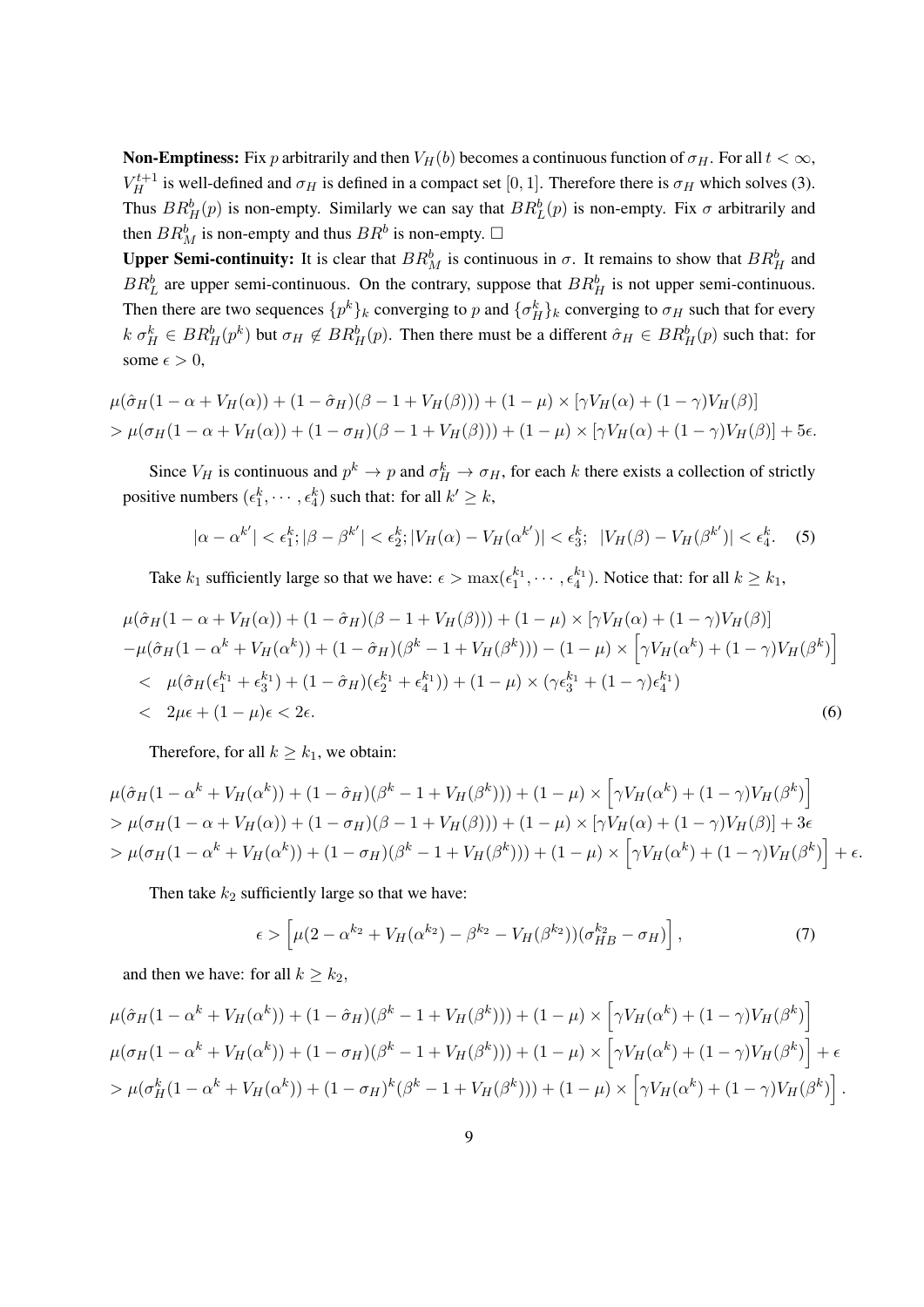This contradicts with our assumption:  $\sigma_H^k \in BR_H^b(p^k)$  for all k. We can prove the desired result for  $BR_L^b$  in a similar fashion. Finally we conclude that  $BR^b$  is upper semi-continuous.  $\Box$ 

**Convexity:** Given  $\sigma$ ,  $BR_M^b(\sigma_L, \sigma_H)$  consists of a unique point p which satisfies Bayes' rule. Therefore  $BR_M^b$  is convex. Now suppose that:  $\sigma_H, \hat{\sigma}_H \in BR_H^b(p)$ . Then for any  $r \in (0, 1)$  we have  $r\sigma_H + (1 - r)$  $(r)\hat{\sigma}_H \in BR_H^b(p).$  This implies that:

$$
\mu(\hat{\sigma}_H(1-\alpha+V_H(\alpha))+(1-\hat{\sigma}_H)(\beta-1+V_H(\beta)))+(1-\mu)\times[\gamma V_H(\alpha)+(1-\gamma)V_H(\beta)]
$$
  
= 
$$
\mu(\sigma_H(1-\alpha+V_H(\alpha))+(1-\sigma_H)(\beta-1+V_H(\beta)))+(1-\mu)\times[\gamma V_H(\alpha)+(1-\gamma)V_H(\beta)].
$$

Then we obtain:

$$
(\hat{\sigma}_H - \sigma_H)(1 - \alpha + V_H(\alpha)) + ((1 - \hat{\sigma}_H) - (1 - \sigma_H))(\beta - 1 + V_H(\beta)) = 0.
$$

This implies that:  $\hat{\sigma}_H = \sigma_H$  or  $1 - \alpha + V_H(\alpha) = \beta - 1 + V_H(\beta)$  because  $(1 - \hat{\sigma}_H) = 1 - \hat{\sigma}_H$ and  $(1 - \sigma_H) = 1 - \sigma_H$ . If  $\hat{\sigma}_H = \sigma_H$ , then  $r \sigma_H + (1 - r)\hat{\sigma}_H \in BR_H^b(p)$  for any r because  $r\sigma_H + (1 - r)\hat{\sigma}_H = \sigma_H \in BR_H^b(p)$  by our assumption. If  $1 - \alpha + V_H(\alpha) = \beta - 1 + V_H(\beta)$ , then for any  $r \in (0, 1)$  and  $\bar{\sigma}_H = r \sigma_H + (1 - r) \hat{\sigma}_H$  we have:

$$
\bar{\sigma}_H(1-\alpha+V_H(\alpha))+(1-\bar{\sigma}_H)(\beta-1+V_H(\beta))=\sigma_H(1-\alpha+V_H(\alpha))+(1-\sigma_H)(\beta-1+V_H(\beta)).
$$

Then we conclude that:  $\bar{\sigma}_H \in BR_H^b(p)$ . We can prove the desired result for  $BR_L^b(p)$  in a similar fashion. Finally we conclude that  $BR^b$  is convex.  $\Box$ 

Finally, by Kakutani's fixed point theorem, we conclude that: the equilibrium exists in period t. Since in period  $t = T$  the equilibrium exists and  $V_L^T$  and  $V_H^T$  are both well-defined, by using mathematical induction we conclude that the equilibrium exists in all periods.

After Theorem 1 the equilibrium correspondence and the graph in each period  $t$  are well-defined and given by:

> $\mathcal{E}(b) = {\sigma : \sigma$  is an equilibrium strategy profile for belief  $b$ ;  $\mathcal{G}(b) = \{(b, \sigma) : \sigma \in \mathcal{E}(b)\}.$

Proposition 1. *The equilibrium correspondence* ℰ *is upper semi-continuous and the graph* 𝒢 *is closed on* [0, 1]*.*

**Proof of Proposition 1:** Now on the contrary, suppose that  $\mathcal E$  is not upper semi-continuous. Then there is a sequence  $\{b^k\}$  which converges to  $b$  and  $\sigma^k$  which converges to  $\sigma$  with  $\sigma^k \in \mathcal{E}(b^k)$  for every  $k$  but  $\sigma \notin \mathcal{E}(b)$ . We respectively denote the sequences of prices which satisfy Bayes' rule with  $\sigma^k$  and  $b^k$  by  $p^k$  and  $\sigma$  and  $b$  by  $p$ . Then there must be  $\hat{\sigma}$  with  $\hat{\sigma} \in \mathcal{E}(b)$  and there exists  $\epsilon > 0$  such that:

$$
\mu(\hat{\sigma}_H(1-\alpha+V_H(\alpha))+(1-\hat{\sigma}_H)(\beta-1+V_H(\beta)))+(1-\mu)\times[\gamma V_H(\alpha)+(1-\gamma)V_H(\beta)]
$$
  
> 
$$
\mu(\sigma_H(1-\alpha+V_H(\alpha))+(1-\sigma_H)(\beta-1+V_H(\beta)))+(1-\mu)\times[\gamma V_H(\alpha)+(1-\gamma)V_H(\beta)]+5\epsilon.
$$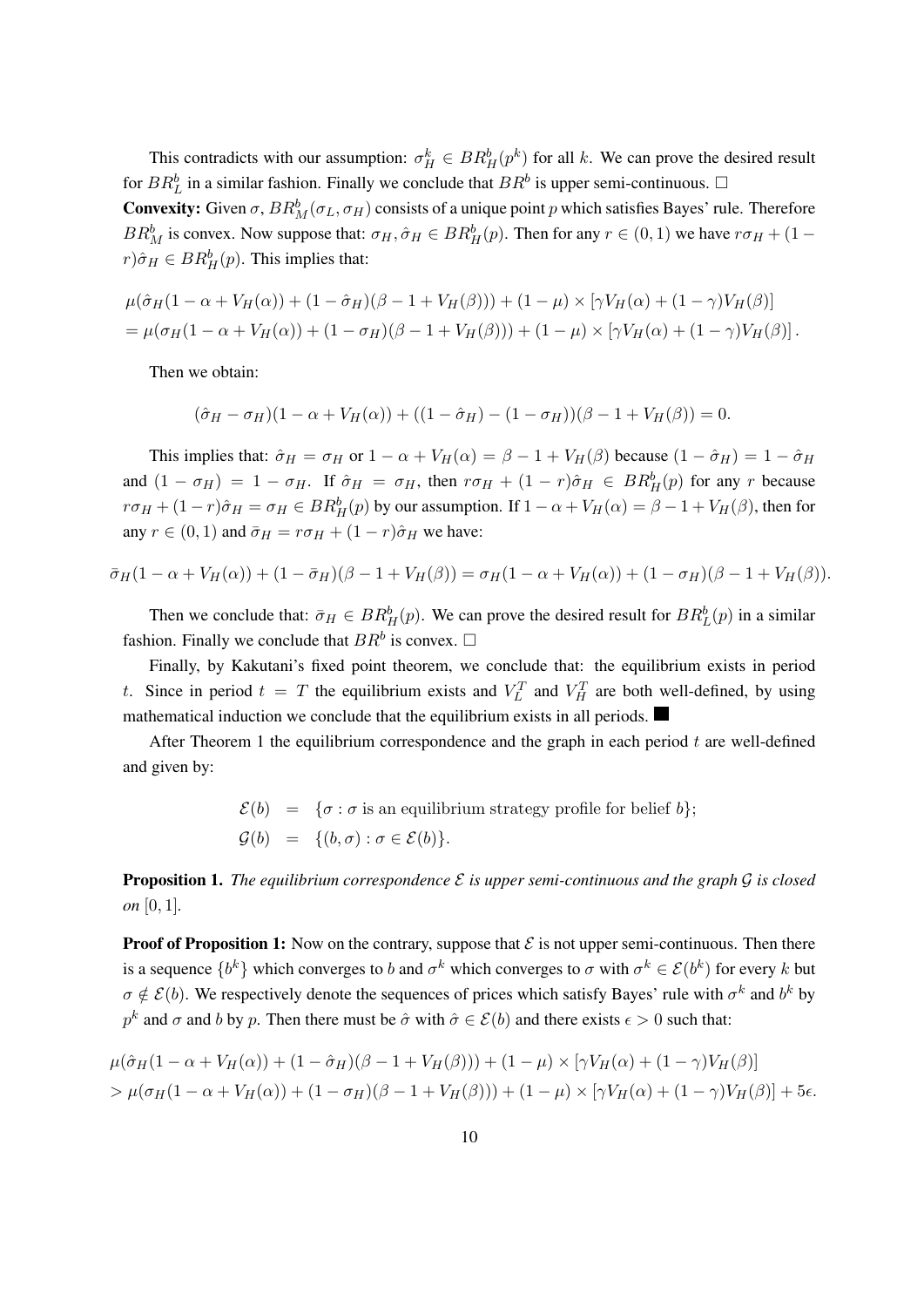Since p is continuous in  $\sigma$  and b, we must have:  $p^k \to p$ . Take  $k_1$  sufficiently large so that we have:  $\epsilon > \max(\epsilon_1^{k_1}, \cdots, \epsilon_4^{k_1})$  ( $\epsilon_1^{k_1}$ , to  $\epsilon_1^{k_4}$  are defined in (5)). Then by continuity of the value function (which condition  $(C)$  implies) and prices, a similar argument with  $(6)$  gives us:

$$
\mu(\hat{\sigma}_H(1-\alpha^k+V_H(\alpha^k))+(1-\hat{\sigma}_H)(\beta^k-1+V_H(\beta^k)))+(1-\mu)\times[\gamma V_H(\alpha^k)+(1-\gamma)V_H(\beta^k)]
$$
  
> 
$$
\mu(\sigma_H(1-\alpha+V_H(\alpha))+(1-\sigma_H)(\beta-1+V_H(\beta)))+(1-\mu)\times[\gamma V_H(\alpha)+(1-\gamma)V_H(\beta)]+3\epsilon
$$
  
> 
$$
\mu(\sigma_H(1-\alpha^k+V_H(\alpha^k))+(1-\sigma_H)(\beta^k-1+V_H(\beta^k)))+(1-\mu)\times[\gamma V_H(\alpha^k)+(1-\gamma)V_H(\beta^k)]+\epsilon.
$$

Since  $\sigma^k \to \sigma$ , we can take  $k_2$  which satisfies (7). Then for all  $k \geq k_2$ , we obtain:

$$
\mu(\hat{\sigma}_H(1-\alpha^k + V_H(\alpha^k)) + (1-\hat{\sigma}_H)(\beta^k - 1 + V_H(\beta^k))) + (1-\mu) \times \left[ \gamma V_H(\alpha^k) + (1-\gamma) V_H(\beta^k) \right] \n\mu(\sigma_H(1-\alpha^k + V_H(\alpha^k)) + (1-\sigma_H)(\beta^k - 1 + V_H(\beta^k))) + (1-\mu) \times \left[ \gamma V_H(\alpha^k) + (1-\gamma) V_H(\beta^k) \right] + \epsilon \n> \mu(\sigma_H^k(1-\alpha^k + V_H(\alpha^k)) + (1-\sigma_H)^k(\beta^k - 1 + V_H(\beta^k))) + (1-\mu) \times \left[ \gamma V_H(\alpha^k) + (1-\gamma) V_H(\beta^k) \right].
$$

This contradicts with the assumption that  $\sigma^k \in \mathcal{E}(b^k)$  for all k. The closedness of the graph  $\mathcal G$ follows.

To simplify our proof we will make use of the symmetric setting of the model. Let:  $\tilde{b} = 1 - b$  and  $\tilde{\gamma} = 1 - \gamma$ . Consider the same situation with our original economy except that now liquidity buys with probability  $\tilde{\gamma}$  and market maker's belief is set as  $\tilde{b}$ . We call this economy "mirror economy." In what follows,  $\tilde{ }$  stands for variables associated with the mirror economy.

**Proposition 2.** Suppose that conditions (C) and (M) hold. Fix time t and prior  $b = \delta(h^{t-1})$ . *1. Let*  $\sigma \in \mathcal{E}(b)$  and  $\tilde{\sigma}_L = 1 - \sigma_H$ ,  $\tilde{\sigma}_H = 1 - \sigma_L$ . Then we have:  $\tilde{\sigma} \in \tilde{\mathcal{E}}(\tilde{b})$ . 2. Let  $(\alpha, \beta)$  denote the equilibrium prices associated with  $\sigma$  in the original economy and  $(\tilde{\alpha}, \tilde{\beta})$  be the *equilibrium prices associated with*  $\tilde{\sigma}$  *in the mirror economy. Then, we have:*  $\alpha = 1 - \tilde{\beta}$ ,  $\beta = 1 - \tilde{\alpha}$ .

3. For every t, we have:  $V_L^t(b) = \tilde{V}_H^t(\tilde{b})$  and  $V_H^t(b) = \tilde{V}_L^t(\tilde{b})$ .

#### Proof:

By definition the period- $t$  value of the game for each type in the mirror economy is expressed as: for  $\tilde{b} = 1 - b = 1 - \delta(h^{t-1})$ , and in response to prices  $\tilde{p} = (\tilde{\alpha}, \tilde{\beta})$ 

$$
\tilde{V}_{H}^{t}(\tilde{b}) = \max_{\tilde{\sigma}_{H} \in [0,1]} \left( \mu \tilde{\sigma}_{H} (1 - \tilde{\alpha} + \tilde{V}_{H}^{t+1}(\tilde{\alpha})) \right)
$$
\n
$$
+ \mu (1 - \tilde{\sigma}_{H}) (\tilde{\beta} - 1 + \tilde{V}_{H}^{t+1}(\tilde{\beta})) + (1 - \mu) \times \left[ \tilde{\gamma} \tilde{V}_{H}^{t+1}(\tilde{\alpha}) + (1 - \tilde{\gamma}) \tilde{V}_{H}^{t+1}(\tilde{\beta}) \right],
$$
\n(8)

and

$$
\tilde{V}_L^t(\tilde{b}) = \max_{\tilde{\sigma}_L \in [0,1]} \left( \mu \tilde{\sigma}_L(-\tilde{\alpha} + V_L^{t+1}(\tilde{\alpha})) + \mu (1 - \tilde{\sigma}_L)(\tilde{\beta} + V_L^{t+1}(\tilde{\beta})) \right) \tag{9}
$$
\n
$$
+ (1 - \mu) \times \left( \tilde{\gamma} \tilde{V}_L^{t+1}(\tilde{\alpha}) + (1 - \tilde{\gamma}) V_L^{t+1}(\tilde{\beta}) \right).
$$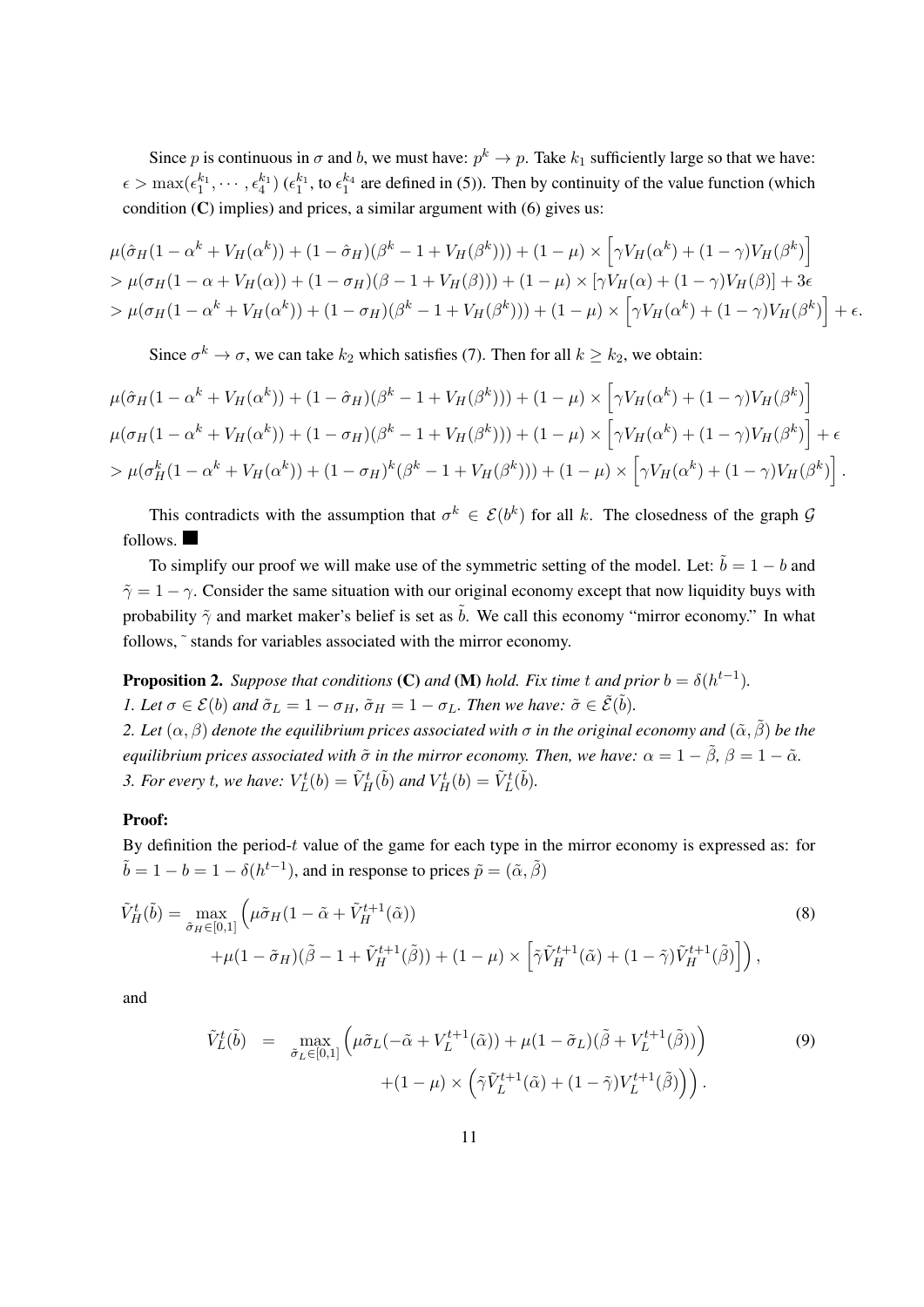Also Bayes' rule dictates:

$$
\tilde{\alpha} = \frac{\mu \tilde{\sigma}_H + (1 - \mu)\tilde{\gamma}}{(1 - \mu)\tilde{\gamma} + \mu \tilde{\sigma}_L (1 - \tilde{b}) + \mu \tilde{\sigma}_H \tilde{b}} \cdot \tilde{b};
$$
\n(10)

and

$$
\tilde{\beta} = \frac{\mu(1 - \tilde{\sigma}_H) + (1 - \mu)(1 - \tilde{\gamma})}{(1 - \mu)(1 - \tilde{\gamma}) + \mu(1 - \tilde{\sigma}_L) \cdot (1 - \tilde{b}) + \mu(1 - \tilde{\sigma}_H) \cdot \tilde{b}} \cdot \tilde{b}.
$$
\n(11)

Having the description of the equilibrium in the mirror economy, now we consider the relationship of the two equilibria in the original economy and mirror economy recursively. When  $t = T$ , we have:  $\tilde{\sigma}_L = (1 - \sigma_H) = 1$  and  $1 - \tilde{\sigma}_H = \sigma_L = 0$  because they do not manipulate in the last period, and so *1.* is proved. Then by Bayes' rule, (10) and (11), we have:  $\alpha = 1 - \tilde{\beta}$ ,  $\beta = 1 - \tilde{\alpha}$ , which proves 2., and also since there is no more chance to trade, the equalities of those prices and the comparison of (3) and (9) or (4) and (8) give us:  $V_L^T(b) = \tilde{V}_H^T(\tilde{b})$  and  $V_H^T(b) = \tilde{V}_L^T(\tilde{b})$ . This gives us 3. and completes the proof for this case.  $\square$ 

When  $t \neq T$ , suppose that  $\sigma \in \mathcal{E}(b)$  and  $(\alpha, \beta)$  is the equilibrium prices associated with  $\sigma$  in the original economy. Moreover suppose that the next-period value functions satisfy the property that *3.* describes. Let:  $\tilde{\sigma}_{LB} = (1 - \sigma_H), \tilde{\sigma}_{HS} = \sigma_L$ . Then we have 2. because:

$$
\alpha = 1 - \tilde{\beta} \text{ and } \beta = 1 - \tilde{\alpha}.
$$
 (12)

By substituting 2. into (9) and  $\tilde{V}_L^{t+1}$ , applying 3. to  $\tilde{V}_L^{t+1}$ , we obtain:

$$
(9) = \max_{\sigma_H \in \Delta(A)} \left( \mu \sigma_H (1 - \alpha_t + V_H^{t+1}(\alpha_t)) \right)
$$
  
+ 
$$
\mu (1 - \sigma_H)(\beta_t - 1 + V_H^{t+1}(\beta_t)) + (1 - \mu) \times \left[ \gamma V_H^{t+1}(\alpha_t) + (1 - \gamma) V_H^{t+1}(\beta_t) \right] \right) = V_H^t(b),
$$
 (13)

and similarly by substituting 2. into (8) and  $\tilde{V}_{H}^{t+1}$ , applying 3. to  $\tilde{V}_{H}^{t+1}$ , we obtain:

$$
(8) = \max_{\sigma_L \in \Delta(A)} \left( \mu \sigma_L(-\alpha_t + V_L^{t+1}(\alpha_t)) + \mu (1 - \sigma_L)(\beta_t + V_L^{t+1}(\beta_t)) \right) \tag{14}
$$

$$
+ (1 - \mu) \times \left( \gamma V_L^{t+1}(\alpha_t) + (1 - \gamma) V_L^{t+1}(\beta_t) \right) = V_L^t(b).
$$

This shows that the current-period value functions also satisfy *3.* and it remains to show that *1.* is satisfies. If  $\tilde{\sigma} \notin \tilde{\mathcal{E}}(\tilde{b})$ , then there must be a different strategy profile  $\overline{\sigma} \in \tilde{\mathcal{E}}(\tilde{b})$ , which indicates that there is a different strategy profile  $\sigma \in \mathcal{E}(b)$ . This is a contradiction to our assumption.  $\Box$ 

Since the results hold for the last period  $T$ , by mathematical induction we conclude that the results hold for all the periods.

To show that an equilibrium exists uniquely we first show that under these conditions the bid-ask spread is always strictly positive. In this sense, there is no pure arbitrage opportunity for the informed traders. In what follows the proofs are kept in the Appendix unless otherwise specified.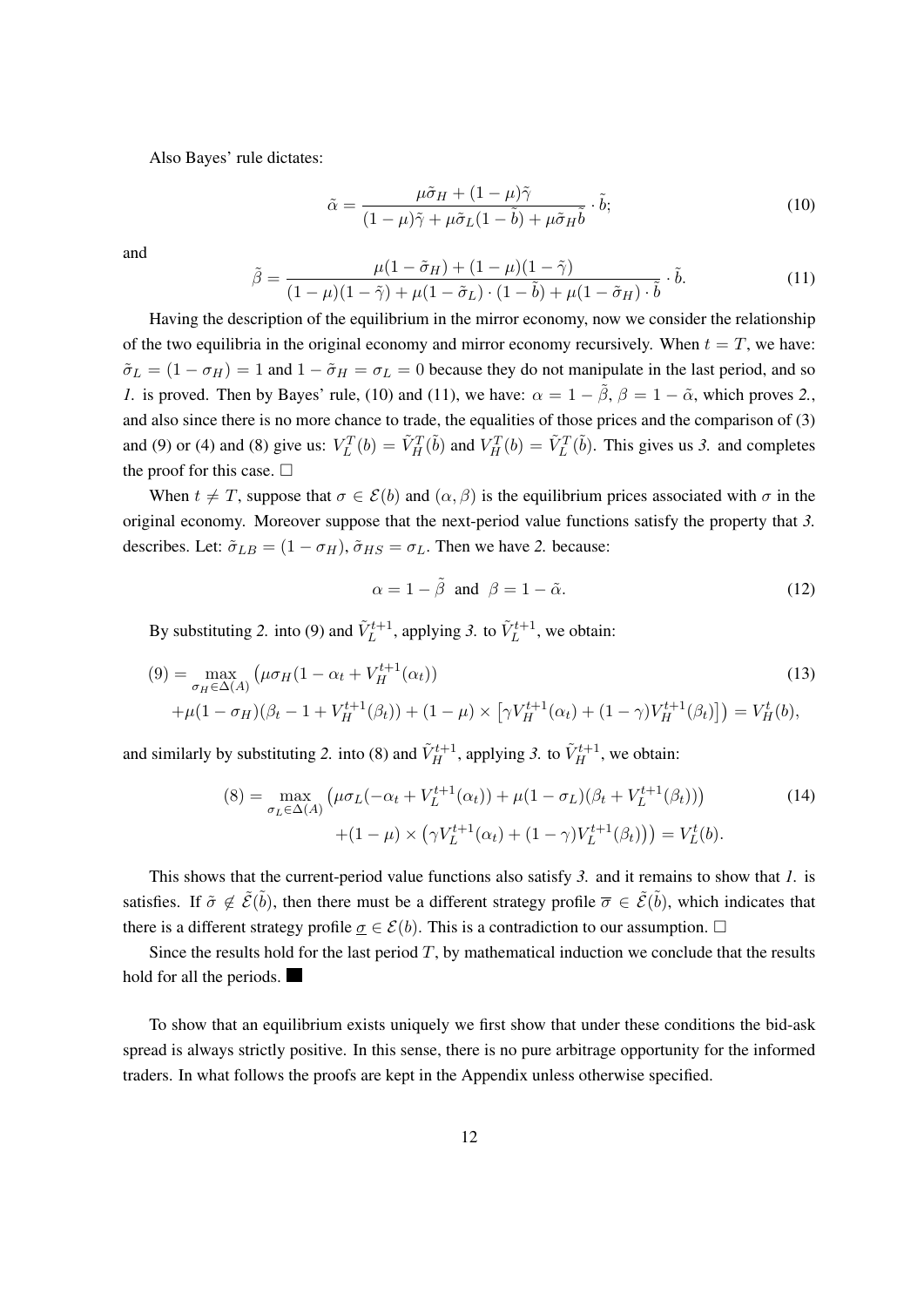**Lemma 1.** Let:  $\sigma \in \mathcal{E}(b)$  and  $p = (\alpha, \beta)$  be an equilibrium price associated with  $\sigma$  and b. The *followings hold:*

1.  $\alpha > b > \beta$ ;

2.  $\sigma_H > \sigma_L$ .

**Proof of Lemma 1 - 1:** On the contrary suppose that for some  $b, \alpha \leq \beta$ . Notice that for  $b \in (0,1)$   $\alpha$ or  $\beta$  cannot be either 0 nor 1 by Bayes' rule. Then, by (M) we have:

$$
1 - \alpha + V_H(\alpha) > \beta - 1 + V_H(\beta); \tag{15}
$$

$$
-\alpha + V_L(\alpha) \quad < \quad \beta + V_L(\beta). \tag{16}
$$

Then, it must be the case that in equilibrium  $\sigma_H = 1$  and  $\sigma_L = 0$ . Then, by Bayes' rule, we must have:  $\alpha > b > \beta$ , which contradicts with our assumption.  $\Box$ 

**Proof of Lemma 1 - 2:** The result follows from 1 and Bayes' rule.  $\Box$ 

In equilibrium the high-type trader will not sell with probability one and the low-type trader will not buy with probability *one*. This means that an informed trader either trades on his information or assigns a positive probability to both buy and sell orders. In the latter case the informed trader is indifferent between buy and sell orders. This motivates the following lemma.

**Lemma 2.** Let:  $\sigma \in \mathcal{E}(b)$  and  $p = (\alpha, \beta)$  be an equilibrium price associated with  $\sigma$  and  $b$ . Then, the *following holds:*

$$
W_H(b,\sigma) = \mu \left(1 - \alpha + V_H(\alpha)\right) + \left(1 - \mu\right) \left(\gamma V_H(\alpha) + (1 - \gamma)V_H(\beta)\right),\tag{17}
$$

*and*

$$
W_L(b,\sigma) = \mu \left(\beta + V_L(\beta)\right) + \left(1 - \mu\right) \left(\gamma V_L(\alpha) + (1 - \gamma)V_L(\beta)\right). \tag{18}
$$

## Proof of Lemma 2: Omitted.

Next, we consider the slopes of the value functions. By condition (C) we know that  $V_H'$  or  $V_L'$  exists except at most in a countable set. By Lemma 1 bid-ask spread  $\alpha - \beta$  is strictly positive. If the low-type manipulates we have:

$$
d_L \equiv \frac{V_L(\alpha) - V_L(\beta)}{\alpha - \beta} = \frac{\alpha + \beta}{\alpha - \beta} = 1 + \frac{2\beta}{\alpha - \beta} > 1.
$$
 (19)

Similarly if the high-type manipulates we have:

$$
d_H \equiv \frac{V_H(\alpha) - V_H(\beta)}{\alpha - \beta} = \frac{\alpha + \beta - 2}{\alpha - \beta} = -1 - \frac{2 - 2\alpha}{\alpha - \beta} < -1.
$$
 (20)

This means that if the low-type manipulates, then the average slope between the ask and bid price in the value function is greater than 1. A similar argument also holds for the high-type. Thus we conclude the following.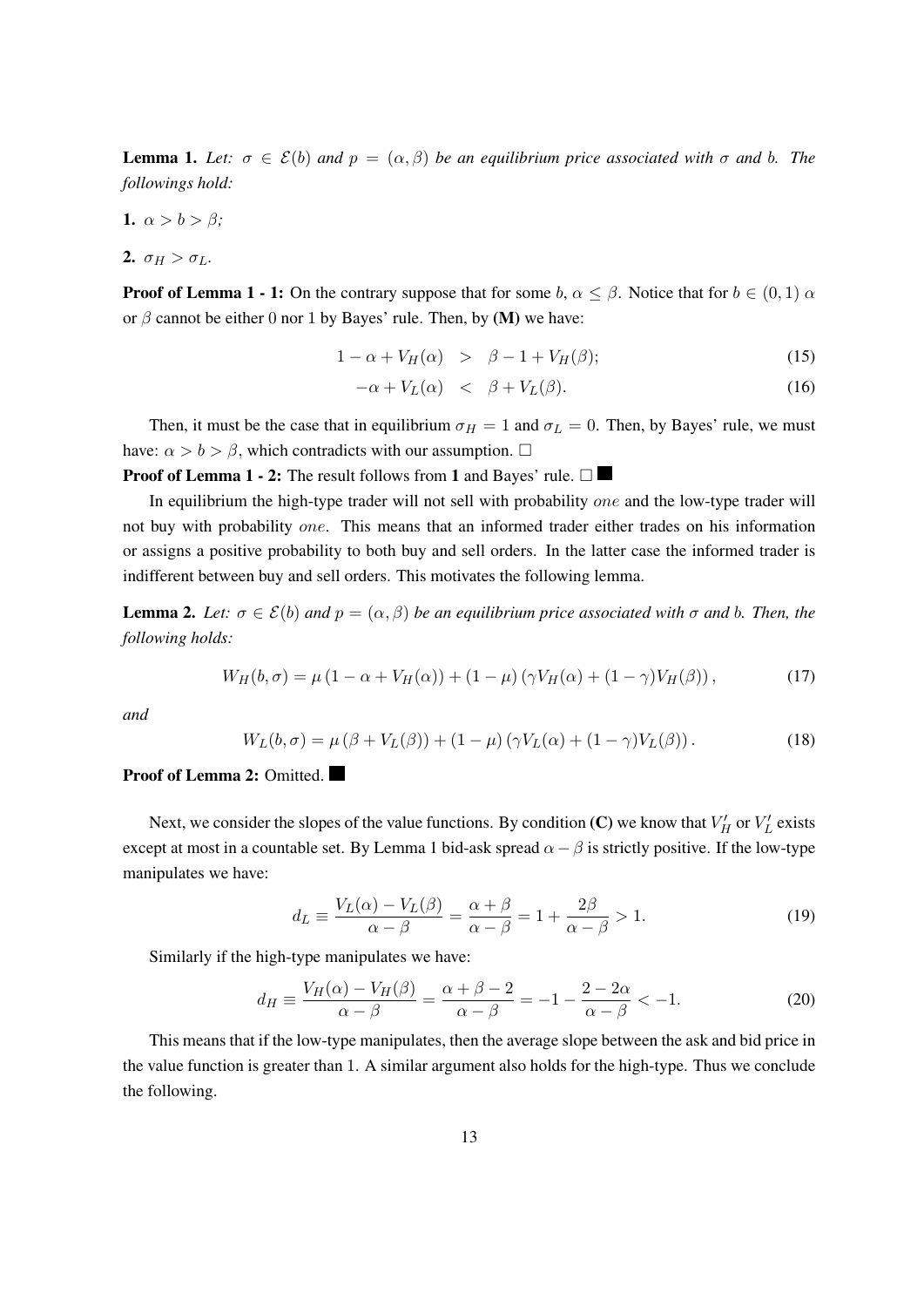**Lemma 3.** *Let:*  $\sigma \in \mathcal{E}(b)$  *and*  $p = (\alpha, \beta)$  *be an equilibrium price associated with*  $\sigma$  *and b*.

**L.** If the low-type takes a manipulative strategy at b, then

$$
D^{+}V_{L}(\alpha) \equiv \lim_{h \to 0+} \frac{V_{L}(\alpha+h) - V_{L}(\alpha)}{h} \ge D^{-}V_{L}(\alpha) \equiv \lim_{h \to 0+} \frac{V_{L}(\alpha) - V_{L}(\alpha-h)}{h} > 1.
$$

H. If the high-type takes a manipulative strategy at b, then

$$
D^{-}V_{H}(\beta) \equiv \lim_{h \to 0+} \frac{V_{H}(\beta) - V_{H}(\beta - h)}{h} \le D^{+}V_{H}(\beta) \equiv \lim_{h \to 0+} \frac{V_{H}(\beta + h) - V_{H}(\beta)}{h} < -1.
$$

**Proof of Lemma 3:** By condition (C)  $D^{-}V_H(\beta) \leq D^{+}V_H(\beta)$  holds. By Lemma 1  $\alpha - \beta$  is strictly positive and so  $\alpha - \beta > h$  for sufficiently small and thus by condition (C) we have:  $D^+V_H(\beta)$  <  $d_H < -1$ . We can prove the desired result for **L**. in a similar fashion.

If both types take a manipulative strategy at  $b$ , then by the indifference conditions for both types the following is true:

$$
[V_L(\alpha) - V_L(\beta)] - [V_H(\alpha) - V_H(\beta)] = 2.
$$
 (21)

Dividing both sides by the difference between the bid and ask prices (that is, bid-ask spread) we obtain:

$$
d_L - d_H = \frac{2}{\alpha - \beta}.\tag{22}
$$

Consider the  $\epsilon$ -neighborhood of b. When b changes,  $\alpha$  or  $\beta$  and thus  $\alpha - \beta$  could change. If  $\alpha$  increases, by condition (C),  $d_L$  increases and  $-d_H$  decreases. If both types manipulate in the  $\epsilon$ neighborhood then (22) must hold for different  $d_L$ ,  $d_H$ , and  $\alpha - \beta$ . We now prove that there is only one pair of bid and ask prices  $\alpha$  and  $\beta$  which satisfies (21). The next result holds irrespective of market makers' prior belief *b*.

**Lemma 4.** *Suppose that both types manipulate in an interval*  $(b_0, b_1)$  *with*  $b_0 < b_1$ *. There exists at most only one pair of equilibrium bid and ask prices in the interval*  $(b_0, b_1)$ *.* 

**Proof of Lemma 4:** First we define: for  $\alpha \in [0, 1]$  and  $\beta \in [0, 1]$ ,

$$
H(\alpha, \beta) = V_H(\alpha) - V_H(\beta) + 2 - \alpha - \beta;
$$
  
\n
$$
L(\alpha, \beta) = V_L(\alpha) - V_L(\beta) - \alpha - \beta.
$$

If both types manipulate in an  $(b_0, b_1)$ , then it must be the case that there are sets of ask and bid prices associated with every  $b \in (b_0, b_1)$  and for those prices  $H(\alpha, \beta) = 0$  and  $L(\alpha, \beta) = 0$  both hold.

Suppose that both types manipulate at the same time and there are two different equilibrium prices, say  $p_1 = (\alpha_1, \beta_1)$  and  $p_2 = (\alpha_2, \beta_2)$ . Then we must have:  $H(p_1) = H(p_2) = 0$  and  $L(p_1) = L(p_2) =$ 0.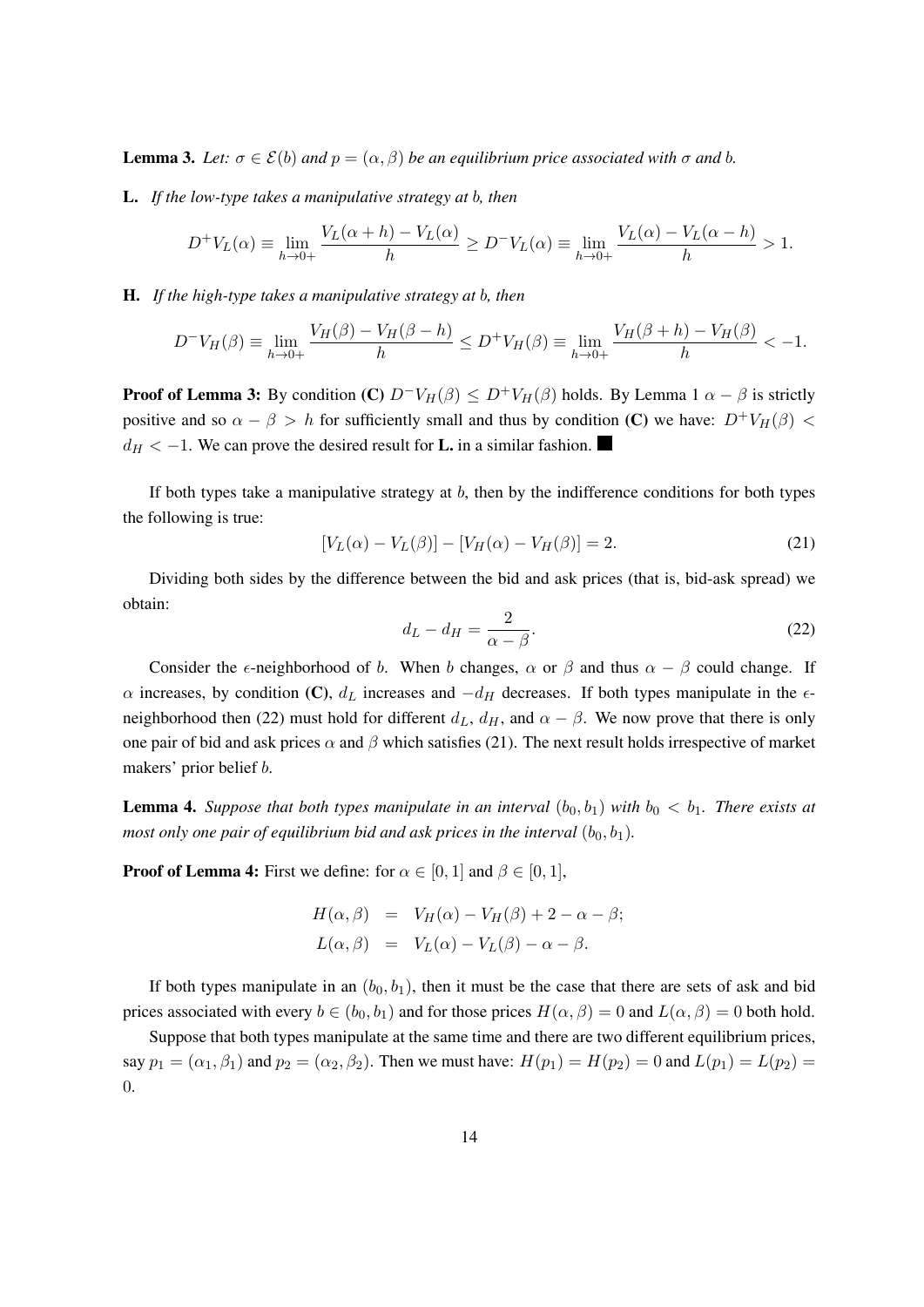Now we divide the interval between  $p_1$  and  $p_2$  into n sub-intervals  $\{p^k\}_{k=1,\dots,n+1}$ ; that is,  $p_1 = p^1$ ,  $p_2 = p^{n+1}$  and the length of each interval is given by  $h_n := \frac{|p_1-p_2|}{n}$  $\frac{-p_2}{n}$ . Notice that:

$$
H(p_1) - H(p_2) = \lim_{n \to \infty} \sum_{k=1}^n \frac{H(p^{k+1}) - H(p^k)}{p^{k+1} - p^k} \cdot (p_{k+1} - p_k);
$$
  
\n
$$
L(p_1) - L(p_2) = \lim_{n \to \infty} \sum_{k=1}^n \frac{L(p^{k+1}) - L(p^k)}{p^{k+1} - p^k} \cdot (p_{k+1} - p_k).
$$
\n(23)

By the definition of partial derivative, we have:

$$
\frac{H(p^{k+1}) - H(p^k)}{p^{k+1} - p^k} = \frac{H(\alpha^{k+1}, \beta^k) - H(\alpha^k, \beta^k)}{(\alpha^{k+1}, \beta^k) - (\alpha^k, \beta^k)} + \frac{H(\alpha^k, \beta^{k+1}) - H(\alpha^k, \beta^k)}{(\alpha^k, \beta^{k+1}) - (\alpha^k, \beta^k)}; \n\frac{L(p^{k+1}) - L(p^k)}{p^{k+1} - p^k} = \frac{L(\alpha^{k+1}, \beta^k) - L(\alpha^k, \beta^k)}{(\alpha^{k+1}, \beta^k) - (\alpha^k, \beta^k)} + \frac{L(\alpha^k, \beta^{k+1}) - L(\alpha^k, \beta^k)}{(\alpha^k, \beta^{k+1}) - (\alpha^k, \beta^k)}.
$$
\n(24)

For each interval, we have:

$$
\frac{H(p^{k+1}) - H(p^k)}{p^{k+1} - p^k} \le D^- V_H(\alpha) - 1 - D^+ V_H(\beta) - 1; \tag{25}
$$

and

$$
\frac{L(p^{k+1}) - L(p^k)}{p^{k+1} - p^k} \ge D^{-1}V_L(\alpha) - 1 - D^{+1}V_L(\beta) - 1.
$$
\n(26)

Notice that: condition  $(C)$  and Lemma 1 indicates:

$$
D^{+}V_{L}(\beta) - D^{+}V_{H}(\beta) < D^{-}V_{L}(\alpha) - D^{-}V_{H}(\alpha). \tag{27}
$$

This indicates that for each interval we have:  $\frac{H(p^{k+1}) - H(p^k)}{n^{k+1}-p^k}$  $\frac{p^{k+1}-H(p^k)}{p^{k+1}-p^k} < \frac{L(p^{k+1})-L(p^k)}{p^{k+1}-p^k}$  $\frac{f^{(p+1)}-L(p^n)}{p^{k+1}-p^k}$ . By (23)  $H(p_1)$  –  $H(p_2) \neq L(p_1) - L(p_2)$ , which makes it impossible for  $H(p_1) = H(p_2) = 0$  and  $L(p_1) = L(p_2) = 0$ . If  $H(p_1) = 0$  and  $L(p_1) = 0$ , then it must be:  $H(p_2) \neq 0$  and  $L(p_2) \neq 0$ . Therefore we conclude that there is only one price for which both types manipulate.

Let:  $\sigma \in \mathcal{E}(b)$  and  $p = (\alpha, \beta)$  be an equilibrium price associated with  $\sigma$  and b. Depending on the equilibrium strategy, we can classify the equilibrium into four regimes:

**Regime**  $L: \sigma$  is manipulative for only the low-type;

**Regime**  $H: \sigma$  is manipulative for only the high-type;

**Regime**  $\emptyset$ :  $\sigma$  is not manipulative;

**Regime**  $LH$ :  $\sigma$  is manipulative for both types.

We denote the set of equilibrium strategies when Regime *i* arises at belief *b* by  $R_i(b)$  for  $i \in$  ${L, \cdots, LH}$  and more formally it is defined as:

$$
R_L(b) = \{ \sigma \in \mathcal{E}(b) : \sigma_H = 1 \& \sigma_L > 0 \};
$$
  
\n
$$
R_H(b) = \{ \sigma \in \mathcal{E}(b) : \sigma_H < 1 \& \sigma_L = 0 \};
$$
  
\n
$$
R_{\emptyset}(b) = \{ \sigma \in \mathcal{E}(b) : \sigma_H = 1 \& \sigma_L = 0 \};
$$
  
\n
$$
R_{LH}(b) = \{ \sigma \in \mathcal{E}(b) : \sigma_H < 1 \& \sigma_L > 0 \}.
$$
\n(28)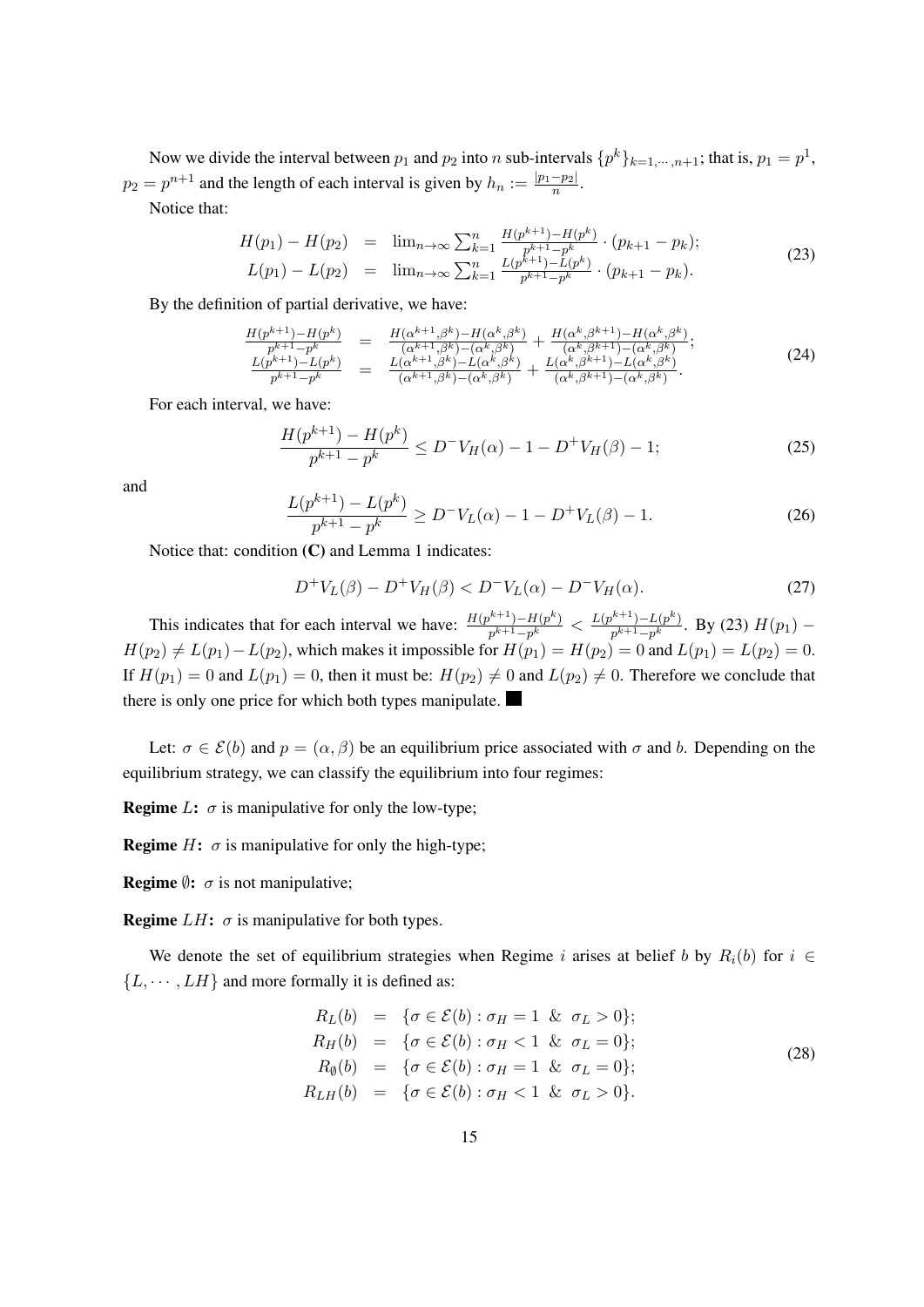We also define:  $I_i = \{b \in (0, 1) : \exists \sigma \in R_i(b)\}$ . There is a possibility that several regimes co-exist in some beliefs. We will consider this co-existing possibility later. First we consider equilibrium within each regime. In Regime 3, there is only one equilibrium strategy in which the low-type sells and the high-type buys with probability 1. The next lemma shows that if Regime  $L$  or  $H$  arises in equilibrium, then there is only one equilibrium strategy in that regime.

**Lemma 5.** *If*  $\sigma, \hat{\sigma} \in R_L(b)$  *or*  $\sigma, \hat{\sigma} \in R_H(b)$ , *then*  $\sigma = \hat{\sigma}$ .

**Proof of Lemma 5:** Since the argument is symmetric, we will prove the result for  $R_H(b)$ . Let  $\sigma, \hat{\sigma} \in$  $R_L(b)$  and suppose by way of contradiction  $\sigma_H \neq \hat{\sigma}_H$  and without loss of generality we may assume:  $\sigma_H < \hat{\sigma}_H$ . Let  $(\alpha, \beta)$  be an equilibrium price associated with  $\sigma$  and  $b$ , and  $(\hat{\alpha}, \hat{\beta})$  be an equilibrium price associated with  $\hat{\sigma}$  and b, respectively. Since  $\sigma_L = \hat{\sigma}_L = 0$ , we have by Bayes rule  $\hat{\alpha} > \alpha$  and  $\beta < \beta$ . By the indifference condition for the high-type we have:

$$
1 - \alpha + V_H(\alpha) = \beta - 1 + V_H(\beta); \tag{29}
$$

$$
1 - \hat{\alpha} + V_H(\hat{\alpha}) = \hat{\beta} - 1 + V_H(\hat{\beta}).
$$
\n(30)

Subtracting (30) from (29) yields:

$$
\hat{\alpha} - \alpha - V_H(\hat{\alpha}) + V_H(\alpha) = \beta - \hat{\beta} + V_H(\beta) - V_H(\hat{\beta}).
$$
\n(31)

By Lemma 3 we know that:  $V'_H(\beta) < -1$ . By condition (C) and  $\hat{\beta} < \beta$ , the right hand side of (31) is strictly smaller than 0. However, since  $V_H$  is decreasing by condition (M), the left hand side of (31) is strictly greater than 0, which makes (31) impossible to hold.

The remaining case is Regime  $LH$ . By Lemma 4 we know that there is at most only one pair of bid and ask prices within Regime  $LH$ . The next lemma establishes the unique relationship between prices and strategy. Since Lemma 4 gives us the uniqueness of prices if both manipulate, this gives us unique equilibrium strategy within Regime  $LH$ .

**Lemma 6.** Let  $\sigma, \hat{\sigma} \in \mathcal{E}(b)$  and we denote the equilibrium prices associated with  $\sigma$  and  $\hat{\sigma}$  by  $(\alpha, \beta)$ *and*  $(\hat{\alpha}, \hat{\beta})$ *, respectively. If*  $\alpha = \hat{\alpha}$  *and*  $\beta = \hat{\beta}$ *, then*  $\sigma = \hat{\sigma}$ *.* 

**Proof of Lemma 6:** For the simplicity of notation, let  $h = (1 - \mu)\gamma + \mu\sigma_H$  and  $l = (1 - \mu)\gamma + \mu\sigma_L$ . Suppose that in equilibrium, there are two different pairs of strategies,  $\sigma$  and  $\hat{\sigma}$  in  $R_{LH}$ . Similarly with h and l, we define  $\hat{h}$  and  $\hat{l}$  associated with  $\hat{\sigma}_{LB}$  and  $\hat{\sigma}_{H}$ . By the Bayes rule, we can write:  $\alpha = \frac{hk}{hb+1}$  $\frac{hb}{hb+(1-b)l}$ and  $\hat{\alpha} = \frac{\hat{h}b}{\hat{h} + \hat{h}d}$  $\frac{hb}{\hat{h}b + (1-b)\hat{l}}$ . Since  $\hat{\alpha} = \alpha$ , we must have:

$$
\hat{h}l = \hat{l}h. \tag{32}
$$

Similarly, we have  $\beta = \frac{(1-h)b}{(1-h)b+(1-h)}$  $\frac{(1-h)b}{(1-h)b+(1-b)(1-l)}$ , and  $\hat{\beta} = \frac{(1-\hat{h})b}{(1-\hat{h})b+(1-b)}$  $\frac{(1-n)\theta}{(1-\hat{h})b+(1-b)(1-\hat{l})}$ . By equating them, we must have:

$$
(1 - \hat{h})(1 - l) = (1 - \hat{l})(1 - h).
$$
\n(33)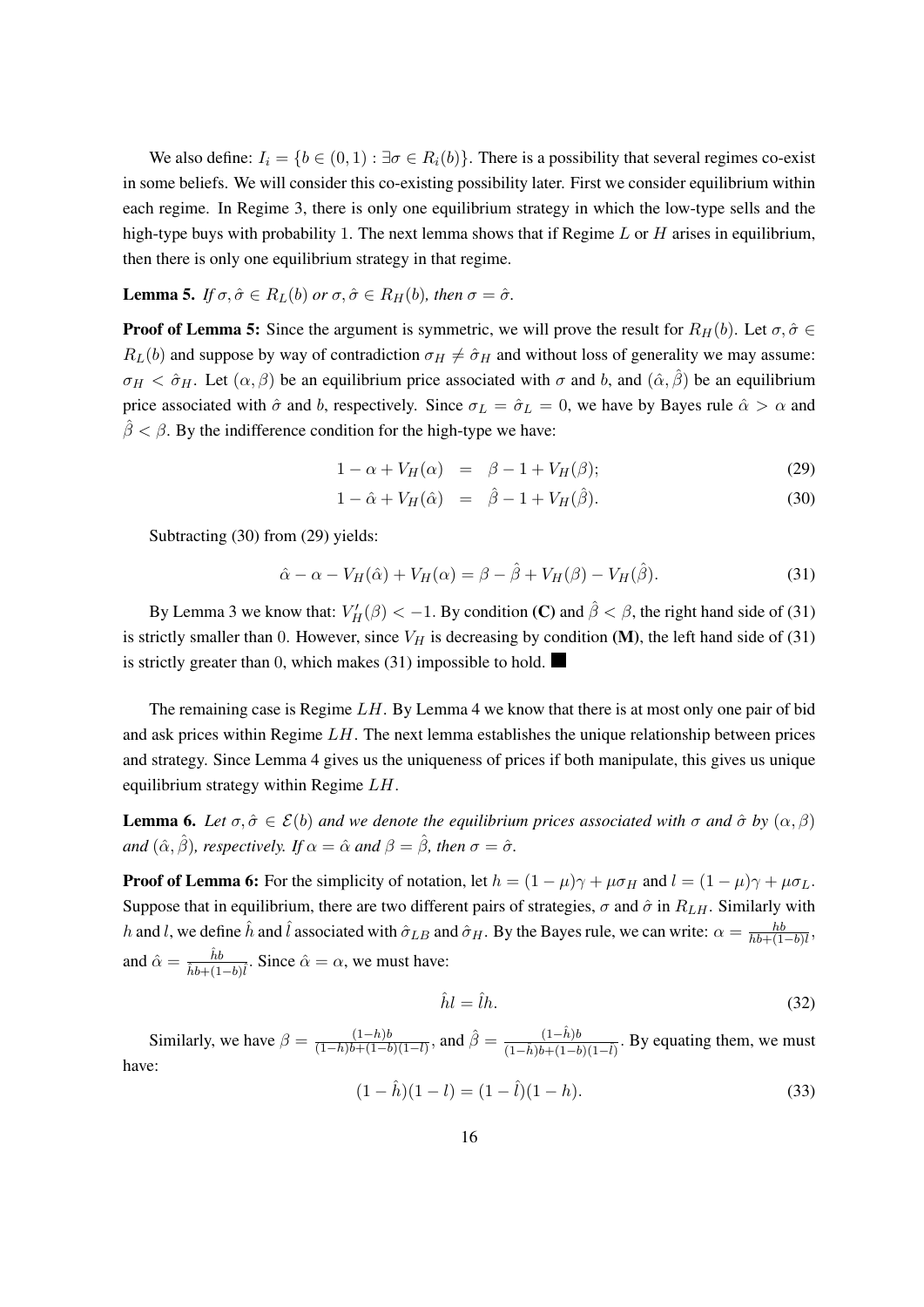Combining the equations (32) and (33) gives  $\hat{h} - h = \hat{l} - l \equiv \Delta$ . Then, by substituting it into (32) we obtain:

$$
(h + \Delta)l = (l + \Delta)h. \tag{34}
$$

Therefore, we must have  $h = l$  and  $\hat{h} = \hat{l}$ , which indicates:  $\sigma = \hat{\sigma}$ .

**Lemma 7.** *If*  $\sigma, \hat{\sigma} \in R_{LH}(b)$ , then  $\sigma = \hat{\sigma}$ .

Proof of Lemma 7: Proved by Lemma 4 and Lemma 6.

Proposition 3. *Equilibrium exists uniquely within each regime.*

#### Proof of Proposition 3:

Let:  $\sigma \in \mathcal{E}(b)$ . We will show that there is only one  $\sigma \in R_i$  for every  $i \in \{1, \dots, 4\}$ . In Regime L and H, by Lemma 5 the result follows. In regime  $\emptyset$ , it is obvious. In regime LH, by Lemma 4 and Lemma 7 the result follows.

Now we consider the possibility of co-existence of different regimes for one prior belief. We will prove that two different regimes do not co-exist by eliminating the possibility of each combination of regimes. Next four lemmas establish this result.

**Lemma 8.** *Regime L or H does not co-exist with Regime ℚ*.

**Proof of Lemma 8:** Since the argument is symmetric, we will prove the result for  $R_H(b)$ . Let  $\sigma \in$  $R_H(b)$  and suppose by way of contradiction  $\hat{\sigma} \in R_{\emptyset}(b)$ . Let  $(\alpha, \beta)$  be an equilibrium price associated with  $\sigma$ , and  $(\hat{\alpha}, \hat{\beta})$  be an equilibrium price associated with  $\hat{\sigma}$ , respectively. Since  $(1 - \sigma_L) = \hat{\sigma}_{LS} = 1$ , we have by Bayes' rule  $\hat{\alpha} > \alpha$  and  $\hat{\beta} < \beta$ . We have:

$$
1 - \alpha + V_H(\alpha) = \beta - 1 + V_H(\beta); 1 - \hat{\alpha} + V_H(\hat{\alpha}) \ge \hat{\beta} - 1 + V_H(\hat{\beta}).
$$
\n(35)

Subtracting (35) from (35) yields:

$$
\hat{\alpha} - \alpha - V_H(\hat{\alpha}) + V_H(\alpha) \le \beta - \hat{\beta} + V_H(\beta) - V_H(\hat{\beta}).\tag{36}
$$

By Lemma 3 we know that:  $V'_H(\beta) < -1$ . By condition (C) and  $\hat{\beta} < \beta$ , the right hand side of (30) is strictly smaller than 0. However, since  $V_H$  is decreasing by condition (M), the left hand side of (30) is strictly greater than 0, which makes (30) impossible to hold.

After Lemma 8 and Proposition 5 it remains to show that Regime  $L$  does not co-exist with Regime  $H$ . The next proposition explores this remaining case and shows the uniqueness of equilibrium under the conditions  $(M)$  and  $(C)$ .

Lemma 9. Regime L does not co-exist with Regime H.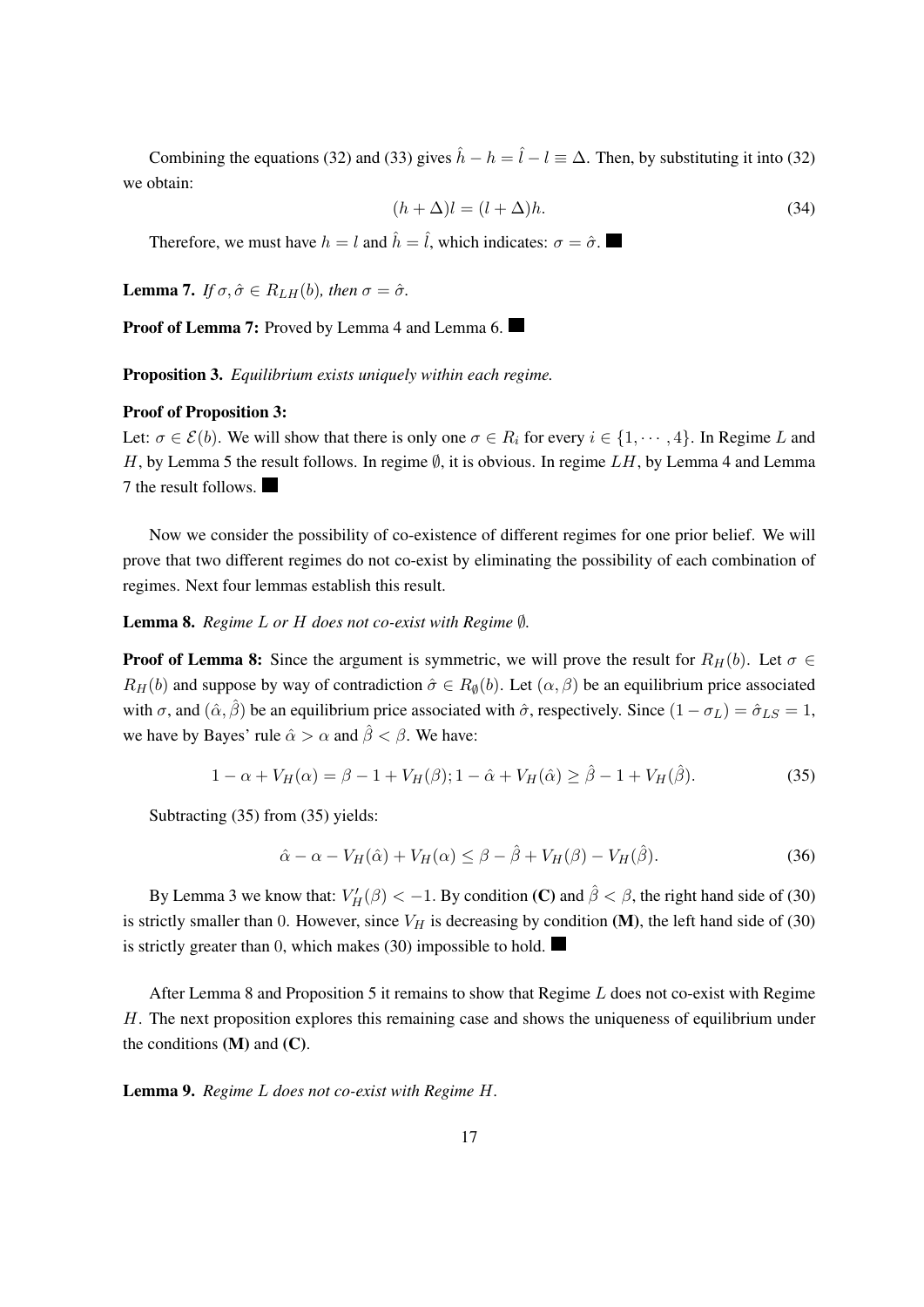## Proof of Lemma 9:

By way of contradiction suppose that at prior  $b$  Regime  $L$  and Regime  $H$  co-exist.

We denote one pair of prices associated with Regime L by  $(\alpha_1, \beta_1)$ , and the other associated with Regime H by  $(\alpha_2, \beta_2)$ . Then by the indifference condition we must have:

$$
-\alpha_1 + V_L(\alpha_1) = \beta_1 + V_L(\beta_1); \qquad (37)
$$

$$
1 - \alpha_1 + V_H(\alpha_1) \ge \beta_1 - 1 + V_H(\beta_1); \tag{38}
$$

and also

$$
-\alpha_2 + V_L(\alpha_2) \leq \beta_2 + V_L(\beta_2); \tag{39}
$$

$$
1 - \alpha_2 + V_H(\alpha_2) = \beta_2 - 1 + V_H(\beta_2). \tag{40}
$$

Consider Bayes' rule:

$$
\alpha_1 = \frac{\bar{h}b}{\bar{h}b + l(b)(1-b)} \& \alpha_2 = \frac{h(b)b}{h(b)b + \bar{l}(1-b)};
$$

$$
\beta_1 = \frac{(1-\bar{h})b}{(1-\bar{h})b + (1-l(b))(1-b)} \quad \& \quad \beta_2 = \frac{(1-h(b))b}{(1-h(b))b + (1-\bar{l})(1-b)}.
$$

Case 1:  $\alpha_1 > \alpha_2$ : Let  $\bar{h} = (1 - \mu)\gamma + \mu$  and  $\bar{l} = (1 - \mu)\gamma$  so that we have:  $h(b) \leq \bar{h}$  and  $l(b) \geq \bar{l}$ . Since  $\alpha_2 > \beta_2$ , we must have:

$$
\alpha_2 = \frac{b}{b + \frac{\bar{l}}{h(b)}(1-b)} > \beta_2 = \frac{b}{b + \frac{(1-\bar{l})}{(1-h(b))}(1-b)}.
$$

Therefore we must have:

$$
\frac{\bar{l}}{h(b)} < \frac{(1-\bar{l})}{(1-h(b))}.\tag{41}
$$

Now by Bayes' Rule, we must have:

$$
\alpha_1 = \frac{\bar{h}b}{\bar{h}b + l(b)(1 - b)} > \alpha_2 = \frac{h(b)b}{h(b)b + \bar{l}(1 - b)}.
$$
  

$$
\bar{h}\bar{l} > h(b)l(b).
$$
 (42)

$$
\overline{h}\overline{l} - h(b)\overline{l} > h(b)l(b) - h(b)\overline{l}.\tag{43}
$$

⇐⇒

⇐⇒

⇐⇒

$$
(\bar{h} - h(b))\bar{l} > h(b)(l(b) - \bar{l}).
$$
\n(44)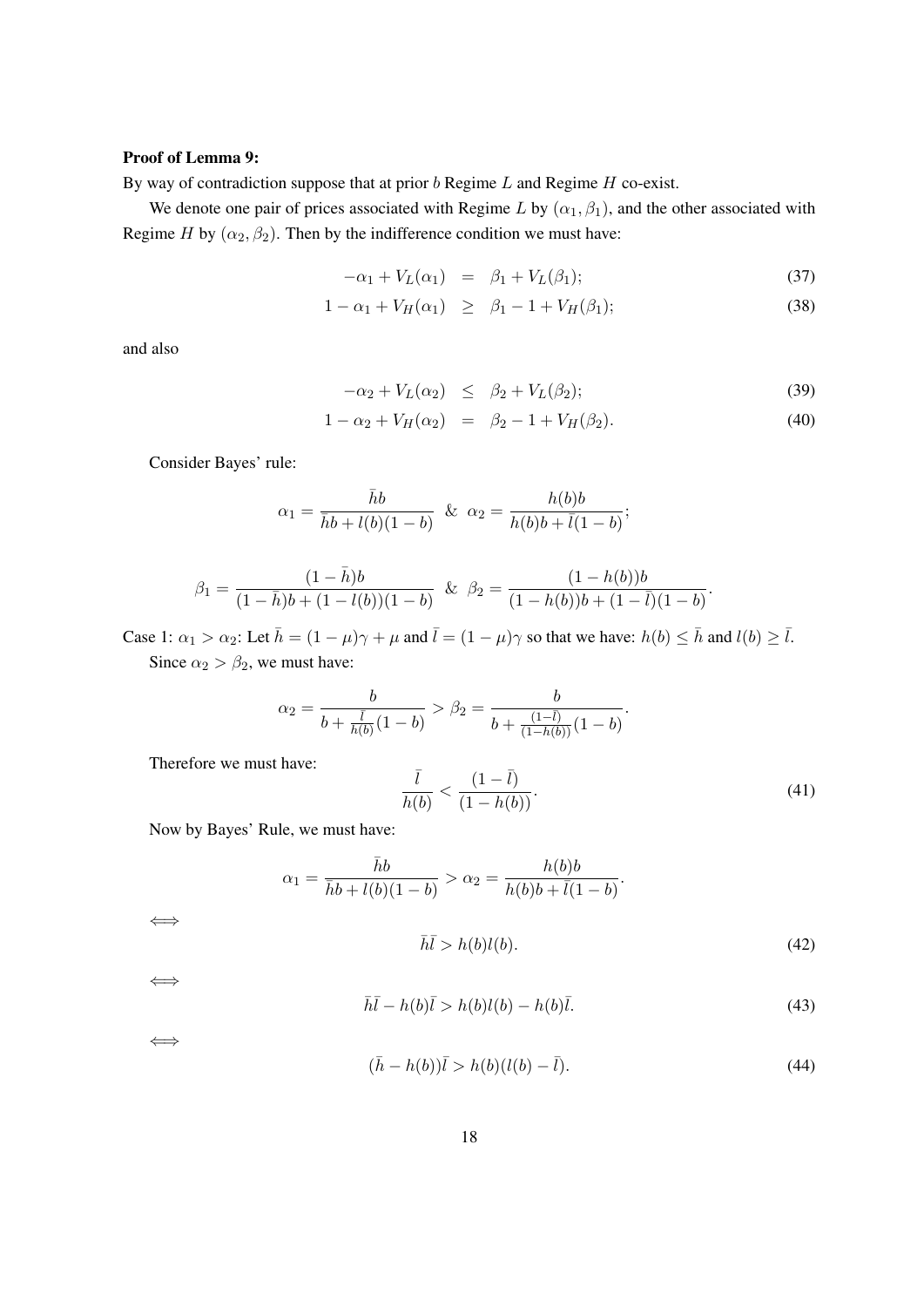$$
(\bar{h} - 1 + 1 - h(b))\bar{l} > h(b)(l(b) - 1 + 1 - \bar{l}).
$$
\n(45)

⇐⇒

⇐⇒

$$
(1 - \frac{1 - \bar{h}}{1 - h(b)})\bar{l}(1 - h(b)) > h(b)(1 - \bar{l})(1 - \frac{1 - l(b)}{1 - \bar{l}}). \tag{46}
$$

⇐⇒

$$
(1 - \frac{1 - \bar{h}}{1 - h(b)})\frac{\bar{l}}{1 - \bar{l}} > \frac{h(b)}{1 - h(b)}(1 - \frac{1 - l(b)}{1 - \bar{l}}).
$$
\n(47)

By (41) we must have:  $\frac{\bar{l}}{1-\bar{l}} < \frac{h(b)}{1-h(b)}$  $\frac{h(b)}{1-h(b)}$ . In addition  $\frac{1-\bar{h}}{1-h(b)} < 1$  and  $\frac{1-l(b)}{1-\bar{l}} < 1$ . Therefore in order for (47) to hold, we must have:

$$
1 - \frac{1 - \bar{h}}{1 - h(b)} > 1 - \frac{1 - l(b)}{1 - \bar{l}}.
$$
\n(48)

Therefore we must have:  $\frac{1-\bar{h}}{1-h(b)} < \frac{1-l(b)}{1-\bar{l}}$ , which indicates  $\beta_1 < \beta_2$  by Bayes' rule. Now subtracting (40) from (38) yields:

$$
-\alpha_1 + \alpha_2 + V_H(\alpha_1) - V_H(\alpha_2) \ge \beta_1 - \beta_2 + V_H(\beta_1) - V_H(\beta_2). \tag{49}
$$

Since  $\beta_1 < \beta_2$ , by condition (C) we have:  $\frac{V_H(\beta_1)-V_H(\beta_2)}{\beta_1-\beta_2} < -1$ , which indicates the RHS of (49) > 0. However  $\alpha_1 \ge \alpha_2$  indicates the LHS of (49)  $\le$  0. Therefore (49) is impossible.  $\Box$ 

Case 2:  $\alpha_2 \geq \alpha_1$ : Suppose that we have:  $\alpha_2 \geq \alpha_1$ . Then by Proposition 2 in the mirror economy, we must have:  $1 - \tilde{\beta}_2 \ge 1 - \tilde{\beta}_1$ . Therefore we have:  $\tilde{\beta}_2 \le \tilde{\beta}_1$ . Then by taking the contrapositive of the proved statement in the first part of this proof, which is:  $\alpha_1 > \alpha_2 \rightarrow \beta_1 < \beta_2$ , we obtain:  $\beta_2 \leq \beta_1 \to \alpha_1 \leq \alpha_2$ . By applying this result to the mirror economy, we obtain:  $\tilde{\beta}_2 \leq \tilde{\beta}_1 \to \tilde{\alpha}_1 \leq \tilde{\alpha}_2$ , which indicates:  $1 - \beta_1 \leq 1 - \beta_2$ . Therefore we conclude:  $\beta_2 \leq \beta_1$ .

Now subtracting (37) from (39) yields:

$$
\alpha_1 - \alpha_2 + V_L(\alpha_2) - V_L(\alpha_1) \le \beta_2 - \beta_1 + V_L(\beta_2) - V_L(\beta_1). \tag{50}
$$

Since  $\beta_1 \ge \beta_2$ , by condition (M) we must have: the RHS of (50)  $\le$  0. However  $\alpha_1 < \alpha_2$  indicates by condition (C) we have:  $\frac{V_L(\alpha_2)-V_L(\alpha_1)}{\alpha_2-\alpha_1} > 1$  and thus the LHS of (50) > 0. Therefore (50) is impossible.  $\square$ 

#### **Lemma 10.** *Regime LH does not co-exist with Regime ℚ*.

#### Proof of Lemma 10:

Let  $\sigma \in R_{LH}(b)$  and suppose by way of contradiction  $\hat{\sigma} \in R_{\emptyset}(b)$ . Let  $(\alpha, \beta)$  be an equilibrium price associated with  $\sigma$ , and  $(\hat{\alpha}, \hat{\beta})$  be an equilibrium price associated with  $\hat{\sigma}$ , respectively. By Bayes' rule  $\hat{\alpha} > \alpha$  and  $\hat{\beta} < \beta$ . We have:

$$
1 - \alpha + V_H(\alpha) = \beta - 1 + V_H(\beta); \tag{51}
$$

$$
1 - \hat{\alpha} + V_H(\hat{\alpha}) \ge \hat{\beta} - 1 + V_H(\hat{\beta}). \tag{52}
$$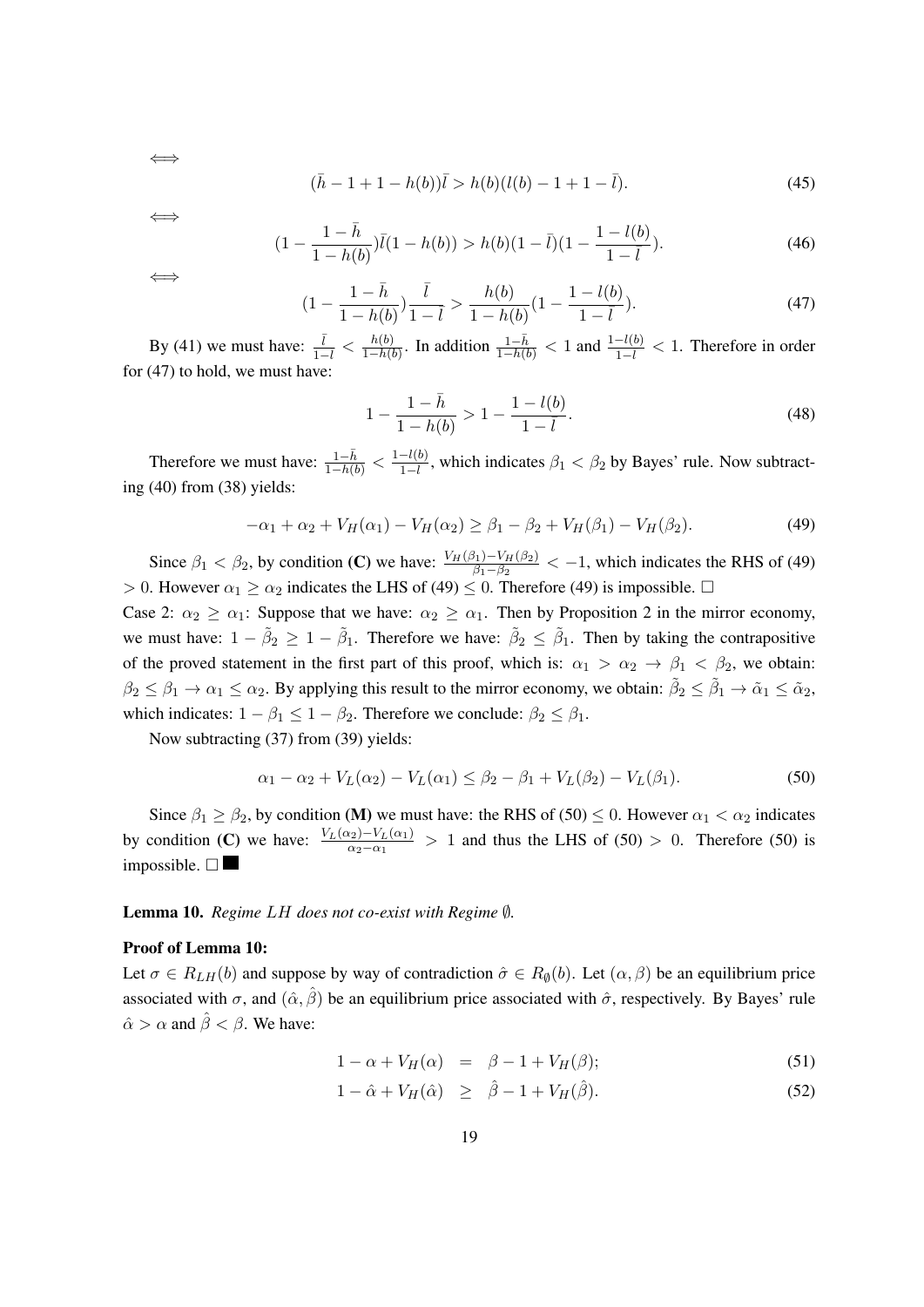Subtracting (52) from (51) yields:

$$
\hat{\alpha} - \alpha - V_H(\hat{\alpha}) + V_H(\alpha) \le \beta - \hat{\beta} + V_H(\beta) - V_H(\hat{\beta}).
$$
\n(53)

By Lemma 3 we know that:  $V'_H(\beta) < -1$ . By condition (C) and  $\hat{\beta} < \beta$ , the right hand side of (52) is strictly smaller than 0. However, since  $V_H$  is decreasing by condition (M), the left hand side of (52) is strictly greater than 0, which makes (52) impossible to hold.

## Lemma 11. Regime LH does not co-exist with Regime L or H.

#### Proof of Lemma 11:

Let  $\sigma \in R_{LH}(b)$  and suppose by way of contradiction  $\hat{\sigma} \in R_H(b)$ . Let  $(\alpha, \beta)$  be an equilibrium price associated with  $\sigma$ , and  $(\hat{\alpha}, \hat{\beta})$  be an equilibrium price associated with  $\hat{\sigma}$ , respectively. We have:

$$
1 - \alpha + V_H(\alpha) = \beta - 1 + V_H(\beta); \tag{54}
$$

$$
1 - \hat{\alpha} + V_H(\hat{\alpha}) = \hat{\beta} - 1 + V_H(\hat{\beta}); \tag{55}
$$

and

$$
-\alpha + V_L(\alpha) = \beta + V_L(\beta); \tag{56}
$$

$$
-\hat{\alpha} + V_L(\hat{\alpha}) \leq \hat{\beta} + V_L(\hat{\beta}). \tag{57}
$$

Subtracting (55) from (54) yields:

$$
\hat{\alpha} - \alpha - V_H(\hat{\alpha}) + V_H(\alpha) = \beta - \hat{\beta} + V_H(\beta) - V_H(\hat{\beta}), \tag{58}
$$

and similarly

Case 1:  $\alpha > \hat{\alpha}$ : Since  $\hat{\alpha} > \hat{\beta}$ , we must have:

$$
\hat{\alpha} = \frac{b}{b + \frac{\bar{l}}{h_H(b)}(1 - b)} > \hat{\beta} = \frac{b}{b + \frac{(1 - \bar{l})}{(1 - h_H(b))}(1 - b)}.
$$

Therefore we must have:

$$
\frac{\bar{l}}{h_H(b)} < \frac{(1 - \bar{l})}{(1 - h_H(b))}.\tag{59}
$$

Now by Bayes' Rule, we must have:

$$
\alpha = \frac{h(b)b}{h(b)b + l(b)(1-b)} > \hat{\alpha} = \frac{h_H(b)b}{h_H(b)b + \bar{l}(1-b)}.
$$
  

$$
\bar{l}h(b) > h_H(b)l(b).
$$
 (60)

⇐⇒

⇐⇒

$$
\bar{l}h(b) - \bar{l}h_H(b) > h_H(b)l(b) - \bar{l}h_H(b).
$$
\n(61)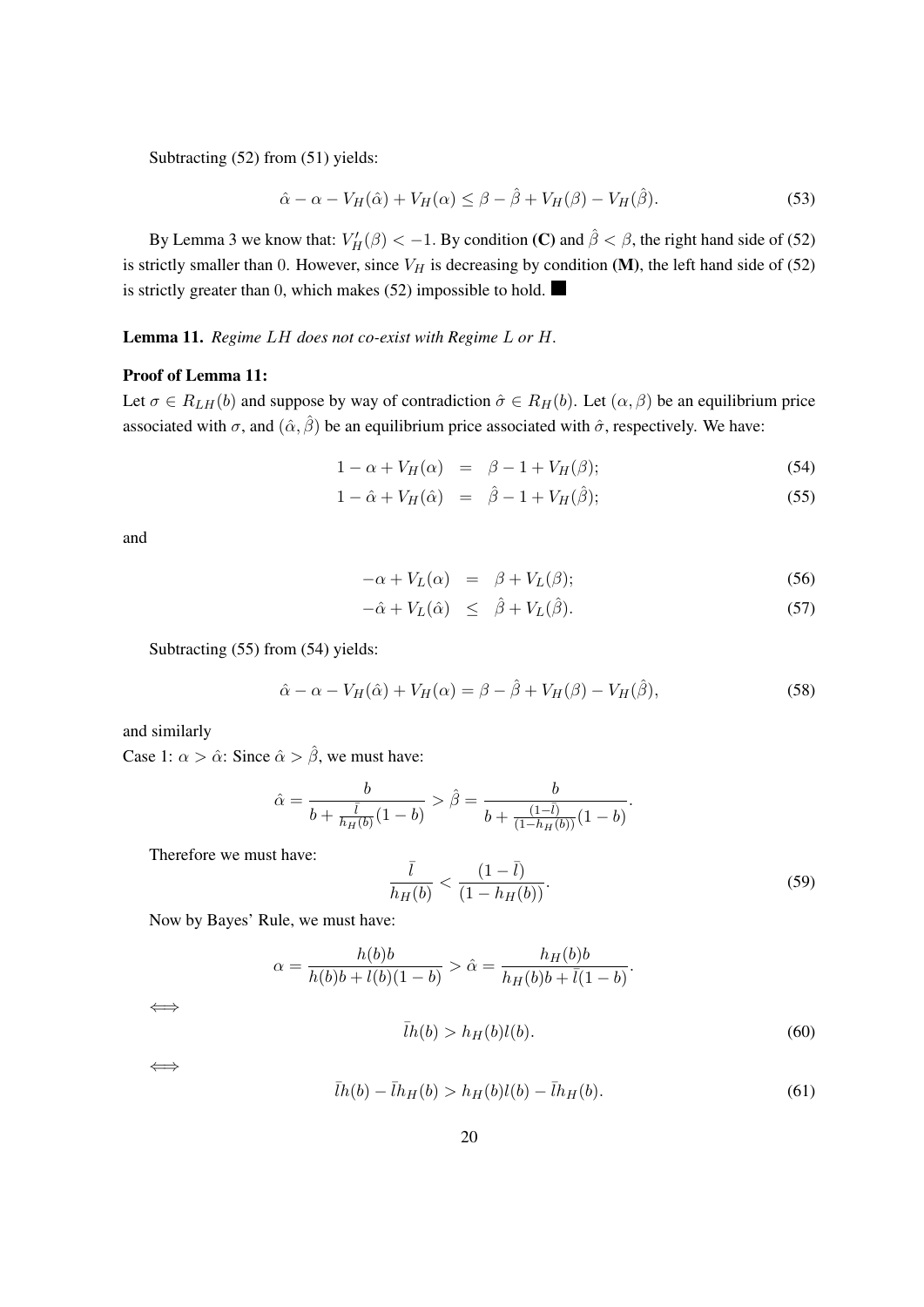$$
(h(b) - h_H(b))\bar{l} > h_H(b)(l(b) - \bar{l}).
$$
\n(62)

⇐⇒

⇐⇒

$$
(h(b) - 1 + 1 - h_H(b))\overline{l} > h_H(b)(l(b) - 1 + 1 - \overline{l}).\tag{63}
$$

$$
\iff
$$

⇐⇒

$$
(1 - \frac{1 - h(b)}{1 - h_H(b)})\bar{l}(1 - h_H(b)) > h_H(b)(1 - \bar{l})(1 - \frac{1 - l(b)}{1 - \bar{l}}). \tag{64}
$$

$$
(1 - \frac{1 - h(b)}{1 - h_H(b)})\frac{\bar{l}}{1 - \bar{l}} > \frac{h_H(b)}{1 - h_H(b)}(1 - \frac{1 - l(b)}{1 - \bar{l}}). \tag{65}
$$

By (59) we must have:  $\frac{\bar{l}}{1-\bar{l}} < \frac{h_H(b)}{1-h_H(b)}$  $\frac{h_H(b)}{1-h_H(b)}$ . In addition  $\frac{1-l(b)}{1-\overline{l}} < 1$ , which indicates  $1 - \frac{1-h(b)}{1-h_H(b)} > 0$ by (65). Therefore in order for (65) to hold, we must have:

$$
1 - \frac{1 - h(b)}{1 - h_H(b)} > 1 - \frac{1 - l(b)}{1 - \bar{l}}.\tag{66}
$$

Therefore we must have:  $\frac{1-h(b)}{1-h_H(b)} < \frac{1-l(b)}{1-\overline{l}}$ , which indicates  $\beta < \hat{\beta}$  by Bayes' rule. By condition (M) the LHS of (58) is strictly smaller than 0. If  $\beta < \hat{\beta}$  then by Lemma 3 we must have:  $\frac{V_H(\beta)-V_H(\hat{\beta})}{\beta-\hat{\beta}} <$  $-1$  which indicates that the RHS of (58) is strictly greater than 0. This is a contradiction.  $\Box$ Case 2:  $\alpha \leq \hat{\alpha}$ : By the same logic in the proof for case 2 of Lemma 9, we must have:  $\hat{\beta} < \beta$ .

Now subtracting (57) from (56) yields:

$$
\hat{\alpha} - \alpha - V_L(\hat{\alpha}) + V_L(\alpha) \ge \beta - \hat{\beta} + V_L(\beta) - V_L(\hat{\beta}).\tag{67}
$$

Since  $\hat{\beta} \leq \beta$ , by condition (M) we must have: the RHS of (67)  $\geq 0$ . If  $\alpha = \hat{\alpha}$ , then we must have:  $\beta = \hat{\beta}$ , which is impossible because as the proof in 7, if both prices are the same, then  $\sigma = \hat{\sigma}$ . This is a contradiction with our assumption. Now suppose  $\alpha < \hat{\alpha}$ . However by condition (C) we have:  $\frac{V_L(\hat{\alpha}) - V_L(\alpha)}{\hat{\alpha} - \alpha} > 1$  and thus the LHS of (67) < 0. Therefore (67) is impossible. □

We have proved that two different regimes do not co-exist. This result indicates that when one regime shifts to a different regime as prior belief increases/decreases, there is no jump in the equilibrium strategy. The following Lemma and Proposition formally state this intuition.

**Lemma 12.** *Consider the boundary of each regime, which is a prior*  $b \in (0,1)$  *such that for any sufficiently small*  $\epsilon > 0$ ,  $b - \epsilon \in I_i$  and  $b + \epsilon \in I_j$  for  $j \neq i$  and  $i, j \in \{L, H, \emptyset\}$ . Let  $\sigma = \mathcal{E}(b)$  and *then we must have:*  $\sigma_H = 1$  *and*  $\sigma_L = 0$ *.* 

#### Proof of Lemma 12:

By Proposition 6 and Proposition 4, the equilibrium strategy is expressed by a continuous function of prior belief denoted by  $\mathcal{E}(b)$ . The result is clear when  $I_L$  shifts to/from  $I_{\emptyset}$  and  $I_H$  shifts to/from  $I_{\emptyset}$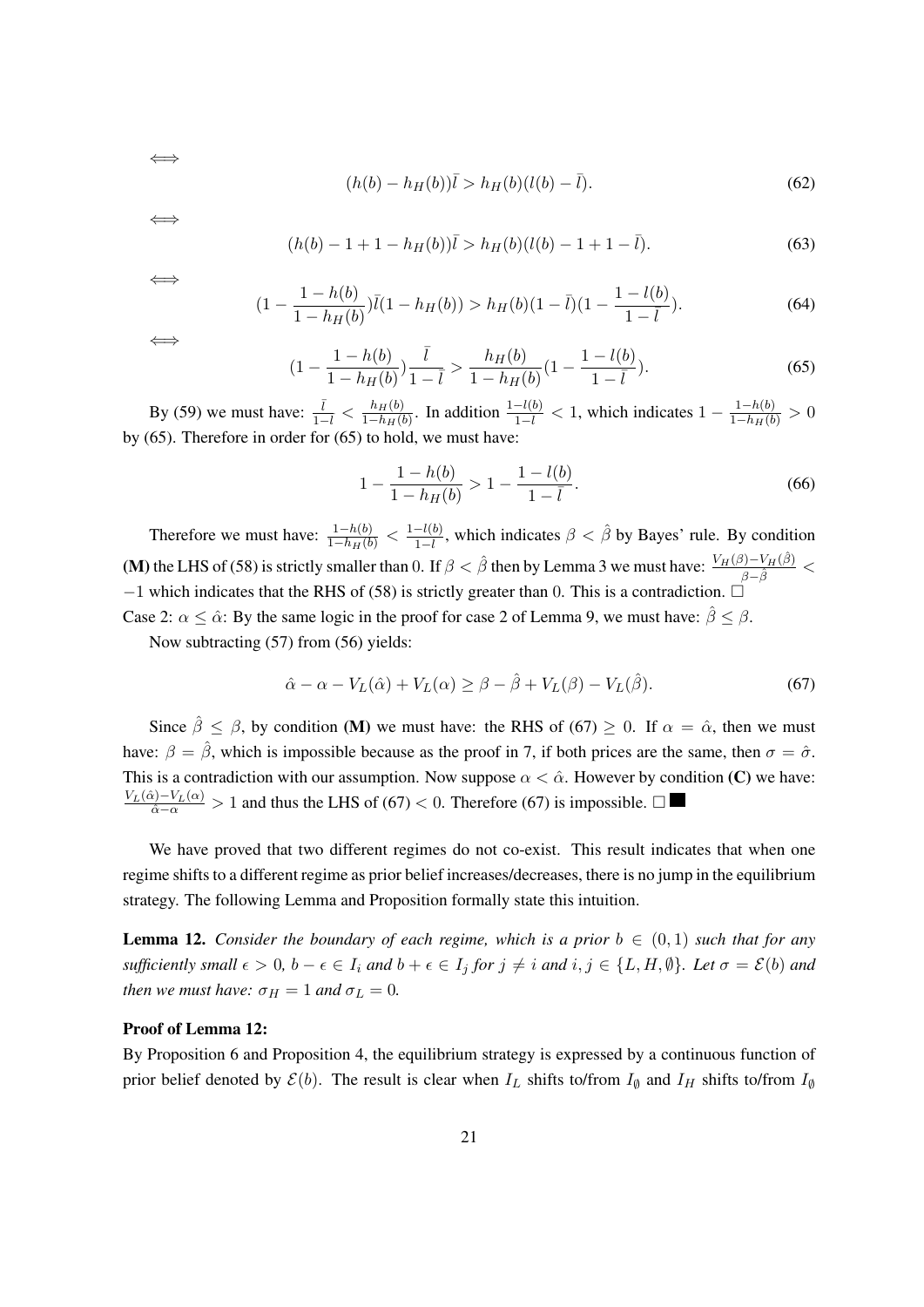because of the definition of Regime  $\emptyset$  and the continuity of the equilibrium strategy. Consider  $I_L$  shifts to/from  $I_H$ . Since the argument is symmetric, we only consider  $I_L$  shifts to/from  $I_H$ . Take a sequence  $\{\epsilon_k\}_k$  with  $\epsilon_k > 0$  which converges to 0. For every  $b^k = b - \epsilon_k$ , we have  $\sigma^k = R_L(b^k)$  and every  $\hat{b}^k = b + \epsilon_k$ , we have  $\hat{\sigma}^k = R_H(\hat{b}^k)$ . Take a limit of k to infinity. Then we have  $\sigma^k \to \sigma$  and  $\hat{\sigma}^k \to \sigma$ by the continuity of the equilibrium strategy. The only possibility is:  $\sigma_H = 1$  and  $\sigma_L = 0$  by the continuity of the equilibrium strategy.

**Proposition 4.** *The equilibrium strategy*  $\sigma = \mathcal{E}(b)$  *is continuous in b on* (0, 1).

### Proof of Proposition 4:

By Proposition 6,  $\mathcal E$  is a function of prior belief b. By Theorem 1 the equilibrium correspondence  $\mathcal E$  is upper semi-continuous. Therefore we conclude that it is continuous.

Since there is no jump in the equilibrium strategy, by Bayes rule the following result about bid and ask prices is immediate.

Lemma 13. *Bid and ask prices are continuous in b.* 

#### Proof of Lemma 13:

By Lemma 4 and Bayes' rule, the result follows.

In the end we will prove that Regime LH does not arise. Let  $\sigma^* \in \mathcal{E}(b)$  and  $(\alpha, \beta)$  denote the equilibrium ask and bid prices. We denote payoff from buy by  $\pi_\theta^B$  and payoff from sell by  $\pi_\theta^S$  for  $\theta \in \{L, H\}$ . Payoff from buy is a function of ask price and payoff from sell is a function of bid price. When manipulation arises, those two payoff functions intersect. If both types manipulate at the same time, then the two pairs of the two payoff functions intersect for the same bid and ask prices. We will prove that this will not happen. To do so, we define the following functions to consider the single-crossing property of the functions for each type:

$$
A(b, \sigma_L, \sigma_H) = \frac{[(1-\mu)\gamma + \mu \sigma_H]b}{(1-\mu)\gamma + \mu b \sigma_H + \mu(1-b)\sigma_L};
$$
  
\n
$$
B(b, \sigma_L, \sigma_H) = \frac{[(1-\mu)(1-\gamma) + \mu(1-\sigma_H)]b}{(1-\mu)(1-\gamma) + \mu b(1-\sigma_H) + \mu(1-b)(1-\sigma_L)}.
$$
\n(68)

By the definition of the functions, obviously we have:

$$
A(b, \sigma_L^*, \sigma_H^*) = \alpha \& B(b, \sigma_L^*, \sigma_H^*) = \beta. \tag{69}
$$

**Lemma 14.** *Suppose that*  $b \in I_H$ *. Then the following holds:* 

$$
\pi^B_H(A(b,0,1)) \quad < \quad \pi^S_H(B(b,0,1)). \tag{70}
$$

### Proof of Lemma 14:

Since  $b \in I_H$ , there must be  $\sigma_H^*$  which satisfies:

$$
\pi_H^B(A(b,0,\sigma_H^*)) = \pi_H^S(B(b,0,\sigma_H^*)). \tag{71}
$$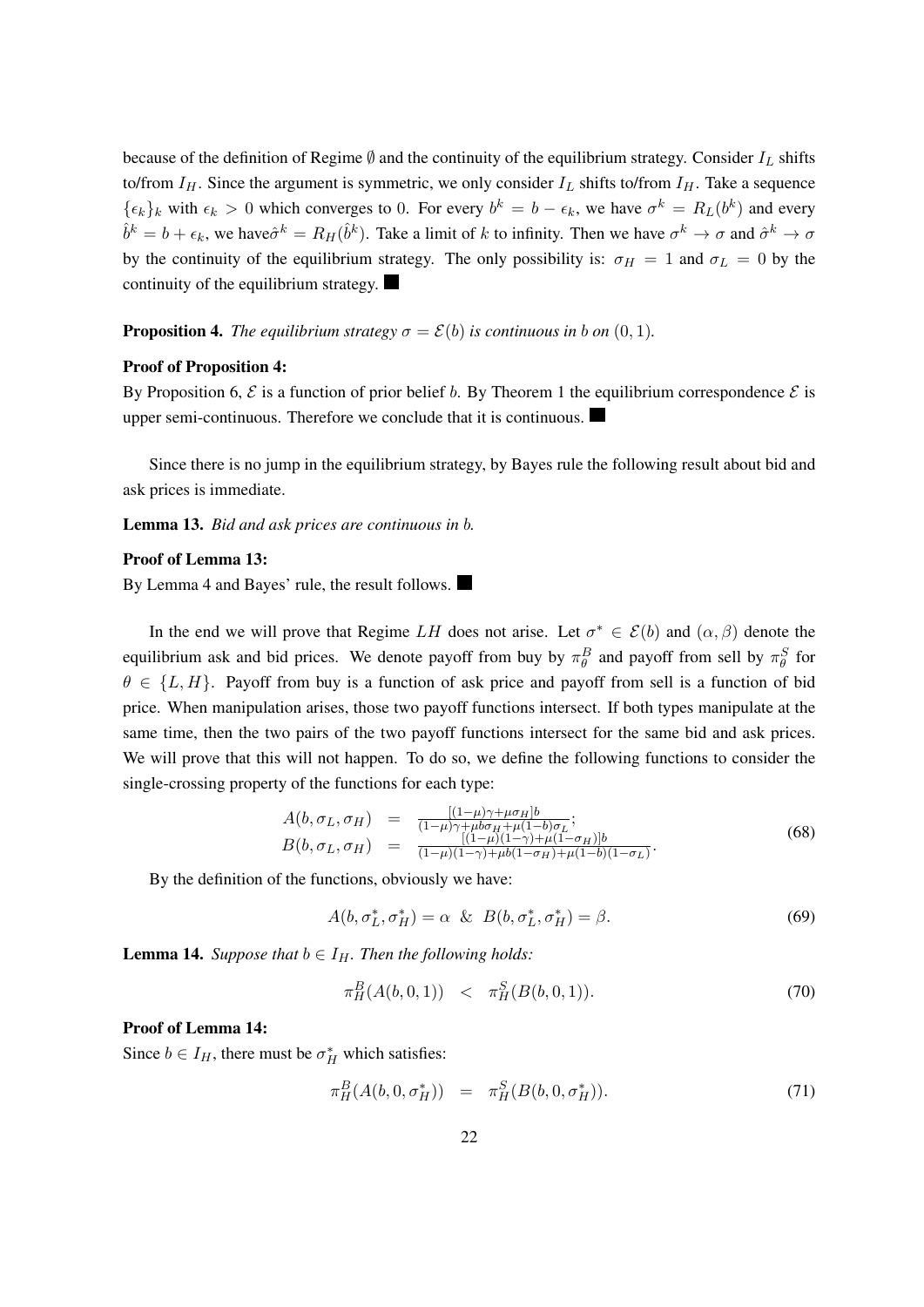Notice that as  $\sigma_H$  increases,  $A(b, 0, \sigma_H)$  increases and  $B(b, 0, \sigma_H)$  decreases. Take  $\sigma'_H > \sigma_H^*$ . Then since  $V_H$  is strictly decreasing, we have:  $\pi_H^B(A(b, 0, \sigma_H')) < \pi_H^B(A(b, 0, \sigma_H'))$ . Moreover since when the high-type manipulates, the slope of the value function satisfies:  $V'_H(\beta) < -1$  by Lemma 3, the strict convexity of the value function implies:  $\pi_H^S(B(b, 0, \sigma_H')) > \pi_H^S(B(b, 0, \sigma_H'))$ . Since  $\sigma_H^* \in (0, 1)$ , by (71) we must have: (70).

**Lemma 15.** If  $\pi_H^B(A(b,0,1)) < \pi_H^S(B(b,0,1))$  and  $\pi_L^B(A(b,0,1)) < \pi_L^S(B(b,0,1))$ , then  $b \in I_H$ .

### Proof of Lemma 15:

Suppose that  $\pi_H^B(A(b,0,1)) < \pi_H^S(B(b,0,1))$  and  $\pi_L^B(A(b,0,1)) < \pi_L^S(B(b,0,1))$ . Then it is clear that:  $b \notin I_{\emptyset}$ . Notice that when  $\sigma_H = 0$  we have:

$$
\pi_H^B(A(b,0,0)) = 1 - b + V_H(b) > \pi_H^S(B(b,0,0)) = b - 1 + V_H(b). \tag{72}
$$

Since  $\pi_{\theta}^{B}$ 's and  $\pi_{\theta}^{S}$ 's are continuous in  $\sigma_H$ , the intermediate value theorem is applicable. Thus there must be  $\sigma_H^* \in (0,1)$  which satisfies (71). By the same argument with the above,  $\pi_H^B$  is monotonically decreasing in terms of  $\sigma_H$  and  $\pi_H^B$  is monotonically increasing and thus there is only one  $\sigma_H^*$ .

On the contrary suppose that  $b \notin I_H$ . Then, we must have:

$$
\pi_L^B(A(b, 0, \sigma_H^*)) \ge \pi_L^S(B(b, 0, \sigma_H^*)). \tag{73}
$$

We consider two cases where the inequality (73) is strict or the equality holds.

(Case 1) The expression (73) holds with strict inequality. Since  $\pi_L^B(A(b,0,1)) < \pi_L^S(B(b,0,1))$ , by the intermediate value theorem there must be  $\bar{\sigma}_H \in (\sigma_H^*, 1)$  such that:

$$
\pi_L^B(A(b, 0, \bar{\sigma}_H)) = \pi_L^S(B(b, 0, \bar{\sigma}_H)).
$$
\n(74)

As  $A(b, 0, \bar{\sigma}_H) > B(b, 0, \bar{\sigma}_H)$  for  $\bar{\sigma}_H \neq 0$  by Bayes rule, (74) gives:

$$
\frac{V_L(A(b, 0, \bar{\sigma}_H)) - V_L(B(b, 0, \bar{\sigma}_H))}{A(b, 0, \bar{\sigma}_H) - B(b, 0, \bar{\sigma}_H)} > 1.
$$

Therefore as  $\sigma_H$  decreases, the RHS of (74) decreases and the LHS of (74) increases. Therefore (73) is impossible to hold since  $\bar{\sigma}_H > \sigma_H^*$ .  $\Box$ 

(Case 2) The expression  $(73)$  holds with equality. By  $(71)$  and  $(73)$  we have:

$$
\pi_L^B(A(b, 0, \sigma_H^*)) = \pi_L^S(B(b, 0, \sigma_H^*));
$$
  
\n
$$
\pi_H^B(A(b, 0, \sigma_H^*)) = \pi_H^S(B(b, 0, \sigma_H^*)).
$$
\n(75)

Since  $b \notin I_H$  by our assumption, by Theorem 1 we must have:  $b \in I_r$  for  $r \in \{0, L, LH\}$ . By Lemma 9, Lemma 11, and Lemma 8 we know that there is no other pair of bid and ask prices to satisfy the indifference conditions for other regimes at the same time with (75). This is a contradiction.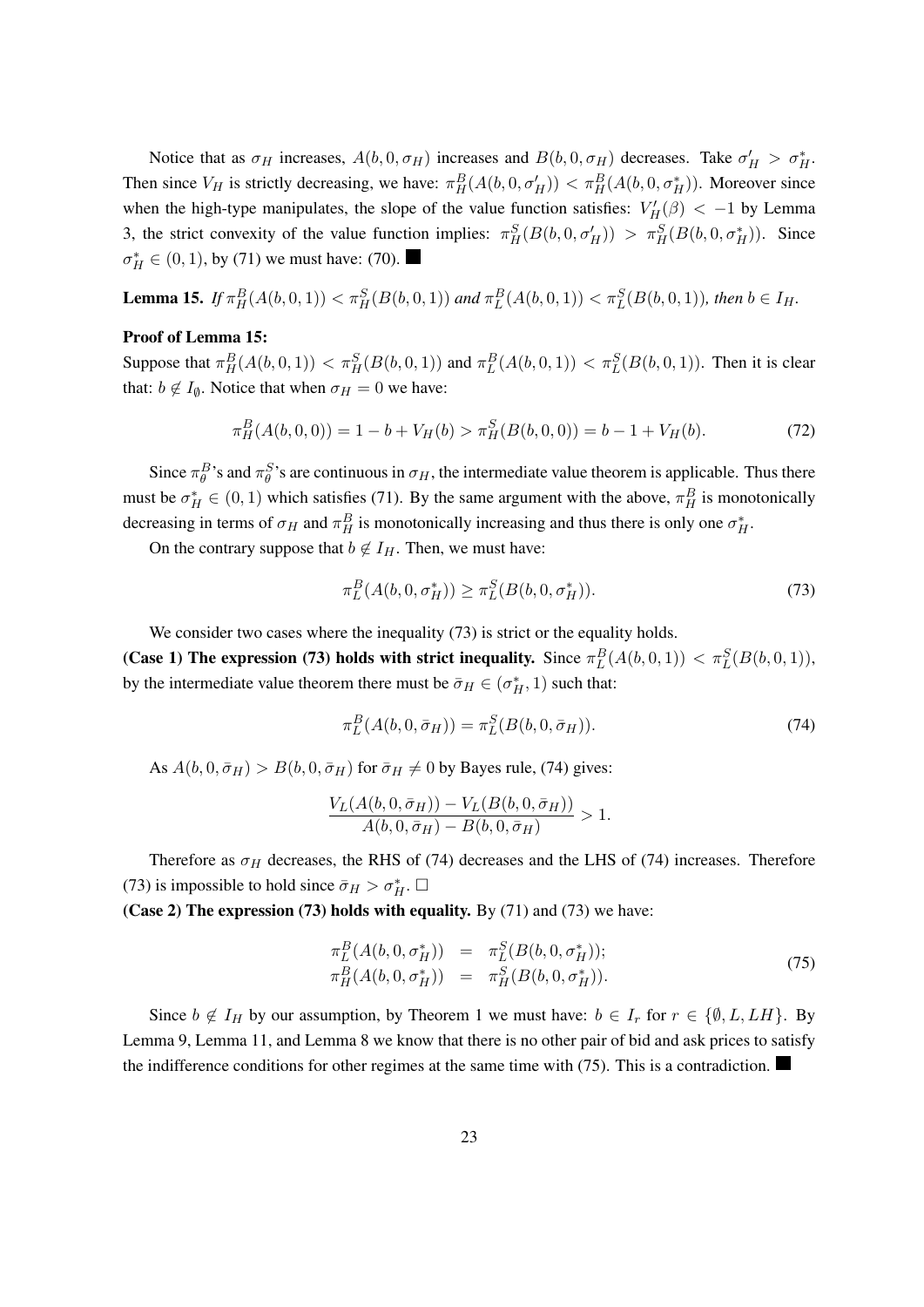**Lemma 16.** *Suppose that*  $b \in I_L$ *. Then the following holds:* 

$$
\pi_L^B(A(b,0,1)) \quad > \quad \pi_L^S(B(b,0,1)). \tag{76}
$$

#### Proof of Lemma 16:

Proved symmetrically with Lemma 14.

**Lemma 17.** *Suppose that*  $b \in I_{LH}$ *. Then the following holds:* 

$$
\pi^B_H(A(b,0,1)) \quad < \quad \pi^S_H(B(b,0,1)); \tag{77}
$$

$$
\pi_L^B(A(b,0,1)) \quad > \quad \pi_L^S(B(b,0,1)). \tag{78}
$$

#### Proof of Lemma 17:

Proved symmetrically with Lemma 14.

**Lemma 18.** *Both types do not manipulate at the same time in an interval*  $(b_0, b_1)$  *with*  $b_0 \neq b_1$ *.* 

#### Proof of Lemma 18:

By Lemma 7  $R_{LH}$  is a function of prior b. Let  $\sigma = R_{LH}(b)$  and we define:  $h(b) = (1 - \mu)\gamma + \mu\sigma_H$ , and  $l(b) = (1 - \mu)\gamma + \mu\sigma_L$ . In this proof we have to consider an interval but not a point unlike Lemma 7. Thus we need to define h or l as a function of prior b and in this way we consider the interval of priors in Regime  $LH$ .

On the contrary, suppose that they manipulate at the same time in an interval  $(b_0, b_1)$  with  $b_0 < b_1$ . By Lemma 4 we know that there exists only one pair of equilibrium bid and ask prices for which both types manipulate. Therefore ask and bid prices associated with every  $b \in (b_0, b_1)$  must be same. Consider Bayes' rule for the interval. Since it gives us constant bid and ask prices for the interval, it is continuously differentiable. Therefore, if they manipulate in the interval, the first derivative of the bid and ask prices must be equal to zero. By taking the derivatives for  $b \in (b_0, b_1)$  and setting the numerators at *zero*, we obtain:

$$
l(b) \cdot h(b) = (1 - b)b[h(b) \cdot l'(b) - h'(b) \cdot l(b)], \qquad (79)
$$

and

$$
[1 - h(b)][1 - l(b)] = (1 - b)b[h'(b) \cdot (1 - l(b)) - (1 - h(b)) \cdot l'(b)].
$$
\n(80)

By (79) we obtain:

$$
l'(b) = \frac{l(b)}{(1-b)b} + \frac{h'(b) l(b)}{h(b)}.
$$
\n(81)

By substituting (81) into (80) and organizing the terms we obtain:

$$
[1 - h(b)][1 - l(b)] = (1 - b)bh'(b)[(1 - l(b)) - \frac{(1 - h(b))l(b)}{h(b)}] - (1 - h(b))l(b).
$$
 (82)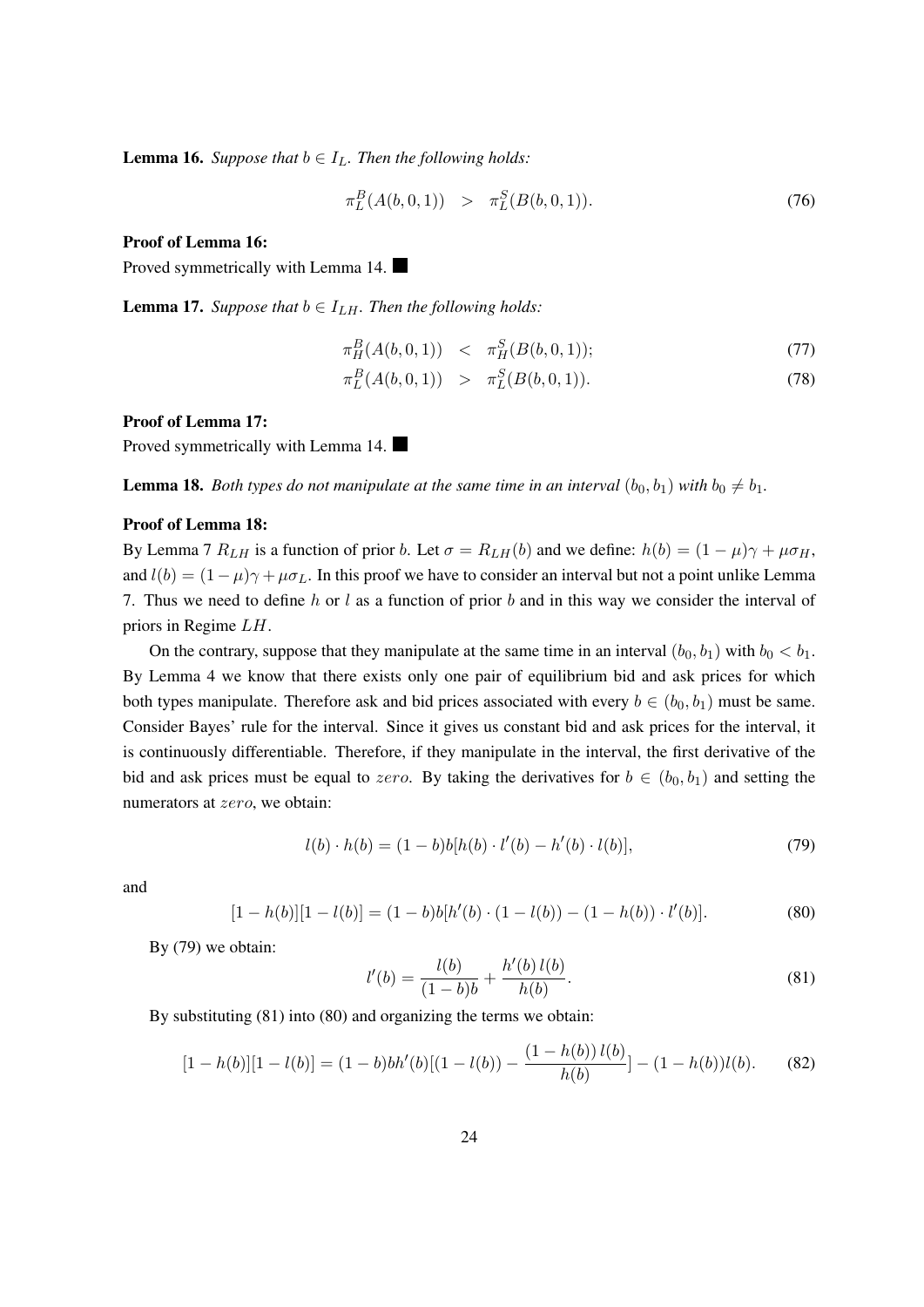Therefore we obtain:

$$
1 - h(b) = (1 - b)bh'(b) \times \frac{h(b) - l(b)}{h(b)}
$$
\n(83)

By Lemma 1 we must have  $h(b) - l(b) \neq 0$ . Thus we obtain:

$$
h'(b) = \frac{h(b)[1 - h(b)]}{b(1 - b)(h(b) - l(b))} > 0.
$$
\n(84)

Then by (81) we obtain:

$$
l'(b) = \frac{l(b)[1 - l(b)]}{b(1 - b)(h(b) - l(b))} > 0.
$$
\n(85)

Consider the case where Regime  $L$  shifts to Regime  $L$ . In the end of Regime  $L$ , we must have:  $\sigma_H = 1$ . It is impossible to increase  $\sigma_H$  out of 1 but by (84)  $h'(b) > 0$ . Similarly it is impossible to have a shift from Regime  $\emptyset$  to Regime  $LH$ .

The last case that we have to prove is that Regime  $H$  does not shift to Regime  $LH$  as prior increases. On the contrary suppose that it does. Then there has to be a prior  $b_H$  such that  $b_H \in I_H$  but  $b_H + \epsilon \notin I_H$ for sufficiently small  $\epsilon > 0$ . Notice that when  $b = 1$ , the low-type does not manipulate. So  $1 \notin I_{LH}$ . So there has to be a prior  $b_{LH}(\leq 1)$  in which  $b_{LH} - \epsilon \in I_{LH}$  for sufficiently small  $\epsilon > 0$  but  $b_{LH} \notin I_{LH}$ .

In the end of Regime H, we must have:  $\sigma_L = 0$  and  $\sigma_H < 1$  because by (84) and (85) if Regime *LH* arises in prior  $b + \epsilon$ , we must have:  $h(b + \epsilon) > h(b)$ . Notice that:  $l(b + \epsilon) > l(b) = \gamma(1 - \mu)$ .

Let  $\sigma^* \in \mathcal{E}(b_H)$  and  $\sigma^{**} \in \mathcal{E}(b_{LH})$ . Notice:  $b_{LH} \notin I_H$  because  $b_{LH} - \epsilon \in I_{LH}$  means that the low-type manipulates at  $b_{LH} - \epsilon$  and in the interval  $I_H$  the low-type does not manipulate, which contradicts with  $l'(b) > 0$  in Regime LH by the continuity of equilibrium strategies. For the same reason we have:  $b_{LH} \notin I_{\emptyset}$ . The remaining possibility is:  $b_{LH} \in I_L$ . In other words, we may have:  $\sigma_H^{**} = 1$  and  $\sigma_L^{**} > 0$ . So it remains to show that this last case does not happen.

The idea here is that we look at the two boundary points  $b_H$  and  $b_{L}$ . If Regime LH arises in an interval  $(b_0, b_1)$ , the indifference conditions for both types hold for the only one pair of prices irrespective of priors in that interval.

We denote the equilibrium prices at Regime LH by  $(\alpha, \beta)$ . The indifference condition for the low-type dictates:

$$
-\alpha + V_L(\alpha) = \beta + V_L(\beta). \tag{86}
$$

Next consider the low-type's payoffs at  $b<sub>H</sub>$ . Lemma 14 implies:

 $-A(b_H, 0, 1) + V_L(A(b_H, 0, 1)) \leq B(b_H, 0, 1) + V_L(B(b_H, 0, 1)).$ 

Consider  $b_{LH}$ . Lemma 17 implies:

$$
\pi_L^B(A(b_{LH}, 0, 1)) \leq \pi_L^S(B(b_{LH}, 0, 1)).
$$

Therefore by the intermediate value theorem there must be  $\bar{b} \in (b_H, b_{LH})$  such that:

$$
\pi_L^B(A(\bar b, 0, 1)) \;\; = \;\; \pi_L^S(B(\bar b, 0, 1)).
$$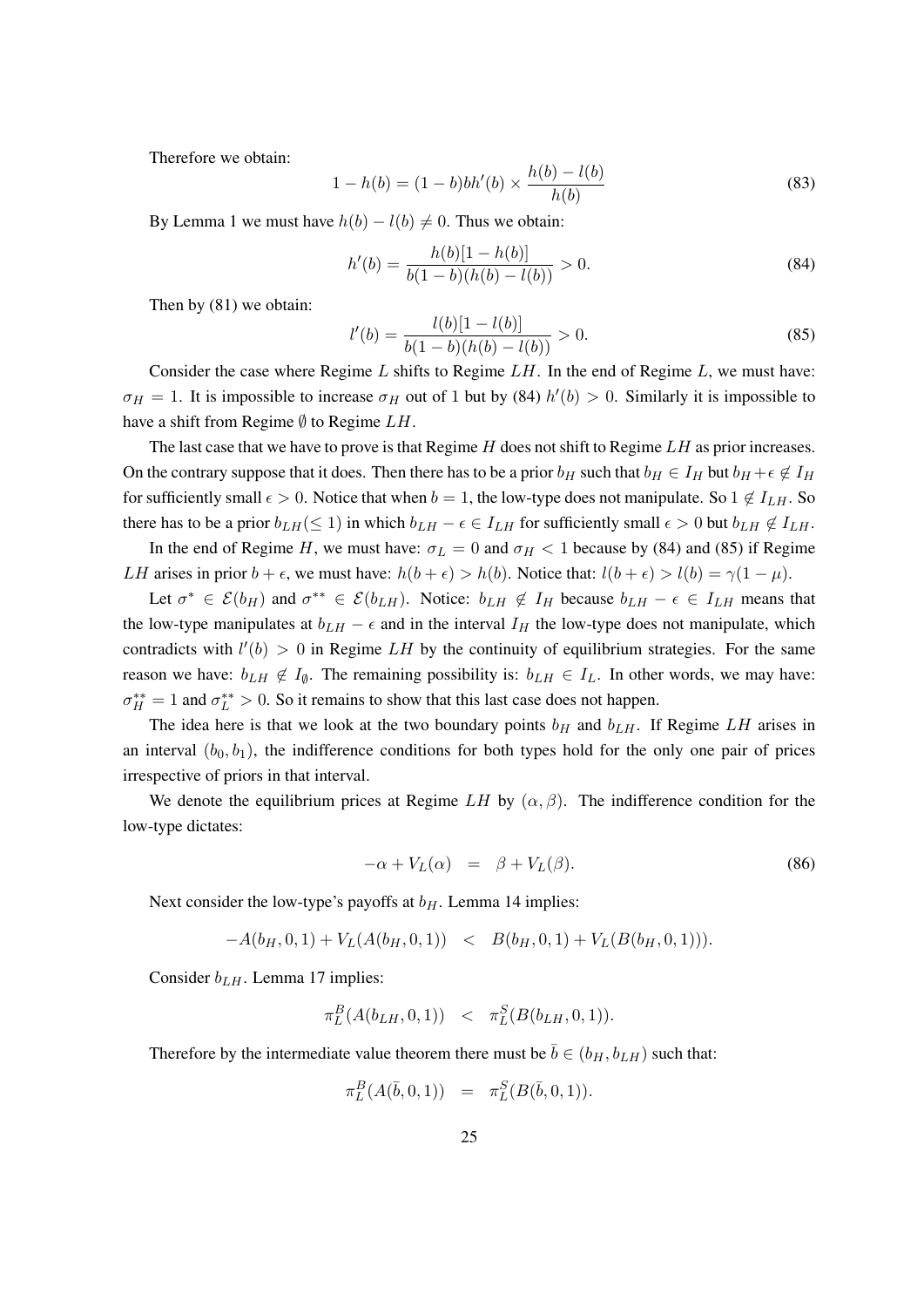Then we obtain:

$$
\alpha - A(\bar{b}, 0, 1) + V_L(A(\bar{b}, 0, 1)) - V_L(\alpha) = B(\bar{b}, 0, 1) - \beta + V_L(B(\bar{b}, 0, 1)) - V_L(\beta).
$$
 (87)

By Bayes' rule we must have:  $\alpha < A(\bar{b}, 0, 1)$  and  $\beta > B(\bar{b}, 0, 1)$ . Since the low-type manipulates at  $\alpha$  and  $V_L$  is strictly convex, we must have:  $\frac{V_L(A(\bar{b},0,1)) - V_L(\alpha)}{A(\bar{b},0,1) - \alpha} > 1$ . Therefore the RHS of (87) is strictly positive. On the other hand since  $\beta > B(\bar{b}, 0, 1)$  and  $V_L$  is monotonically increasing, the LHS of (87) is strictly negative. This is a contradiction.

**Proposition 5.** Both types do not manipulate at the same time. In other words, Regime LH does not *arise.*

#### Proof of Proposition 5:

Suppose not. Then, there is a  $b \in \Delta(\Theta)$  and  $\sigma \in \mathcal{E}(b)$  such that:  $\sigma_H < 1$  and  $\sigma_L > 0$ . Since  $\sigma$  is continuous, there is  $\epsilon$  such that for every b' within the  $\epsilon$ -neighborhood of b and  $\sigma' \in \mathcal{E}(b')$   $\sigma'_{H} < 1$ and  $\sigma'_{L} > 0$  holds. This gives us the interval at which both types manipulate at the same time, which contradicts with Proposition 18.

Proposition 6. *The equilibrium exists uniquely when the value functions in every period satisfy the conditions* (M) *and* (C)*.*

#### Proof of Proposition 6:

Proposition 5 indicates:  $I_{LH} = \emptyset$ . Lemma 8 indicates that  $I_L \cap I_{\emptyset} = \emptyset$  and  $I_H \cap I_{\emptyset} = \emptyset$ . Lemma 9 indicates that  $I_L \cap I_H = \emptyset$ . In the end Proposition 3 completes our proof.

To end this section we remark that in the last period neither type manipulates because there is no opportunity to re-trade. As a result, we can calculate the value functions in the last period and show that they satisfy  $(C)$  and  $(M)$ . Therefore, in the second last period there is a unique equilibrium.

**Remark 1.** *Suppose that*  $T = 3$ *. Equilibrium exists uniquely (without (C) and (M)).* 

## 4 Characterization and Simulation

In the previous section we proved that if the value function is monotone and strictly convex in the market-maker's belief, then the equilibrium exists uniquely. In this section we will characterize the equilibrium prices under the two conditions  $(C)$  and  $(M)$ . Moreover, we will demonstrate some simulation results of the model.

We redefine ask and bid functions as  $\alpha : \Delta(\Theta) \rightarrow [0, 1]$  and  $\beta : \Delta(\Theta) \rightarrow [0, 1]$ . Moreover we extend the definitions for the functions  $h(b)$  and  $l(b)$  to all regimes, that is, for  $\sigma \in \mathcal{E}(b)$ ,  $h(b)$  =  $(1 - \mu)\gamma + \mu\sigma_H$ ,  $l(b) = (1 - \mu)\gamma + \mu\sigma_L$ . In addition, define:  $P(b) = h(b) \times b + l(b) \times (1 - b)$ . In words  $P$  is the market maker's expectation that buy order comes.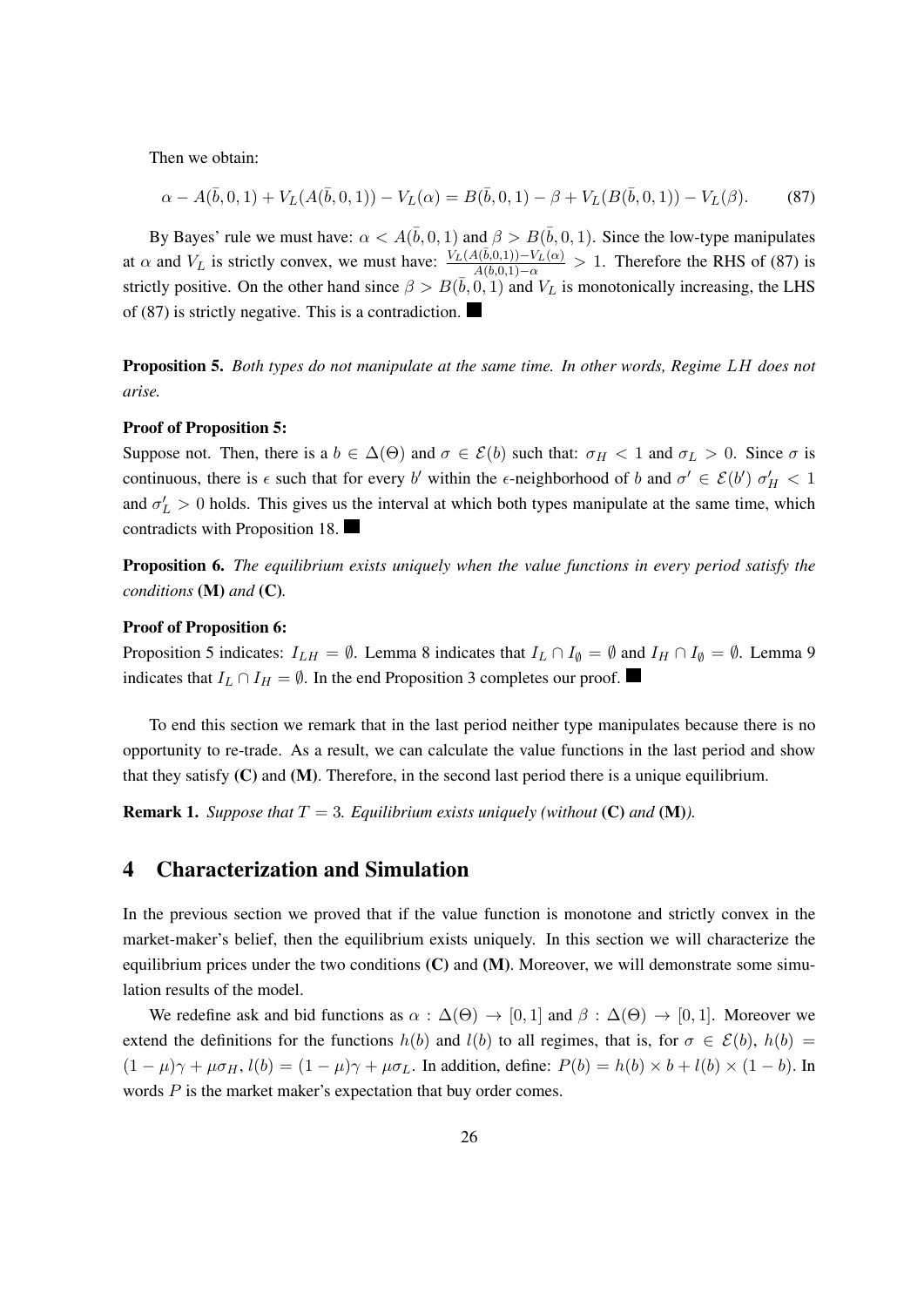**Lemma 19.** Ask and bid prices,  $\beta(b)$  and  $\alpha(b)$ , satisfy the following: *1. for every prior*  $b \in (0, 1)$ ,  $1 > \alpha(b) > 0$  *and*  $1 > \beta(b) > 0$ ; *2. for every prior*  $b \in (0, 1)$ *, bid-ask spread is non-zero: that is,*  $\alpha(b) - \beta(b) \neq 0$ *.* 

#### Proof of Lemma 19:

1. For every  $b \in (0, 1), 1 > P(b) > 0$  by Lemma 1. In addition  $h(b)b \neq 0$  and  $(1 - h(b))b \neq 0$ . By Bayes' rule we conclude:  $1 > \alpha(b) > 0$  and  $1 > \beta(b) > 0$ .  $\Box$ 2. The proof is done by Lemma 1.  $\square$ 

Lemma 20. *In each regime, bid and ask prices are piecewise differentiable in every period. Moreover the value functions are piecewise differentiable in every period.*

### Proof of Lemma 20:

Notice that:  $\sigma_H \in R_2(b)$  or  $\sigma_L \in R_1(b)$  solves the following equation:

$$
1 - \frac{b \times [\mu \sigma_H + (1 - \mu)\gamma]}{\mu [b \times \sigma_H] + (1 - \mu)\gamma} + V_H(\frac{b \times [\mu \sigma_H + (1 - \mu)\gamma]}{\mu b \times \sigma_H + (1 - \mu)\gamma})
$$
  
\n
$$
= \frac{b \times [(1 - \mu)(1 - \gamma) + \mu(1 - \sigma_H)]}{\mu [b \times (1 - \sigma_H) + (1 - b)] + (1 - \mu)(1 - \gamma)} - 1 + V_H(\frac{b \times [\mu (1 - \sigma_H) + (1 - \mu)(1 - \gamma)]}{\mu [b \times (1 - \sigma_H) + (1 - \mu)\gamma]});
$$
  
\n
$$
- \frac{b \times [\mu + (1 - \mu)\gamma]}{\mu [b + (1 - b)\times\sigma_L] + (1 - \mu)\gamma} + V_L(\frac{b \times [\mu + (1 - \mu)\gamma]}{\mu [b + (1 - b)\times\sigma_L] + (1 - \mu)\gamma}]
$$
  
\n
$$
= \frac{b \times (1 - \mu)(1 - \gamma)}{\mu (1 - b) \times (1 - \sigma_L) + (1 - \mu)(1 - \gamma)} + V_L(\frac{b \times (1 - \mu)(1 - \gamma)}{\mu (1 - b) \times (1 - \sigma_L) + (1 - \mu)(1 - \gamma)}).
$$
\n(88)

Notice that:  $V^T$ 's are continuously differentiable on [0, 1]. Suppose that the next-period value functions are piecewise differentiable. By the Implicit Function Theorem,  $\sigma_H$  or  $\sigma_L$  are piecewise continuously differentiable in terms of  $b$ . Bid and ask prices are a continuously differentiable function in terms of b or  $\sigma_H$  or  $\sigma_L$ . Therefore we conclude that bid and ask prices are piecewise differentiable. By Lemma 2 the current value function is also piecewise differentiable. By mathematical induction the result holds for every period.

Suppose that the low-type manipulates. Let:  $F_l(b) = l(b) - l'(b)b(1-b)$ . Then, we have:

$$
\alpha'(b) = \frac{\bar{h} \cdot F_l(b)}{P(b)}
$$
 and  $\beta'(b) = \frac{(1 - \bar{h}) \cdot (1 - F_l(b))}{1 - P(b)}$ .

Therefore, we have:

$$
\alpha'(b)b = \alpha(b) \cdot \frac{F_l(b)}{P(b)} \quad \text{and} \quad \beta'(b)b = \beta(b) \cdot \frac{1 - F_l(b)}{1 - P(b)},\tag{89}
$$

and

$$
\alpha''(b) = h(b) \times \frac{F'_l(b)P(b) - F_l(b) \times 2P'(b)}{(h(b)b + l(b)(1-b))^3};
$$
\n(90)

$$
\beta''(b) = [1 - h(b)] \times \frac{-F'_l(b)(1 - P(b)) + (1 - F_l(b)) \times 2P'(b)}{([1 - h(b)]b + [1 - l(b)](1 - b))^3}.
$$
\n(91)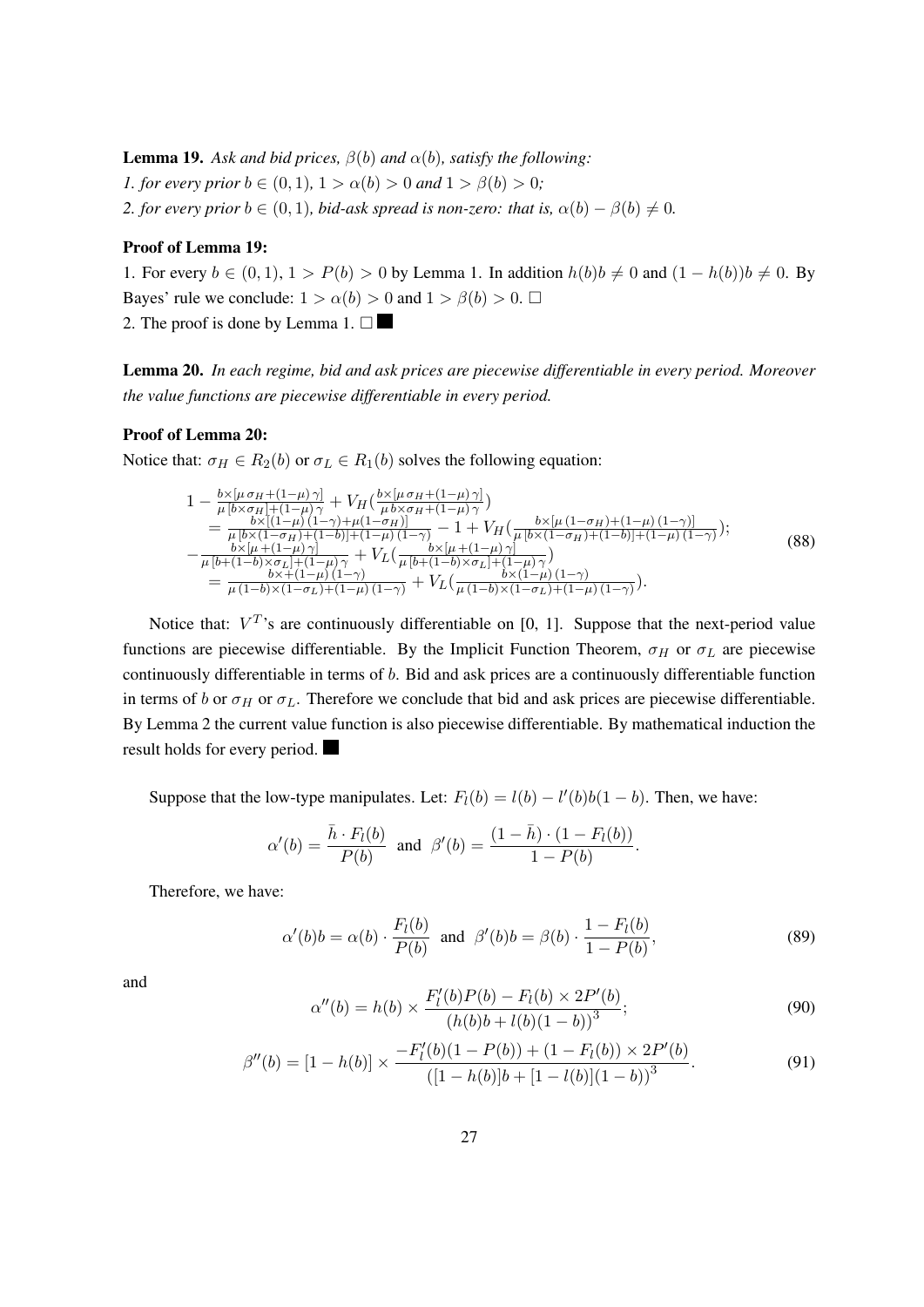Proposition 7. *Suppose that the next-period value functions satisfy* (C) *and* (M)*. Ask and bid prices,*  $\alpha(b)$  and  $\beta(b)$  are strictly increasing in b.

#### Proof of Proposition 7:

By Proposition 5 we know that Regime 4 does not arise. When nobody manipulates, by the Bayes rule we can show that bid and ask prices decrease as market makers' belief  $b$  decreases. It remains to show that the result holds in Regime  $L$  and  $H$ . Since the argument is symmetric, suppose that the low-type manipulates at b. Then, as the low-type's indifference condition for  $\sigma$  we have:

$$
-\alpha(b) + V_L(\alpha(b)) = \beta + V_L(\beta(b)).\tag{92}
$$

Taking the first derivative we obtain:

$$
\alpha'(b)(-1 + V_L'(\alpha(b))) = \beta'(b)(1 + V_L'(\beta(b))). \tag{93}
$$

By Lemma 3  $-1 + V_L'(\alpha(b)) > 0$ . By condition (M)  $(1 + V_L'(\beta(b))) > 0$ . Therefore (93) indicates that:  $\alpha'(b) > 0$  if and only if  $\beta'(b) > 0$ . By (89) if  $\alpha'(b) \le 0$  we must have:  $1 - F_l(b) \le 0$ , which is impossible.

Let  $\sigma_H : [0, 1] \rightarrow [0, 1]$  be the high-type's equilibrium strategy of buying as a function of b and similarly let  $\sigma_L : [0, 1] \to [0, 1]$  be the low-type's equilibrium strategy of buying as a function of b. By taking the first and second derivatives in the bid and ask prices with  $\sigma_H(b) = 1$  and  $\sigma_L(b) = 0$ , we obtain the following result.

Proposition 8. *Suppose that nobody manipulates in equilibrium. In equilibrium, the ask price is strictly concave and the bid price is strictly convex.*

#### Proof of Proposition 8: Omitted.

By Lemma 4, we know that if Regime  $LH$  arises in equilibrium, then there is a unique pair of bid and ask prices. The following Lemma shows that in Regime  $L$  and  $H$ , the slope from the origin in equilibrium ask price is decreasing and the slope from the origin in equilibrium bid price is increasing.

**Lemma 21.** In Regime L and H,  $\frac{\alpha(b)}{b}$  $\frac{(b)}{b}$  is decreasing and  $\frac{\beta(b)}{b}$  is increasing in terms of  $b$ .

The previous lemma does not say that the ask price is strictly concave and the bid price is strictly convex, although convex or concave functions satisfy the properties in Lemma 21. To see how bid and ask prices behave in equilibrium we have written a computer program. In our program we use a calibrating method called "linear interpolation." Since in the last period of the game neither type manipulates, we can calculate the value functions in the last period as well as the bid and ask prices. We then split the interval  $[0, 1]$  into n segments and linearly interpolate the value function for each type in each interval. The first case we consider is manipulation by a high-type. We do this by seeing whether or not a pair of ask and bid prices exist that make the high-type indifferent between buy and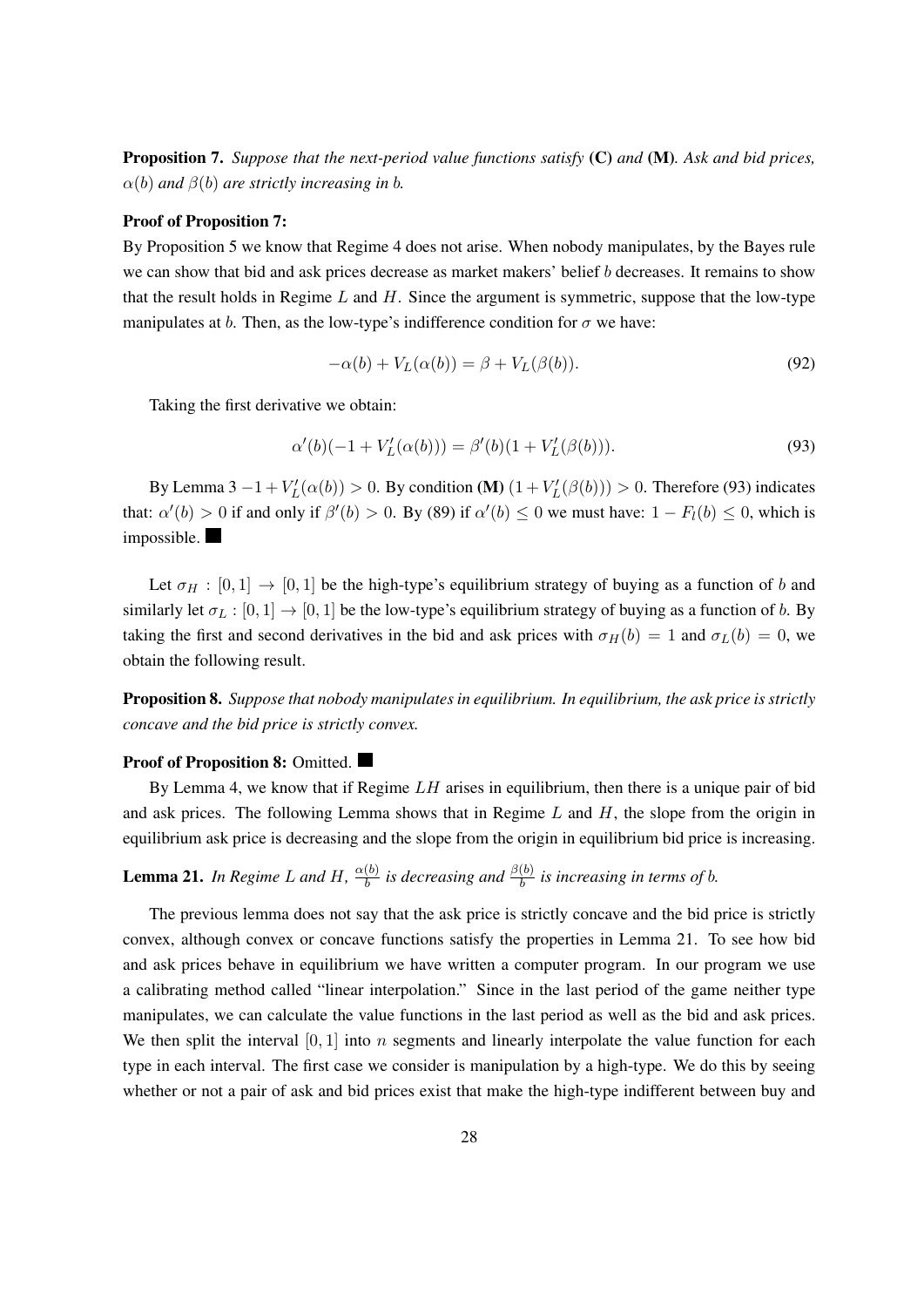sell orders in each interval of the market makers belief. Similarly, we consider a second case where the low-type manipulates and a third case where both types manipulate. Using the bid and ask prices we obtain from this procedure, we calculate the current period value functions and repeat the procedure in the following periods. To simplify the following calculation let  $f_H(b) = (1 - \mu)\gamma + \mu\sigma_H(b)$ , and  $f_L(b) = (1 - \mu)\gamma + \mu\sigma_L(b).$ 

Consider the case where only the low-type manipulates. Expressing  $f_L(b)$  as a function of the ask price  $\alpha(b)$  gives:

$$
f_L(b) = \frac{\alpha(b) \times (1-b) - b(1-\alpha(b))f_H(b)}{\alpha(b) \times (1-b)}.
$$
\n(94)

Since the high-type does not manipulate,  $f_H(b) = (1 - \mu)\gamma + \mu$ , which we denote by H. Then,:

$$
\beta(b) = \frac{\alpha(b) \times b \times (1 - H)}{\alpha(b) - b \times H}.
$$
\n(95)

We construct a new function  $\tilde{V}_L$  by a linear interpolation of  $V_L$ . Define for each  $\alpha_L \in [b_k, b_{k+1}]$ ,

$$
\tilde{V}_L(\alpha_L) = (\alpha_L - b_k) \frac{V_L(b_{k+1}) - V_L(b_k)}{(b_{k+1} - b_k)} + V_L(b_k),
$$
\n(96)

and for each  $\beta_L \in [b_i, b_{i+1}],$ 

$$
\tilde{V}_L(\beta_L) = (\beta_L - b_j) \frac{V_L(b_{j+1}) - V_L(b_j)}{(b_{j+1} - b_j)} + V_L(b_j). \tag{97}
$$

Let  $m_k^L = \frac{V_L(b_{k+1}) - V_L(b_k)}{b_{k+1} - b_k}$  $\frac{(k+1)-V_L(b_k)}{b_{k+1}-b_k}$  and  $m_j^L = \frac{V_L(b_{j+1})-V_L(b_j)}{(b_{j+1}-b_j)}$  $\frac{(b_{j+1}-b_L)(b_j)}{(b_{j+1}-b_j)}$ . By substituting the bid price (95) into the indifference condition for the low-type and rearranging yields:

$$
\alpha_L^2(m_k^L - 1) + \alpha_L \left( bH(1 - m_k^L) + b(H - 1)(1 + m_j^L) - \left[ V_L(b_j) - V_L(b_k) + b_k m_k^L - b_j m_j^L \right] \right) + \left[ V_L(b_j) - V_L(b_k) + b_k m_k^L - b_j m_j^L \right] bH = 0.
$$
\n(98)

Thus we obtain the following lemma.

**Lemma 22.** If the low-type manipulates in equilibrium, then the equilibrium price  $\alpha$ <sub>L</sub> solves (98). *Moreover, the equilibrium price*  $\alpha_L$  *satisfies:* 

$$
\tilde{L} \equiv \frac{\alpha_L (1 - b) - b(1 - \alpha_L) H}{\alpha_L (1 - b)} \le (1 - \mu)(1 - \gamma) + \mu.
$$
\n(99)

Inequality (99) states that the low-type's strategy of selling cannot exceed 1. We may calculate the low-type's strategy of selling from the ask price and  $H$ . If it exceeds 1, then this strategy is not feasible. The details for Regime 2 and 4 can be found in the Appendix.

In our computer simulation we look for equilibrium pairs of bid and ask prices that satisfy the conditions for Regime 1 through 4. If there are two regimes, we ask the computer to report them. Then, we repeat this procedure recursively. The following figures describe the simulation results. The  $x$ -axis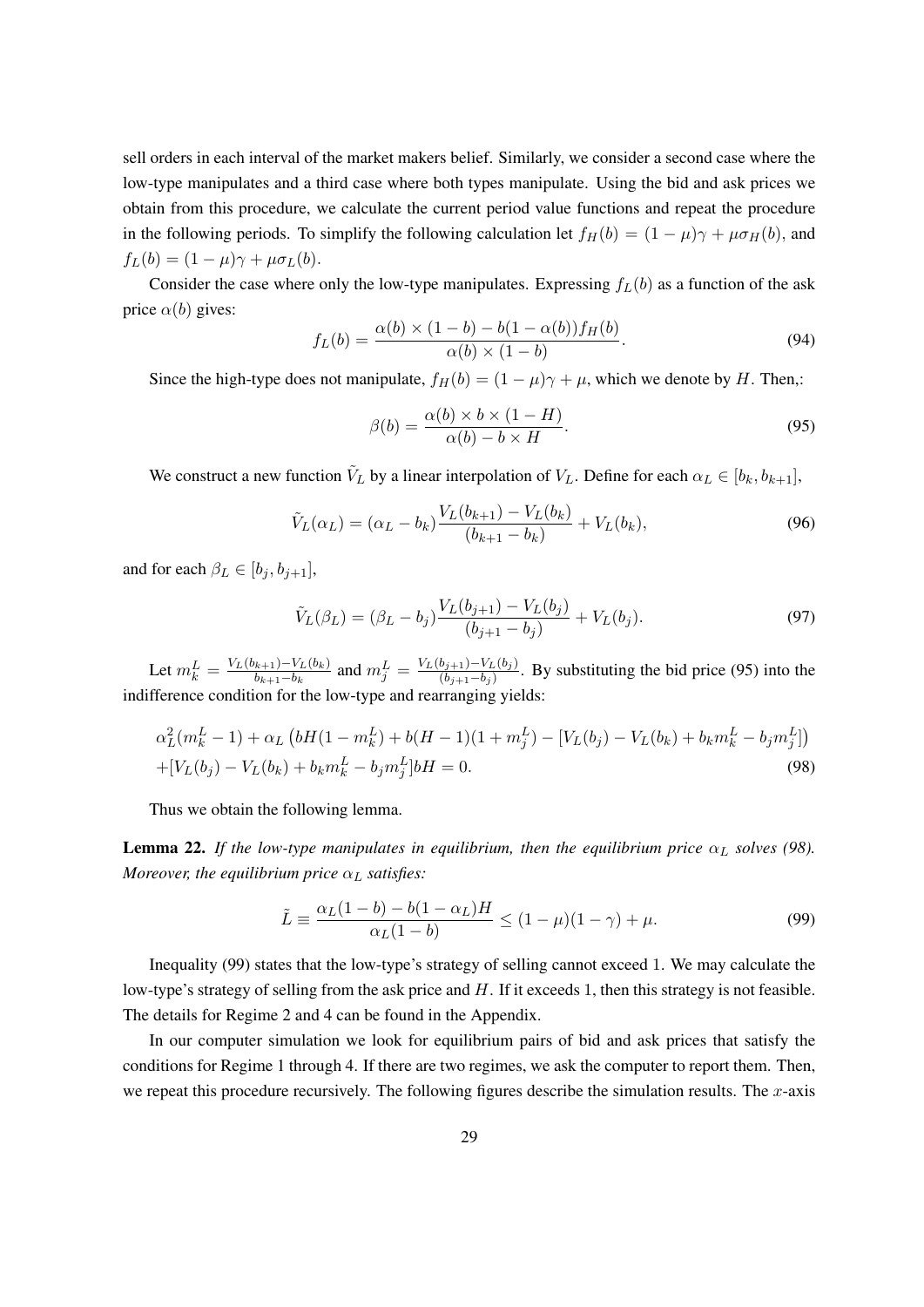shows market makers' prior belief  $b \in [0, 1]$  and we have used a grid size of 100 in [0, 1]. The y-axes in Figures 1 to 4 show the value functions and figures 5 to 8 show the equilibrium prices.

Notice that we can use the Markov property of the model and this backward method because we know that there exists a unique equilibrium if the next-period value function satisfies  $(C)$  and  $(M)$  by Proposition 6. In each figure, each curve shows the equilibrium variable for each period. Since the equilibrium is unique, given the values at period  $t + 1$ , we can compute the values at period  $t$ . Those curves in the figures show them.

In the figures of the bid and ask prices, there is a region of beliefs in which bid or ask prices are different between periods. Given these beliefs, manipulation arises. Since the informed trader's strategy is different between the current period and the next period and so forth, bid or ask prices are also different. The results of the simulation also show that the high-type manipulates in a region of beliefs close to 0 and the low-type manipulates in a region of beliefs close to 1. This result is somewhat counter-intuitive, because for example if the high-type manipulates in a region of beliefs close to 0, bid price will be very low and he can only obtain a little amount of money. However, motivation for manipulation is to affect the future payoffs through market maker's belief updating. Therefore, they would manipulate when the bid and ask spread is small and the slope of the next-period value function is steep.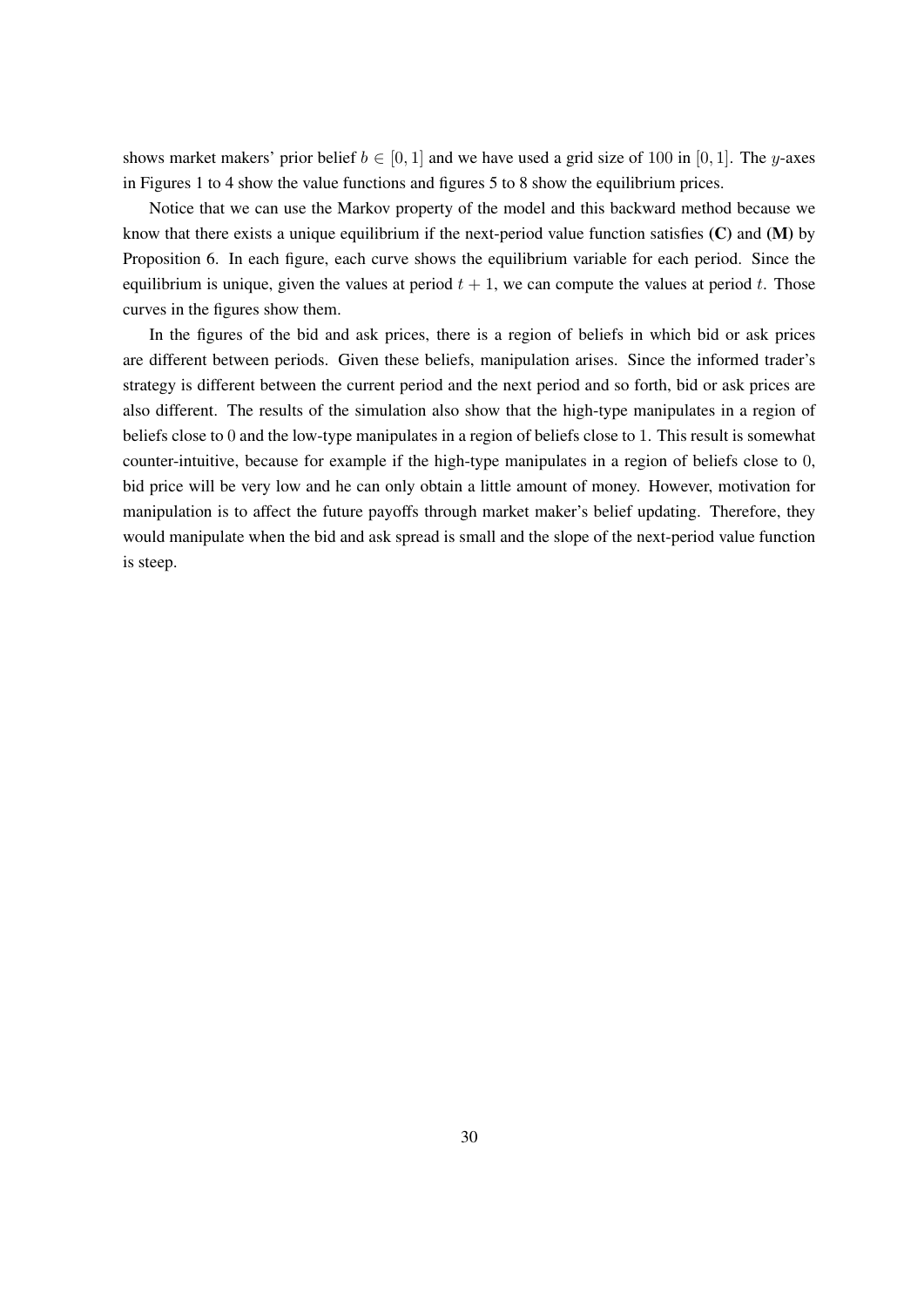

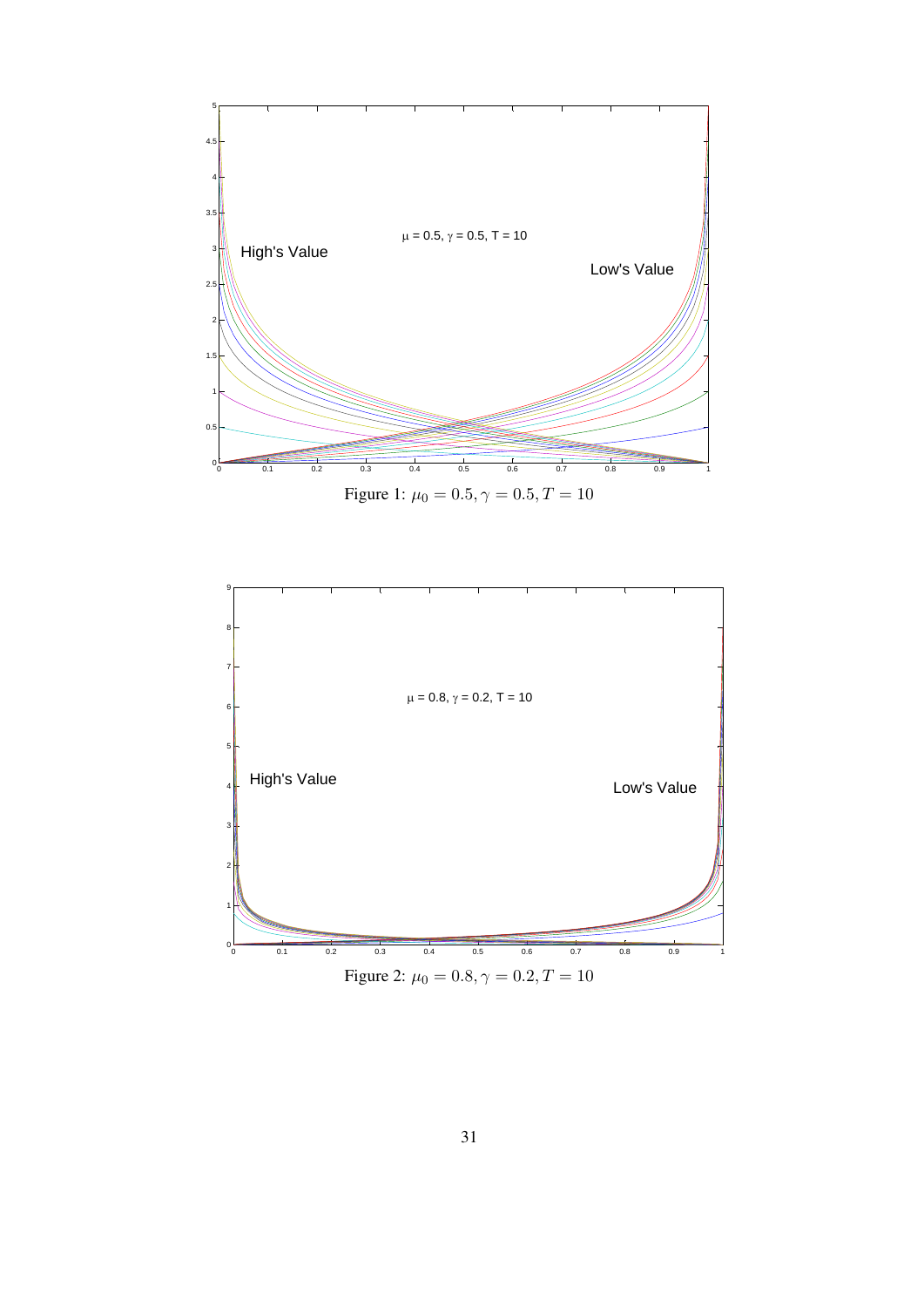

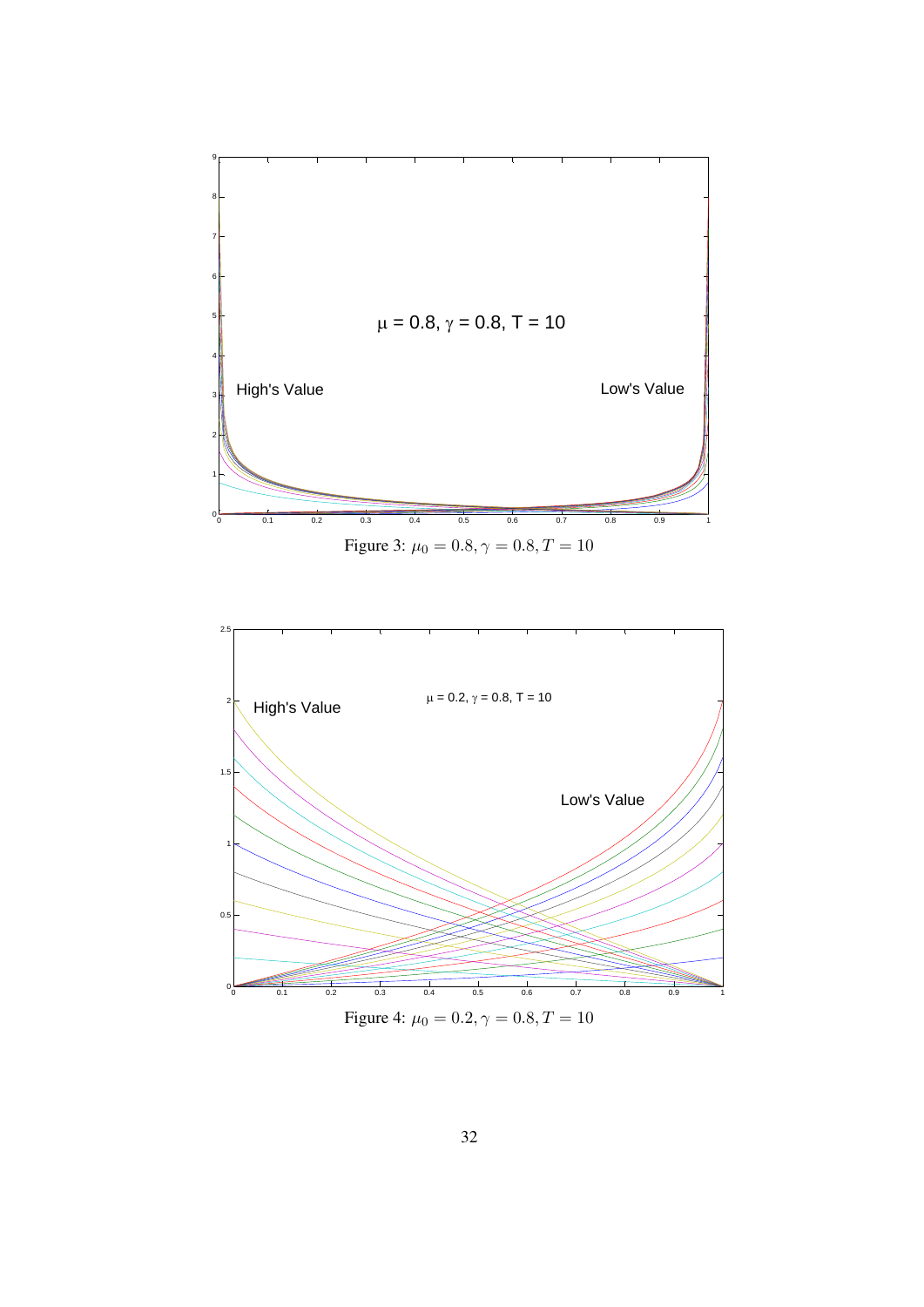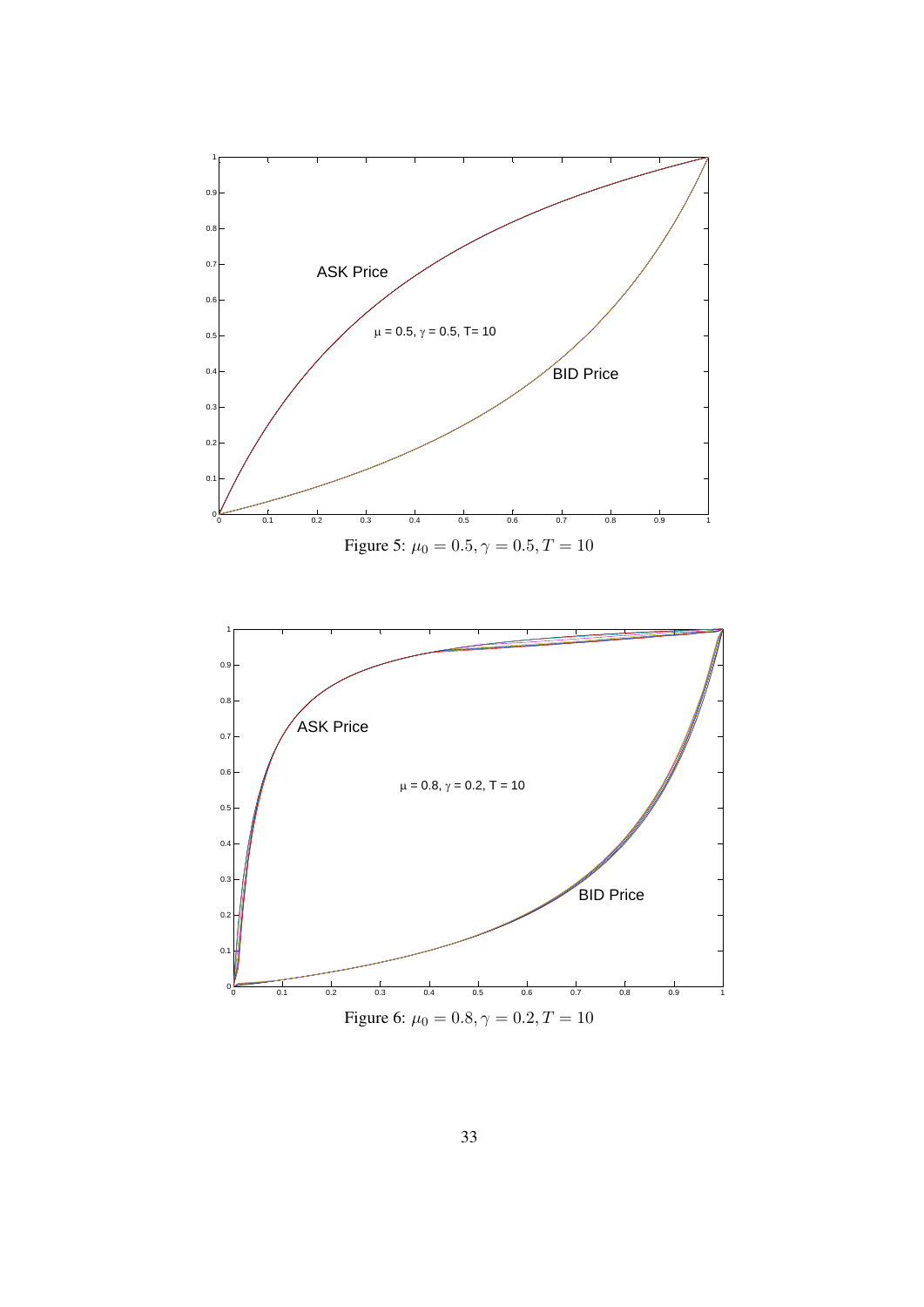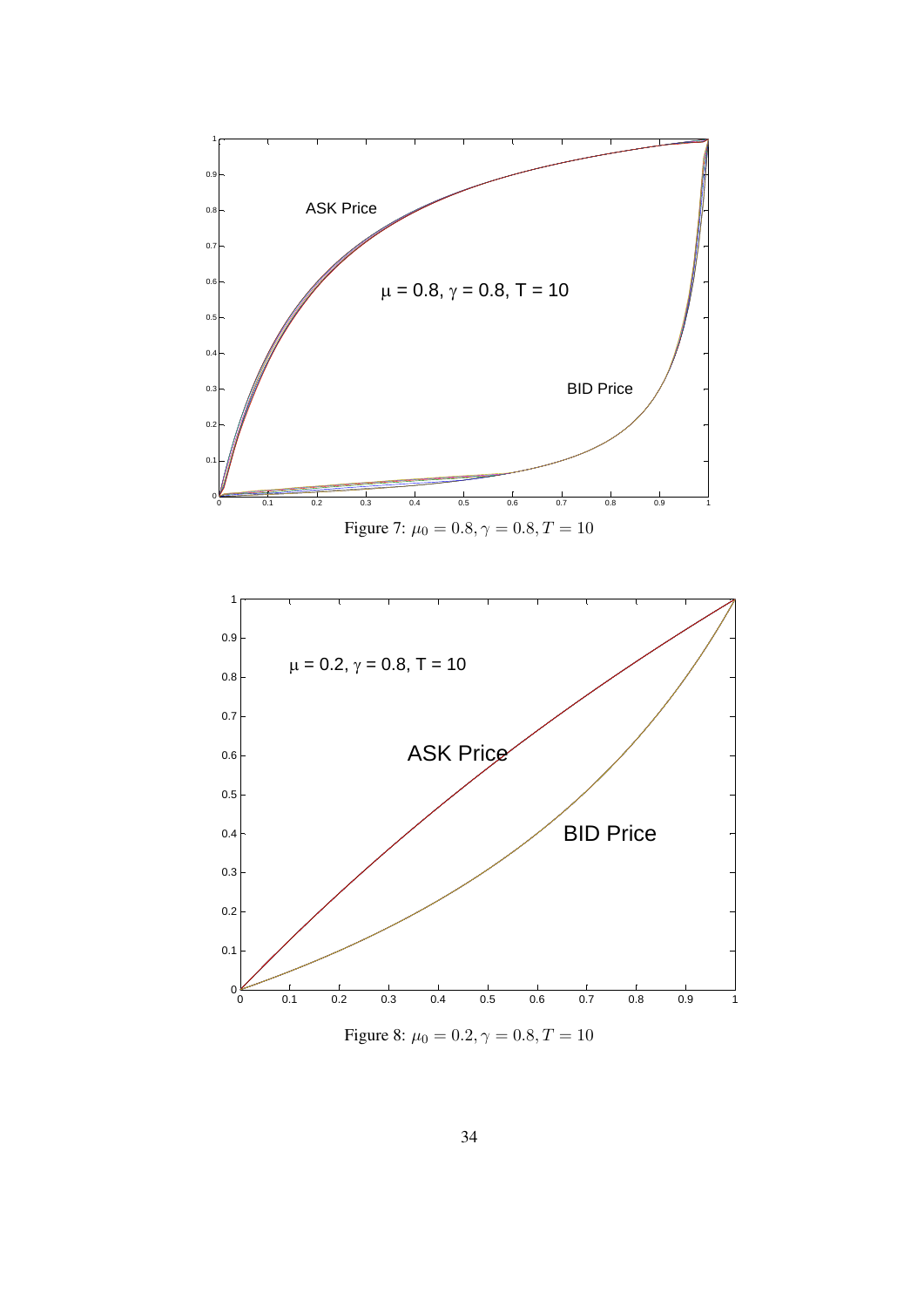Suppose that the information structure is as follows:  $T = 4$ ,  $\mu = 0.8$ ,  $\gamma = 0.2$ . Suppose that the ask price  $\alpha \in [b_k, b_{k+1}]$  and the bid price  $\beta \in [b_j, b_{j+1}]$ . Then, by linear interpolation, we can approximate the sum of the payoffs from taking each action for each type as follows:

$$
highbuy(b) = 1 - \alpha + (\alpha - b_k) \frac{V_H(b_{k+1}) - V_H(b_k)}{b_{k+1} - b_k} + V_H(b_k); \tag{100}
$$

$$
highsell(b) = \beta - 1 + (\beta - b_j) \frac{V_H(b_{j+1}) - V_H(b_j)}{b_{j+1} - b_j} + V_H(b_j); \tag{101}
$$

$$
lowbuy(b) = \alpha + (\alpha - b_k) \frac{V_L(b_{k+1}) - V_L(b_k)}{b_{k+1} - b_k} + V_L(b_k); \qquad (102)
$$

$$
lowsell(b) = \beta + (\beta - b_j) \frac{V_L(b_{j+1}) - V_L(b_j)}{b_{j+1} - b_j} + V_L(b_j). \tag{103}
$$

The table below shows some of the numerical results for  $b = 0.01, 0.02$ , and 0.03. The high-type manipulates in each case.

|                            | 0.01      | 0.02      | 0.03      |
|----------------------------|-----------|-----------|-----------|
| $\alpha(b)$                | 0.1654    | 0.2919    | 0.3931    |
| $\beta(b)$                 | 0.0023    | 0.0041    | 0.0052    |
| $\sigma_{HB}$              | 0.9309    | 0.9599    | 0.9970    |
| $highbuy(b) = highsell(b)$ | 1.1058    | 0.8708    | 0.7227    |
| lowbuy(b)                  | $-0.1143$ | $-0.1983$ | $-0.2590$ |
| lowestl(b)                 | 0.0031    | 0.0055    | 0.0071    |

Consider the indifference condition for the high-type. Rearanging yields:

$$
2 - \alpha(b) - \beta(b) = V_H(\beta(b)) - V_H(\alpha(b)).
$$
\n(104)

By Lemma 3 we know that if manipulation arises in some region of a belief, then the value function  $V_H$  needs to be steep enough in that region. In other words, manipulation changes the market maker's posterior belief from  $\alpha(b)$  to  $\beta(b)$ . Consequently, if manipulation arises, then there is a difference between  $V_H(\alpha(b))$  and  $V_H(\beta(b))$ . However, if this difference is too large, then (104) does not hold. This effect can be seen in the results of our numerical simulation which show that manipulation arises in the region of beliefs where the value function is steep and the bid and ask spread is small.

From our numerical simulation we make the following conjectures. First, there is an interval of beliefs in which each type manipulates. Our first conjecture is that both types do not manipulate at the same time. Our second conjecture is that as the time period increases, manipulation occurs at wider ranges of the market maker's belief. In the previous example manipulation arises between  $b = 0.1$  to 0.4 for  $t = 5$ ,  $b = 0.1$  to 0.5 for  $t = 6$  and  $7<sup>1</sup>$ . Our last, and most important conjecture, is that the value functions are strictly convex, the ask price is strictly concave and the bid price is strictly convex. If the

<sup>&</sup>lt;sup>1</sup>We ran many other examples and this conjecture was observed in all cases.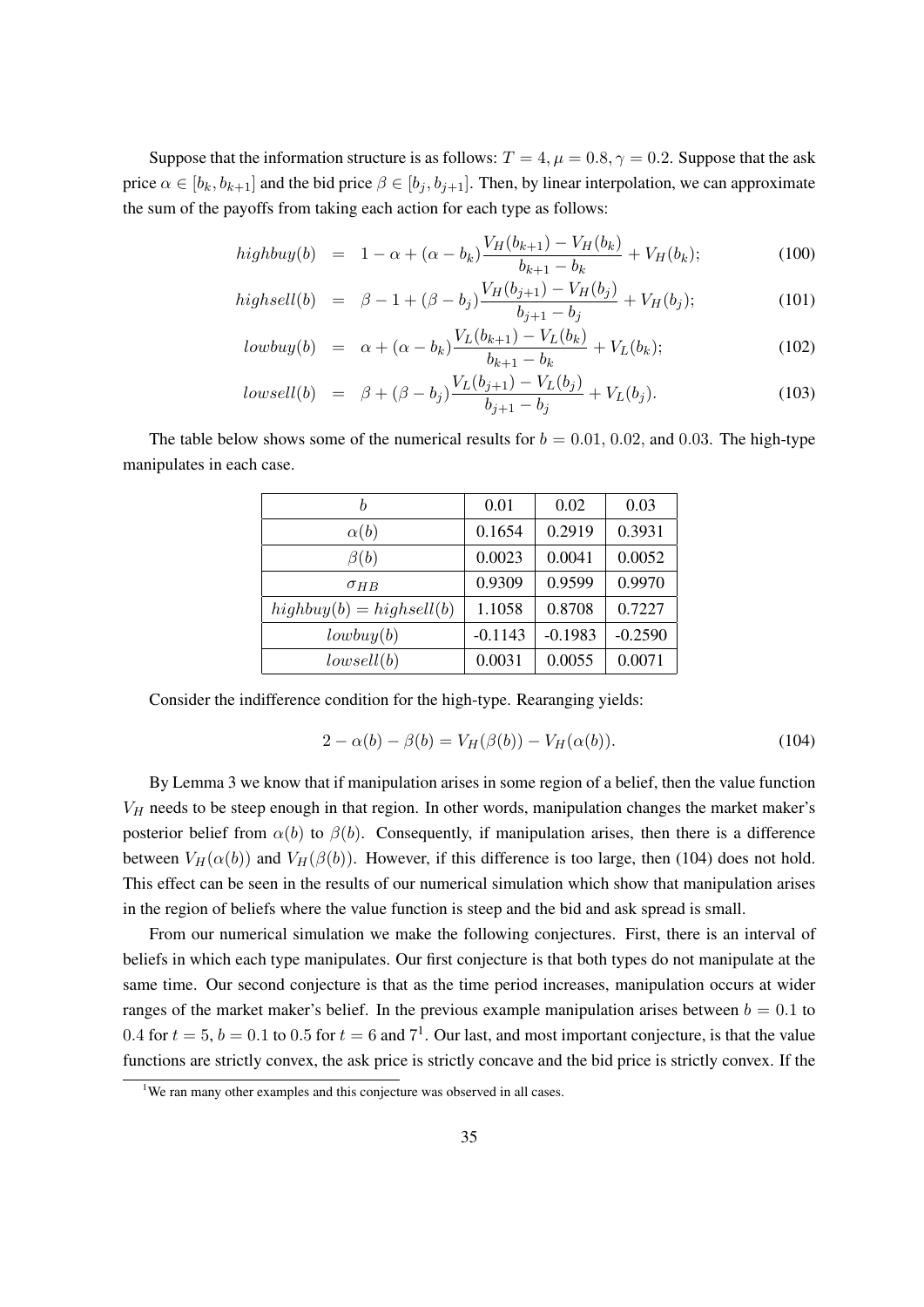third conjecture is proved, it would complete the proof of uniqueness result in a general case. To do so, proving the first conjecture would simplify the proof for a general case, because in this way we can focus on one type.

## 5 Remarks

Notice that in the last period the informed trader trades on their information because there is no chance to re-trade. This means that in the last period of the game the informed trader's unique equilibrium strategy is to trade honestly. By taking the first and second derivative of the last-period value function we can see that the value of the game in the last period is strictly monotonic and convex in the market maker's belief. The idea behind proving the uniqueness of equilibrium in the general case is to prove the uniqueness of the equilibrium strategy, supposing the existence of unique next-period value functions  $V_L$  and  $V_H$ , which are monotonic and convex in terms of the market maker's belief.

From the results of our numerical simulation we make several conjectures. First, in equilibrium both types do not manipulate at the same time. Second, the bid and ask price is strictly monotonic and the bid price is strictly convex. Third, the value functions are monotonic and strictly convex. These conjectures are important steps towards a proof of the uniqueness of equilibrium in the general case. One specific difficulty in proving uniqueness for the general case can be seen by considering the indifference condition for the low-type. If the low-type manipulates the following must hold:

$$
-\alpha(b) + V_L(\alpha(b)) = \beta(b) + V_L(\beta(b)).\tag{105}
$$

If the equilibrium is unique, then the equilibrium strategy should be continuous. Therefore, if the low-type manipulates at belief b then he should manipulate in an  $\epsilon$ -neighborhood of b. This means that in an  $\epsilon$ -neighborhood of  $b$ , a similar indifference condition must hold. The question comes down to the properties of  $V_L$ ,  $\alpha$  and  $\beta$  that make the two indifference conditions hold in an  $\epsilon$ -neighborhood of b. Ultimately, the question becomes how the low-type changes his strategy in an  $\epsilon$ -neighborhood of b. Similar questions arise if we consider the indifference condition for the high type. Regime 4 is the most difficult case because we have to consider how both types change their strategies in an  $\epsilon$ -neighborhood of b. This is why proving our first conjecture that both types do not manipulate at the same time is a key step in proving uniqueness in the general case.

The last difficulty is to prove that the value functions are strictly convex in the market maker's prior belief. If  $V_L$  is monotone and strictly convex we can write the current-period value function as:

$$
W_L(b) = \mu (\beta(b) + V_L(\beta(b))) + (1 - \mu) (\gamma V_L(\alpha(b)) + (1 - \gamma) V_L(\beta(b))).
$$
 (106)

Notice that if  $\beta$  and  $V_L$  are strictly convex and monotone, then  $V_L(\beta(b))$  is strictly convex. The problem is the ask price. If  $\alpha$  is strictly concave, then we cannot determine if  $V_L(\alpha(b))$  is strictly concave. This prevents us from determining if  $W_L$  is strictly convex.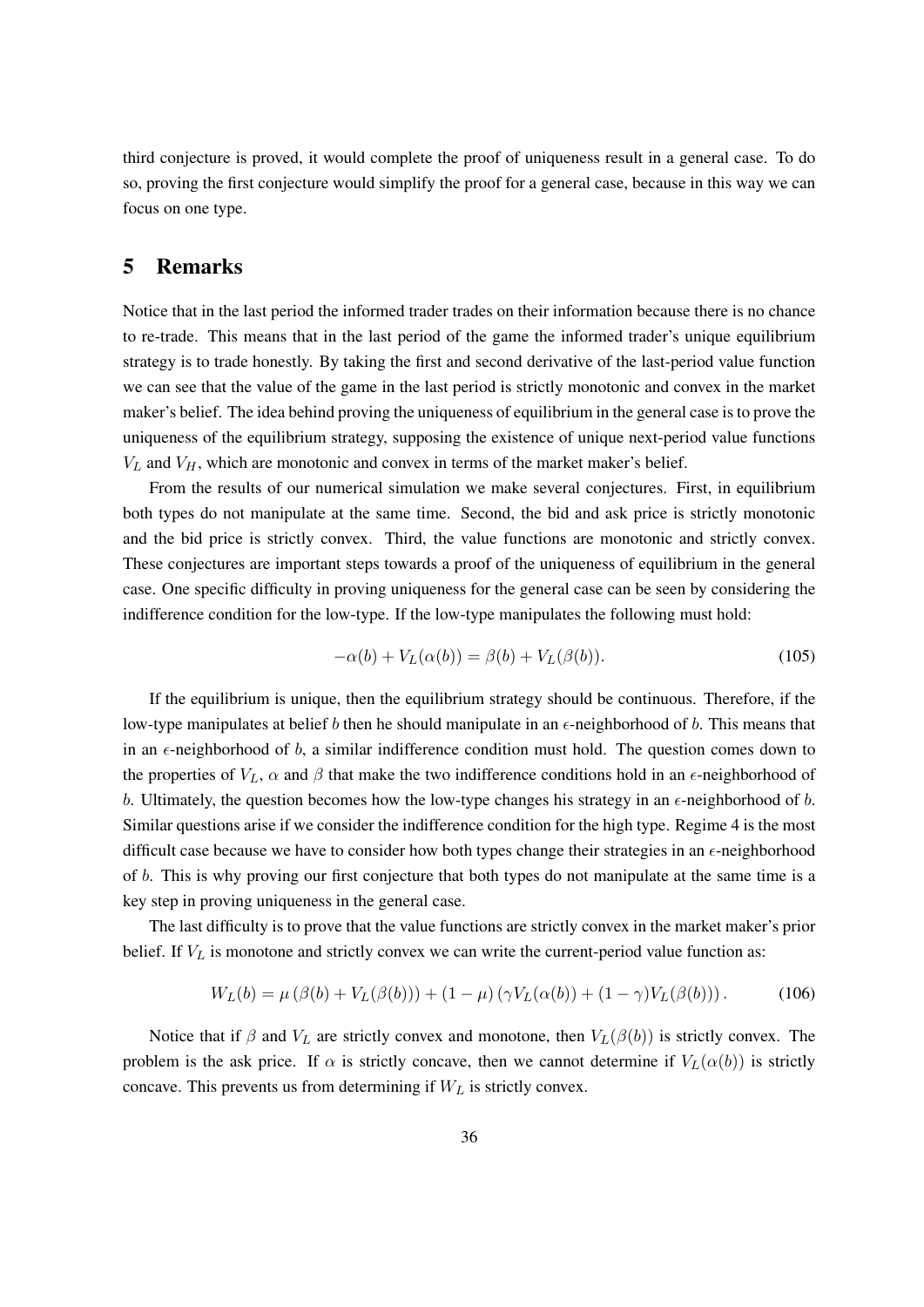Proving the uniqueness of equilibrium in the general case is a challenging endeavor and this paper opens up the path to it. In this paper we have presented a model of dynamic informed trading, in which there exists a unique equilibrium under two conditions for the value functions. We have presented a computational method to solve for an equilibrium and have made several conjectures for proving the uniqueness of equilibrium in the general case.

#### Appendix: Proof of Theorem 1

In order to prove the existence of equilibrium, we consider the equilibrium strategies  $(\sigma_L^*, \sigma_H^*)$  to be a fixed point of the collection of their best response correspondences  $BR = \{BR^t\}_{t=1\cdots,T}$  with  $BR^t$  :  $[\Delta(A)]^2 \Rightarrow [\Delta(A)]^2$  such that for each t,  $(\sigma_L^*, \sigma_H^*) = BR^t(\sigma_L^*, \sigma_H^*)$ . Let  $U_n^t : \Delta(A) \times [0, 1]^2 \rightarrow \mathbb{R}$ denote the payoff function for the type  $n \in N$  trader in period t. More formally, for  $n \in \{H, L\}$ ,

$$
U_n^t(\sigma_n, p_t) = \sum_{t'=t}^T \left[ \sigma_{nB}(\theta - \alpha_{t'}) - \sigma_{nS}(\theta - \beta_{t'}) \right]. \tag{107}
$$

Then, we define the informed trader's best response correspondence: for every  $t \in \{1, \dots, T\}$  and given  $p_t$ ,

$$
BR^t(\sigma_L, \sigma_H) = \left\{ (\sigma_L, \sigma_H) \in [\Delta(A)]^2 | \sigma_n \in \arg\max_{\sigma \in \Delta(A)} U_n^t(\sigma, p_t) \ \forall n \in N \right\}.
$$
 (108)

Therefore, when  $b(h_t) = b_t$ ,  $\alpha_t^*(b(h_t)) = \alpha_t$  and  $\beta_t^*(b(h_t)) = \beta_t$ , continuation value of the game for the high-type in period  $t$  is:

$$
V_H^t(b_t) = \max_{\sigma_H \in \Delta(A)} [\sigma_{HB}(1 - \alpha_t + V_H^{t+1}(b(h_t, B))) + \sigma_{HS}(\beta_t - 1 + V_H^{t+1}(b(h_t, S)))], \quad (109)
$$

and one for the low type is:

$$
V_L^t(b_t) = \max_{\sigma_L \in \Delta(A)} [-\sigma_{LB}\alpha_t + V_L^{t+1}(b(h_t, B)) + \sigma_{LS}(\beta_t + V_L^{t+1}(b(h_t, S)))].
$$
 (110)

Thus, an equilibrium defined in Definition 2 is a fixed point of the best response correspondence BR, and  $\alpha_t$  and  $\beta_t$  are respectively updated by Bayes rule.

**Lemma 23.** The payoff function  $U_n^t$  is continuous. In addition, for every t,  $BR^t$  is a upper semi*continuous correspondence.*

Proof: Since the argument is symmetric, we only consider the high-type's payoff function and the value function. Note that  $U_H^t$  is continuous in his strategy and also the market maker's quotes  $(\beta_t, \alpha_t)$ . Then,  $U_H^t$  is a continuous numerical function.

We respectively denote the sequences of prices associated with  $\sigma^k$  and  $\hat{\sigma}^k$  by  $p^k$  and  $\hat{p}^k$  and also  $\sigma$ and  $\hat{\sigma}$  by  $p$  and  $\hat{p}$ . Then, since the prices are continuous in strategies, we have  $p^k \to p$  and  $\hat{p}^k \to \hat{p}$ .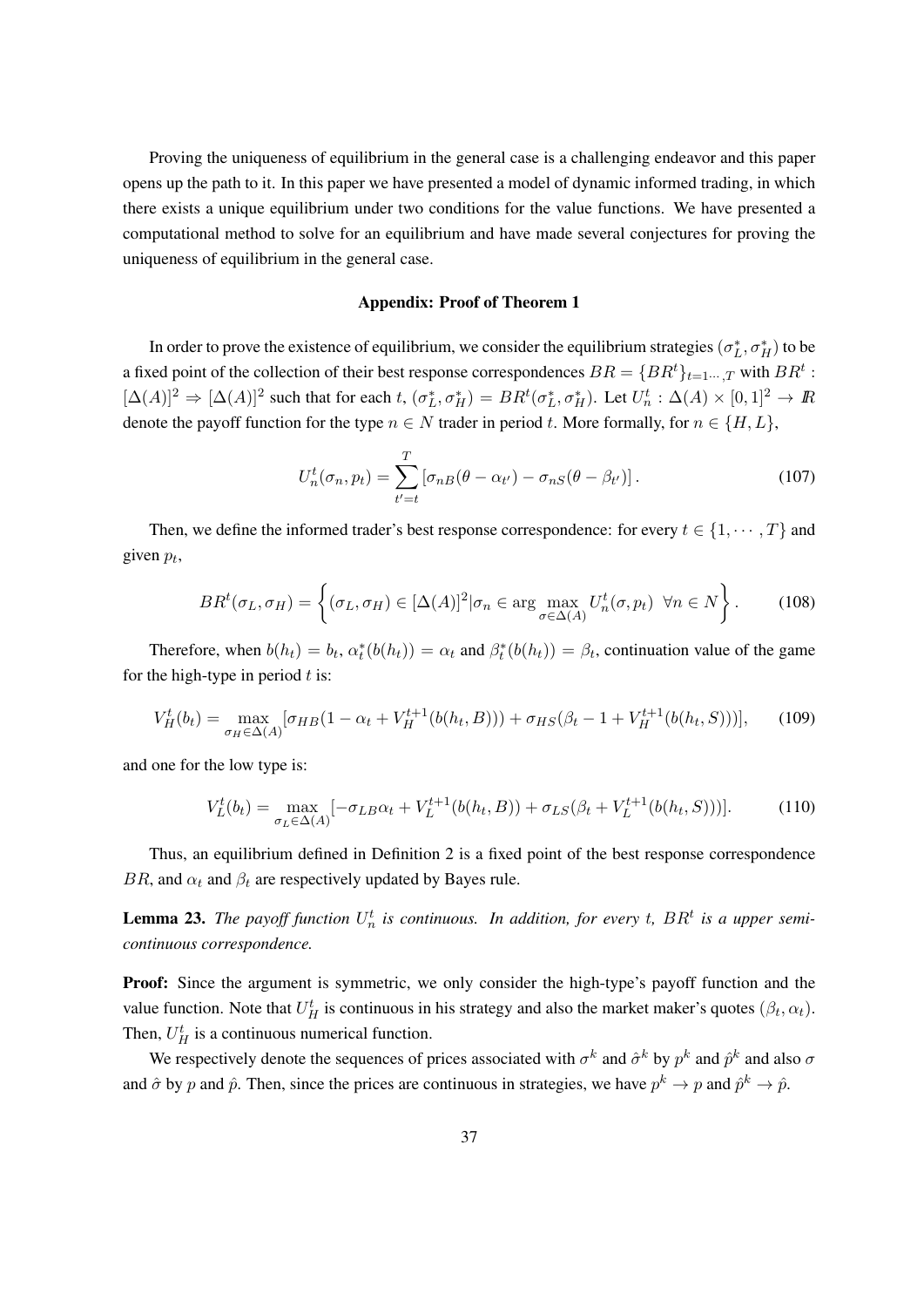Now on the contrary, suppose that there exists a sequence as above but  $\hat{\sigma} \notin BR(\sigma_H, \sigma_L)$ . Without loss of generality, we suppose that there exists a  $\epsilon > 0$  and  $\bar{\sigma}_H \in \Delta(E)$  such that:

$$
U_H^t(\bar{\sigma}_H, p) > U_H^t(\hat{\sigma}_H, p) + 3\epsilon.
$$
\n(111)

For  $k$  large enough, by continuity of the payoff function and prices, we have:

$$
U_H^t(\bar{\sigma}_H, p^k) > U_H^t(\bar{\sigma}_H, p) - \epsilon > U_H^t(\hat{\sigma}_H, p) + 2\epsilon
$$
  
> 
$$
U_H^t(\hat{\sigma}_H^k, p) + \epsilon > U_H^t(\hat{\sigma}_H^k, p^k).
$$
 (112)

This contradicts with the fact that  $(\hat{\sigma}_H^k, \hat{\sigma}_L^k) \in BR^t(\sigma_H^k, \sigma_L^k)$  for all k.

**Lemma 24.** *The set*  $[\Delta(A)]^2$  *is non-empty, compact and convex.* 

**Proof:** The set of strategies  $\Delta(A)$  is non-empty, compact and convex. The set  $[\Delta(A)]^2$  is a Cartesian product of those sets and thus the result follows.

 ${\bf Lemma}$  25. The informed trader's best response correspondence  $BR^t$  is non-empty and convex-valued *for every*  $t \in \{1, \cdots, T\}$ .

**Proof:** We will prove this by mathematical induction. Since the argument is symmetric, we only consider the high type. Consider the last period  $t = T$ . Then, the high type and low type trade on their information. In this sense,  $BR^T$  is non-empty and convex-valued. Next we suppose that in period  $t+1$ ,  $BR^{t+1}$  is non-empty and convex-valued. Then, we will prove that in period t,  $BR^{t}$  is also non-empty and convex-valued.

By the assumption for the inductive hypothesis, we know that  $V_H^{t+1}$  is well-defined. Now, fix a history  $h^{t-1}$  arbitrarily. Then, given  $V_H^{t+1}$ , the right hand side of the expression in (109) is linear in the strategies  $\sigma_H$ . Therefore the expression in (109) has a maximum so that the set  $BR<sup>t</sup>$  is non-empty.

Second, we will prove that it is also convex-valued. Take two different strategies ( $\bar{\sigma}_H$ ,  $\bar{\sigma}_L$ ) ∈  $BR<sup>t</sup>(\bar{\sigma}_H, \bar{\sigma}_L)$  and  $(\bar{\bar{\sigma}}_H, \bar{\sigma}_L) \in BR<sup>t</sup>(\bar{\sigma}_H, \bar{\sigma}_L)$ . We denote the prices associated with the strategies  $(\bar{\sigma}_H, \bar{\sigma}_L)$  by  $\bar{p}_t$ . Then, the following must hold:  $U^t_H(\bar{\sigma}_H, \bar{p}_t) = U^t_H(\bar{\bar{\sigma}}_H, \bar{p}_t)$ .

Let  $\hat{\sigma}_H^t = \gamma \bar{\sigma}_H + (1 - \gamma)\bar{\bar{\sigma}}_H$  for some  $\gamma \in (0, 1)$ . By using linearity of the payoff function, we conclude:  $(\hat{\sigma}_H, \bar{\sigma}_L) \in BR^t(\bar{\sigma}_H, \bar{\sigma}_L)$ . Therefore,  $BR^t$  is convex-valued.

**Proof of Theorem 1:** By Lemma 23 to Lemma 25, we can apply the Kakutani's fixed point theorem to the best response correspondence  $BR^t$  on  $[\Delta(A)]^2$  for all  $t \in \{1, \cdots, T\}$ .

#### Appendix: Proofs

Let:  $P(b) = f_H(b) \times b + f_L(b) \times (1 - b)$ .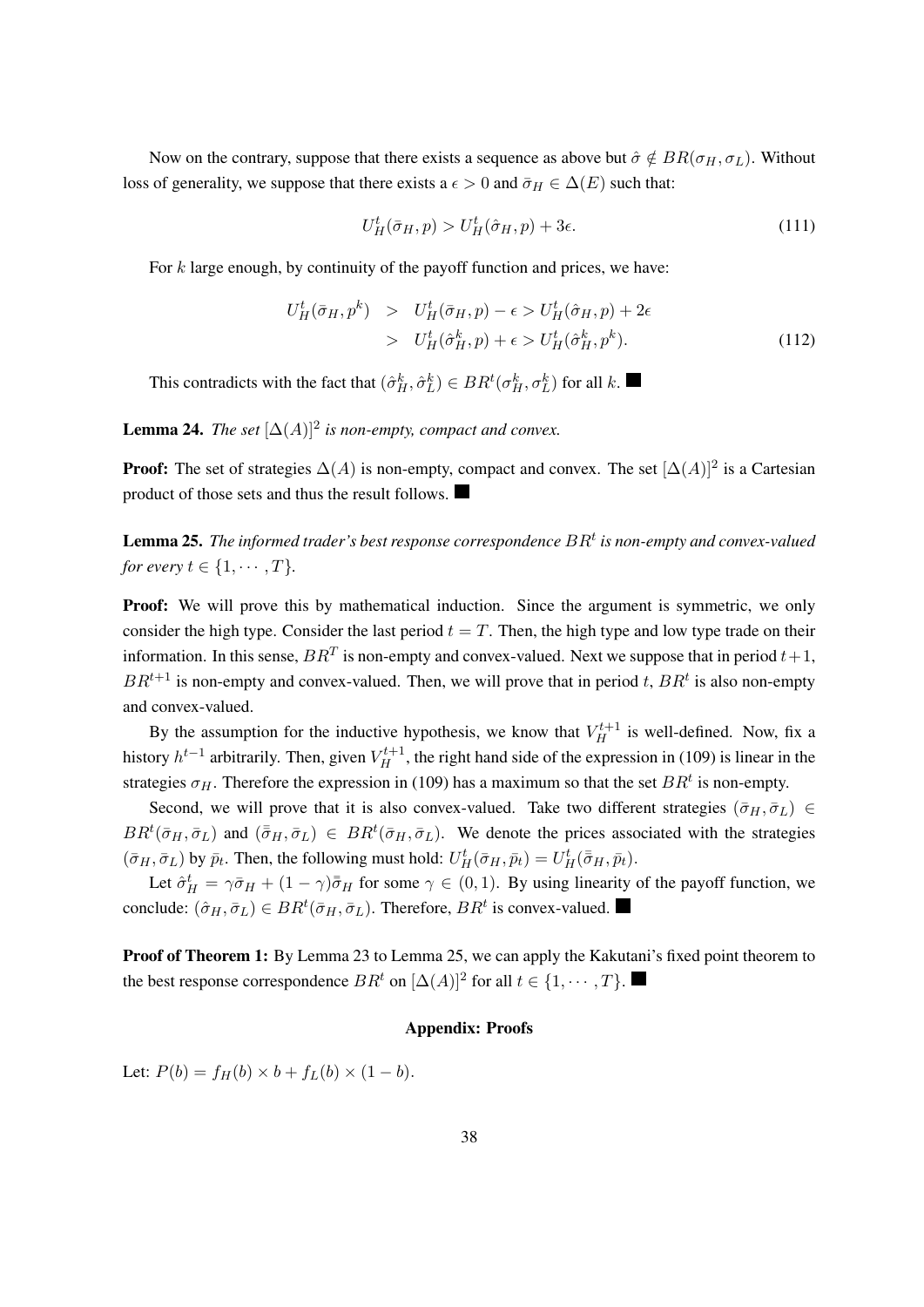**Lemma 26.** Fix a history  $h^t$  arbitrarily and suppose that  $b = b(h^t)$ . Suppose that  $V_H$  is monotonically *decreasing and strictly convex in the market maker's prior b and that*  $V_L$  *is monotonically increasing and strictly convex in* 𝑏*. Suppose that only one type manipulates at the belief* 𝑏*. Then,* 𝑃 *is increasing at the belief b.* 

#### Proof of Lemma 26:

#### Case 1: When the high-type manipulates at the belief  $b$ .

By the indifference condition, we know that if the high-type manipulates, then the slope between bid and ask prices should be:

$$
d_H(b) = \frac{\alpha(b) + \beta(b) - 2}{\alpha(b) - \beta(b)}.
$$
\n(113)

Thus, we obtain:

$$
d'_{H}(b) = \frac{\alpha'(b)(1 - \beta(b)) - \beta'(b)(1 - \alpha(b))}{[\alpha(b) - \beta(b)]^2} \times 2.
$$
 (114)

Suppose that the high-type manipulates at the belief  $b$ . Then by the continuity of the equilibrium strategy, we must have  $d'_{H}(b) > 0$  because the equilibrium strategy is unique. By the Bayes rule, we have:

$$
\log(1 - \alpha(b)) = \log(1 - b) + \log(1 - \mu)\gamma - \log P(b),\tag{115}
$$

and

$$
\log(1 - \beta(b)) = \log(1 - b) + \log((1 - \mu)(1 - \gamma) + \mu) - \log(1 - P(b)).
$$
 (116)

By taking the first derivative of the above equations, we obtain:

$$
\frac{-\alpha'(b)}{1-\alpha(b)} = \frac{-1}{1-b} - \frac{P'(b)}{P(b)},\tag{117}
$$

and

$$
\frac{-\beta'(b)}{1-\beta(b)} = \frac{-1}{1-b} + \frac{P'(b)}{1-P(b)}.\tag{118}
$$

Notice that:

$$
\alpha'(b)(1-\beta(b)) - \beta'(b)(1-\alpha(b)) = (1-\alpha(b))(1-\beta(b)) \times P'(b) \times \left(\frac{1}{P(b)} + \frac{1}{1-P(b)}\right).
$$

Therefore, we have:

$$
d'_{H}(b) = \frac{(1 - \alpha(b))(1 - \beta(b)) \times P'(b) \times \left(\frac{1}{P(b)} + \frac{1}{1 - P(b)}\right)}{[\alpha(b) - \beta(b)]^2} \times 2.
$$
 (119)

and thus we conclude  $P'(b) > 0$ .  $\Box$ 

#### Case 2: When the low-type manipulates at the belief *b*.

By the indifference condition, we know that if the low-type manipulates, then the slope between bid and ask prices should be:

$$
d_L(b) = \frac{\alpha(b) + \beta(b)}{\alpha(b) - \beta(b)}.
$$
\n(120)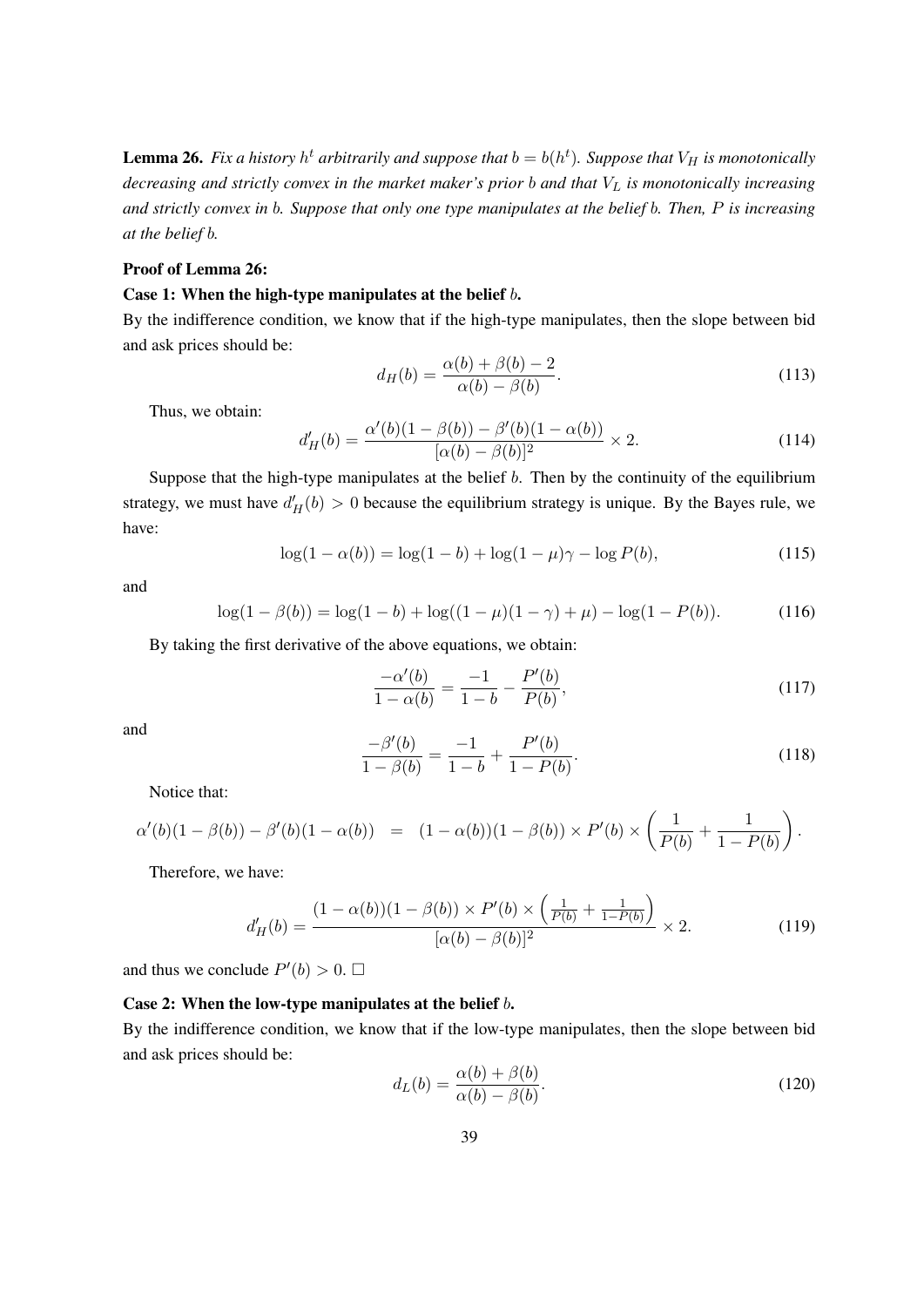Thus, we obtain:

$$
d'_{L}(b) = \frac{\alpha(b)\beta'(b) - \alpha'(b)\beta(b)}{[\alpha(b) - \beta(b)]^2} \times 2.
$$
 (121)

Suppose that the low-type manipulates at the belief  $b$ . Then by the continuity of the equilibrium strategy, we must have  $d'_{L}(b) > 0$  because the equilibrium strategy is unique. By the Bayes rule, we have:

$$
\log \alpha(b) = \log b + \log((1 - \mu)\gamma + \mu) - \log P(b),\tag{122}
$$

and

$$
\log \beta(b) = \log b + \log(1 - \mu)(1 - \gamma) - \log(1 - P(b)).
$$
\n(123)

By taking the first derivative of the above equations, we obtain:

$$
\frac{\alpha'(b)}{\alpha(b)} = \frac{1}{b} - \frac{P'(b)}{P(b)},\tag{124}
$$

and

$$
\frac{\beta'(b)}{\beta(b)} = \frac{1}{b} + \frac{P'(b)}{1 - P(b)}.
$$
\n(125)

Notice that:

$$
\alpha(b)\beta'(b) - \alpha'(b)\beta(b) = \alpha(b)\beta(b) \times P'(b) \times \left(\frac{1}{1 - P(b)} + \frac{1}{P(b)}\right). \tag{126}
$$

Thus, we can write:

$$
d'_{L}(b) = \frac{\alpha(b)\beta(b) \times P'(b) \times \left(\frac{1}{1 - P(b)} + \frac{1}{P(b)}\right)}{[\alpha(b) - \beta(b)]^2} \times 2.
$$
 (127)

Thus, we must have  $P'(b) > 0$ .

## Proof of Lemma 21:

Regime 1: By the Bayes rule, we have:

$$
b \times ((1 - \mu)\gamma + \mu) = P(b) \times \alpha(b),\tag{128}
$$

and

$$
b(1 - \mu)(1 - \gamma) = (1 - P(b)) \times \beta(b). \tag{129}
$$

By Lemma 26, for  $k < 1$ , we have:

$$
\frac{P(b)}{P(kb)} = \frac{\alpha(kb)}{k\alpha(b)} > 1,
$$
\n(130)

and

$$
\frac{1 - P(b)}{1 - P(kb)} = \frac{\beta(kb)}{k\beta(b)} < 1. \tag{131}
$$

Dividing both sides by  $b$  and arranging terms yields the desired results.  $\square$ 

**Regime 2:** The proof will be done in a similar fashion with the previous lemma.  $\Box$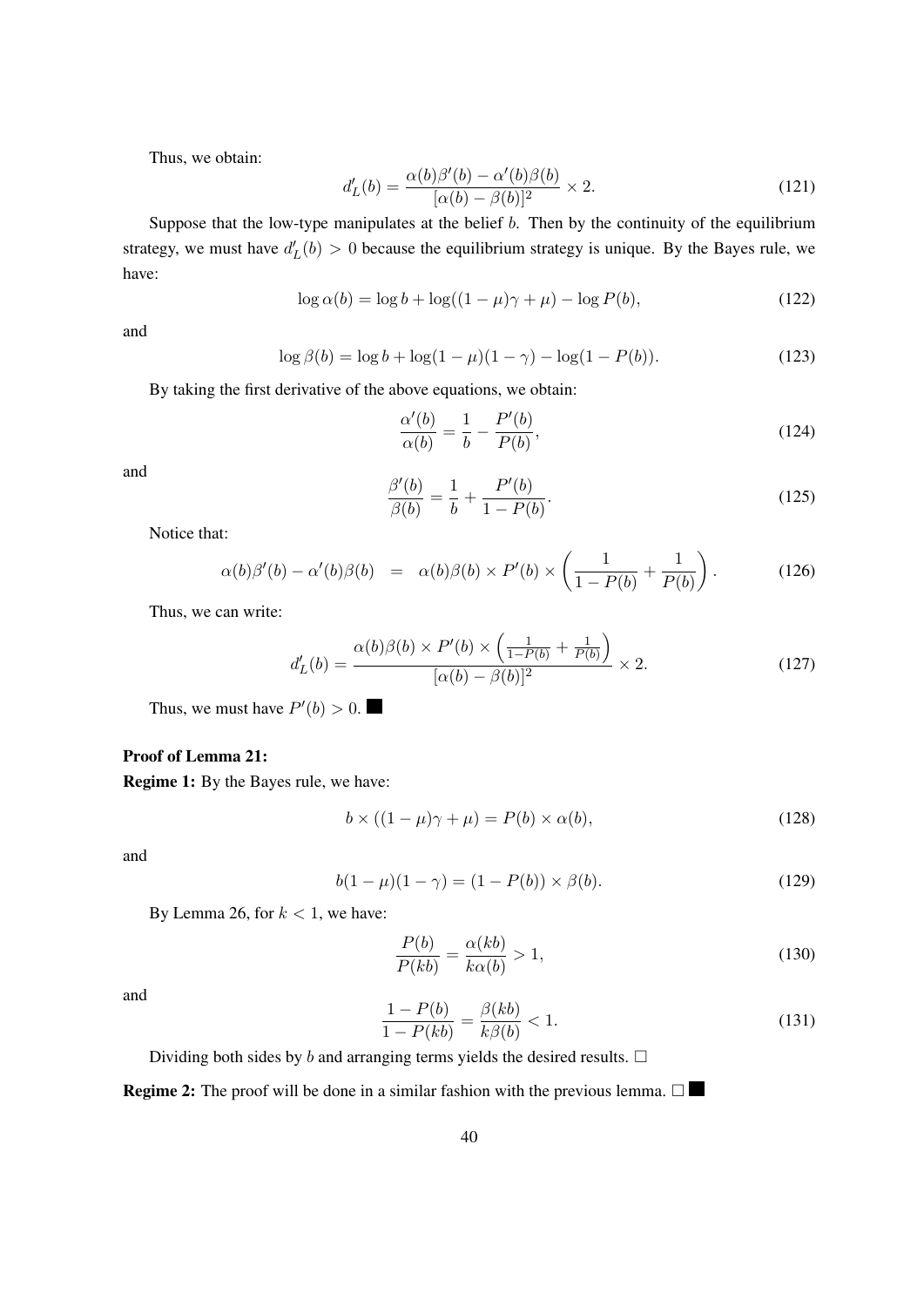#### Appendix: Numerical Simulation

Let 
$$
m_k^H = \frac{V_H(b_{k+1}) - V_H(b_k)}{b_{k+1} - b_k}
$$
 and  $m_j^H = \frac{V_H(b_{j+1}) - V_H(b_j)}{(b_{j+1} - b_j)}$ . Moreover, let  $(1 - \mu)(1 - \gamma) + \mu = L$ .

**Lemma 27.** When the high-type manipulates, then equilibrium ask price  $\alpha_H$  solves:

$$
(m_k^H - 1)\alpha_H^2 + \alpha_H \left(-b_k m_k^H + 1 + V_H(b_k) + (b + L(1 - b))(1 - m_k^H)\right)
$$
  
+ 
$$
\alpha_H \left[L(1 - b) + [b_j - 1 + L(1 - b)]m_j^H - V_H(b_j)\right]
$$
  
- 
$$
(-b_k m_k^H + 1 + V_H(b_k))(b + L(1 - b))
$$
  
+ 
$$
(-L(1 - b) + [b(1 - b_j) - b_j L(1 - b)]m_j^H + V_H(b_j)(b + L(1 - b)) = 0.
$$
 (132)

*Moreover, equilibrium ask price*  $\alpha_H$  *must satisfy:* 

$$
\tilde{H} \equiv \frac{\alpha(1 - L)(1 - b)}{b(1 - \alpha)} \le (1 - \mu)\gamma + \mu.
$$
\n(133)

Proof of Lemma 27: To avoid lengthy calculations, we only explain the key steps. Then, the equation in question is:

$$
1 - \alpha + (\alpha - b_k)m_k^H + V_H(b_k) = \frac{(b - \alpha) + \alpha L(1 - b)}{(b - \alpha) + L(1 - b)} - 1 + \frac{(b - \alpha) + \alpha L(1 - b)}{(b - \alpha) + L(1 - b)} - b_j)m_j^H + V_H(b_j).
$$

It is very similarly done with Lemma 22. Finally, we obtain the desired result.

Let 
$$
m_k^D = \frac{D(b_{k+1}) - D(b_k)}{b_{k+1} - b_k}
$$
 and  $m_j^D = \frac{D(b_{j+1}) - D(b_j)}{b_{j+1} - b_j}$ .

**Lemma 28.** If both types manipulate, then the equilibrium ask price  $\alpha_M$  and strategy  $\sigma_{HB}^*$  satisfies:

$$
m_k^D \alpha_M^2 + \alpha_M \left[ -b_k m_k^D + D(b_k) - b H^* m_k^D + (b(H^* - 1) + b_j) m_j^D - (D(b_j) + 2) \right]
$$
  
+ 
$$
b H^* (D(b_j) + 2 - b_j m_j^D + b_k m_k^D - D(b_k)) = 0,
$$
 (134)

*and*

$$
H^* = (1 - \mu)\gamma + \mu \sigma_{HB}^*.
$$
 (135)

**Proof of Lemma 28:** For the simplicity of notation, let us define:  $D = V_L - V_H$ . If both types manipulate, this means that there is a pair of ask and bid prices which satisfies:  $D(\alpha) = D(\beta) + 2$ . By using the linear interpolating method, we check if there is a pair of  $\alpha$ , b and H which satisfies the indifference conditions for both types:

$$
(\alpha - b_k)m_k^D + D(b_k) = \left[\frac{\alpha b(H - 1)}{(bH - \alpha)} - b_j\right]m_j^D + D(b_j) + 2.
$$
 (136)

Then, we obtain the desired result.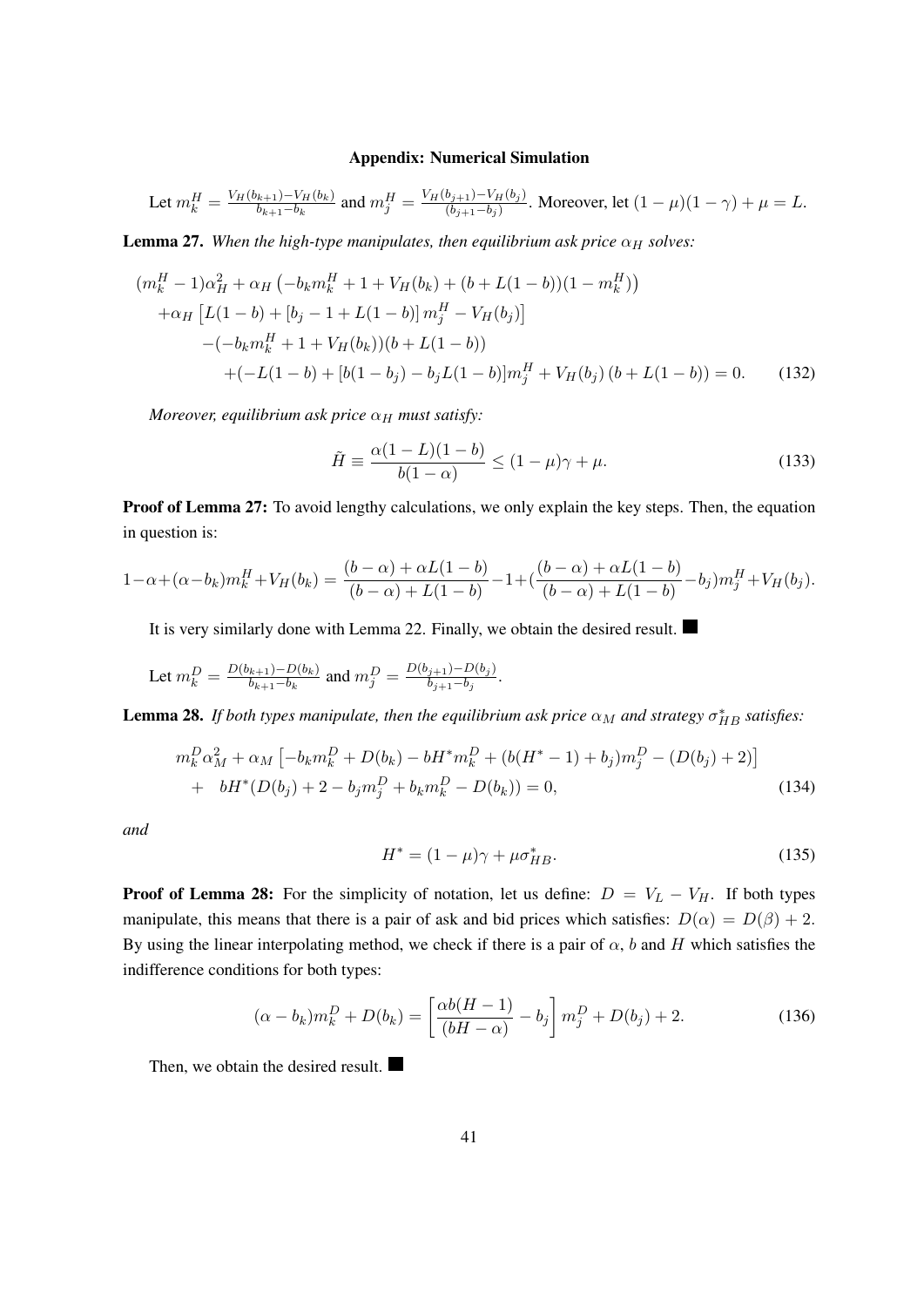## **References**

- Aggarwal, R., Wu, G. (2006). Stock market manipulations theory and evidence. *Journal of Business*, 79:1915–1953.
- Allen, F., Gale, D. (1992). Stock price manipulation. *Review of Financial Studies*, 5:503—529.
- Allen, F., Gorton, G. (1992). Stock price manipulation, market microstructure and asymmetric information. *European Economic Review*, 36:624—630.
- Back, K., Baruch, S. (2004). Information in securities markets: Kyle meets Glosten and Milgrom. *Econometrica*, 72:433–465.
- Back, K., Baruch, S. (2007). Working orders in limit-order markets and floor exchanges. *The Journal of Finance*, 61:1589–1621.
- Biais, B., Glosten, G., Spatt, C. (2005). Market microstructure: a survey of microfoundations, empirical results, and policy implications. *Journal of Financial Markets*, 8:217–264.
- Boulatov, A., Kyle, A., Livdan, D. (2005). Uniqueness of equilibrium in the single-period Kyle'85 Model. *Working Paper*.
- Brunnermeier, M. K., Pedersen, L. H. (2005). Predatory trading. *The Journal of Finance*, LX:1825– 1864.
- Chakraborty, A., Yilmaz, B. (2004). Informed manipulation. *Journal of Economic Theory*, 114:132– 152.
- Felixson, K., Pelli, A. (1999). Day end returns stock price manipulation. *Journal of Multinational Financial Management*, 9:95–127.
- Glosten, L. R., Milgrom, P. R. (1985). Bid, ask and transaction prices in a specialist market with heterogeneously informed traders. *Journal of Financial Economics*, 14:71–100.
- Huberman, G., Stanzl, W. (2004). Price manipulation and quasi-arbitrage. *Econometrica*, 72:1247– 1275.
- Jordan, B. D., Jordan, S. D. (1996). Solomon brothers and the may 1991 treasury auction: Analysis of a market corner. *Journal of Banking and Finance*, 20:25–40.
- Kyle, A. S. (1985). Continuous auctions and insider trading. *Econometrica*, 53:1315–1336.
- Madhavan, A. (2000). Market microstructure: a survey. *Journal of Financial Markets*, 3:205–258.